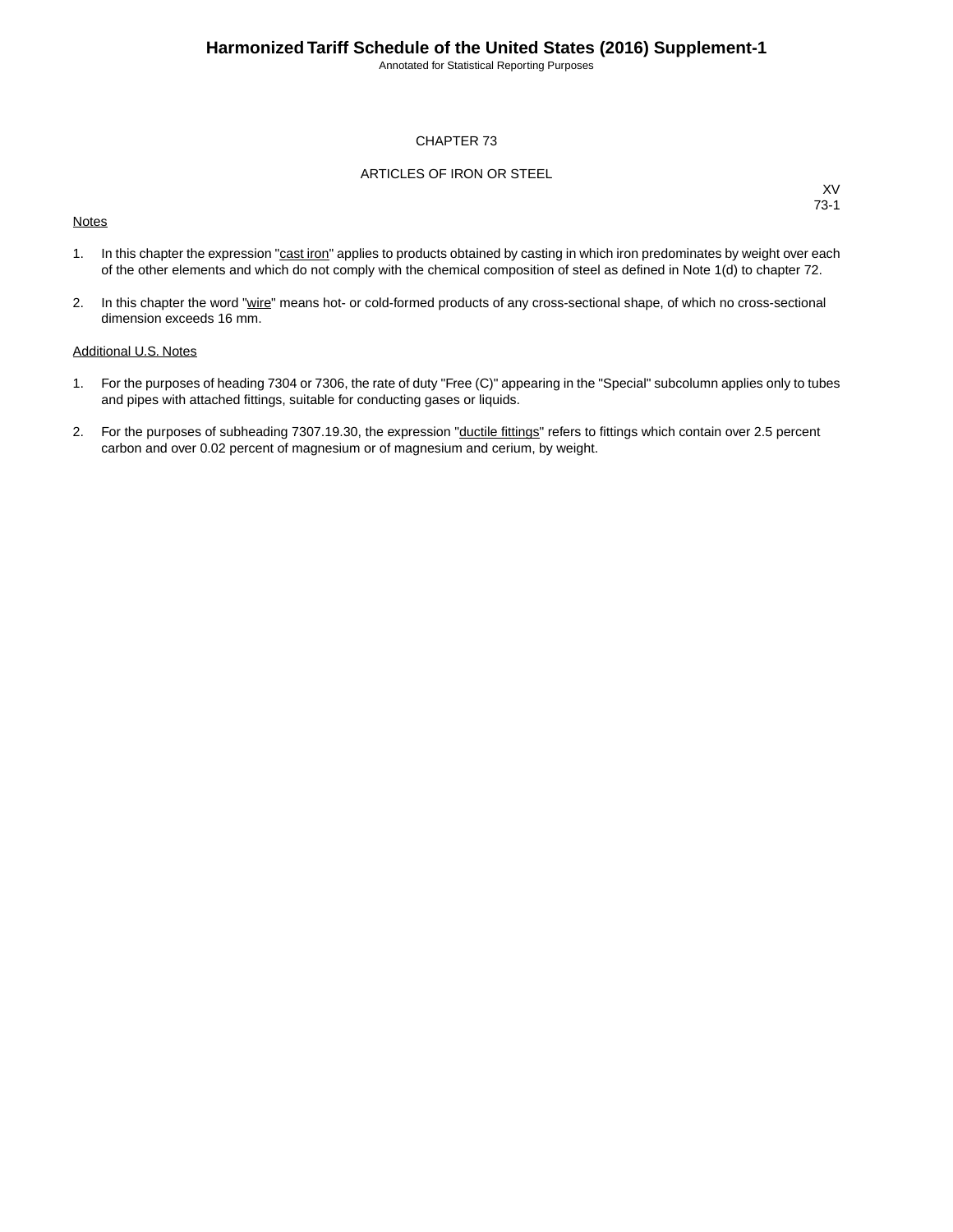Annotated for Statistical Reporting Purposes

| Heading/                 | Stat.       |                                                                                                                                                                                                                                                                                                                                                                                                | Unit           |         | Rates of Duty |                |
|--------------------------|-------------|------------------------------------------------------------------------------------------------------------------------------------------------------------------------------------------------------------------------------------------------------------------------------------------------------------------------------------------------------------------------------------------------|----------------|---------|---------------|----------------|
| Subheading               | Suf-<br>fix | <b>Article Description</b>                                                                                                                                                                                                                                                                                                                                                                     | of<br>Quantity | General | Special       | $\overline{2}$ |
| 7301                     |             | Sheet piling of iron or steel, whether or not drilled, punched or<br>made from assembled elements; welded angles, shapes and<br>sections, of iron or steel:                                                                                                                                                                                                                                    |                |         |               |                |
| 7301.10.00 00            |             |                                                                                                                                                                                                                                                                                                                                                                                                |                |         |               | 2%             |
| 7301.20<br>7301.20.10 00 |             | Angles, shapes and sections:                                                                                                                                                                                                                                                                                                                                                                   |                |         |               | 20%            |
| 7301.20.50 00            |             |                                                                                                                                                                                                                                                                                                                                                                                                |                |         |               | 28%            |
| 7302<br>7302.10          |             | Railway or tramway track construction material of iron or steel,<br>the following: rails, check-rails and rack rails, switch blades,<br>crossing frogs, point rods and other crossing pieces, sleepers<br>(cross-ties), fish-plates, chairs, chair wedges, sole plates (base<br>plates), rail clips, bedplates, ties and other material specialized<br>for jointing or fixing rails:<br>Rails: |                |         |               |                |
| 7302.10.10               |             |                                                                                                                                                                                                                                                                                                                                                                                                |                |         |               | 1%             |
|                          | 10          | New:<br>Not heat treated:<br>Standard tee rails over 30 kg per meter kg                                                                                                                                                                                                                                                                                                                        |                |         |               |                |
|                          | 15          | Other:                                                                                                                                                                                                                                                                                                                                                                                         |                |         |               |                |
|                          | 25          |                                                                                                                                                                                                                                                                                                                                                                                                |                |         |               |                |
|                          | 35          | Heat treated:<br>Standard tee rails over 30 kg per meter kg                                                                                                                                                                                                                                                                                                                                    |                |         |               |                |
|                          |             | Other:                                                                                                                                                                                                                                                                                                                                                                                         |                |         |               |                |
|                          | 45<br>55    |                                                                                                                                                                                                                                                                                                                                                                                                |                |         |               |                |
|                          | 65          | Used:                                                                                                                                                                                                                                                                                                                                                                                          |                |         |               |                |
|                          | 75          |                                                                                                                                                                                                                                                                                                                                                                                                |                |         |               |                |
| 7302.10.50               | 20          |                                                                                                                                                                                                                                                                                                                                                                                                |                | Free    |               | 9%             |
|                          | 40          | Used:                                                                                                                                                                                                                                                                                                                                                                                          |                |         |               |                |
|                          | 60          |                                                                                                                                                                                                                                                                                                                                                                                                |                |         |               |                |
| 7302.30.00               | 00          | Switch blades, crossing frogs, point rods and other                                                                                                                                                                                                                                                                                                                                            |                |         |               | 45%            |
| 7302.40.00 00            |             |                                                                                                                                                                                                                                                                                                                                                                                                |                |         |               | 2%             |
| 7302.90<br>7302.90.10 00 |             | Other:                                                                                                                                                                                                                                                                                                                                                                                         |                |         |               | 2%             |
| 7302.90.90 00            |             |                                                                                                                                                                                                                                                                                                                                                                                                |                |         |               | 45%            |
| 7303.00.00               |             |                                                                                                                                                                                                                                                                                                                                                                                                |                | Free    |               | 33%            |
|                          | 30<br>60    | Pressure pipe with an inside diameter of less than                                                                                                                                                                                                                                                                                                                                             |                |         |               |                |
|                          | 90          |                                                                                                                                                                                                                                                                                                                                                                                                |                |         |               |                |
|                          |             |                                                                                                                                                                                                                                                                                                                                                                                                |                |         |               |                |
|                          |             |                                                                                                                                                                                                                                                                                                                                                                                                |                |         |               |                |
|                          |             |                                                                                                                                                                                                                                                                                                                                                                                                |                |         |               |                |
|                          |             |                                                                                                                                                                                                                                                                                                                                                                                                |                |         |               |                |
|                          |             |                                                                                                                                                                                                                                                                                                                                                                                                |                |         |               |                |
|                          |             |                                                                                                                                                                                                                                                                                                                                                                                                |                |         |               |                |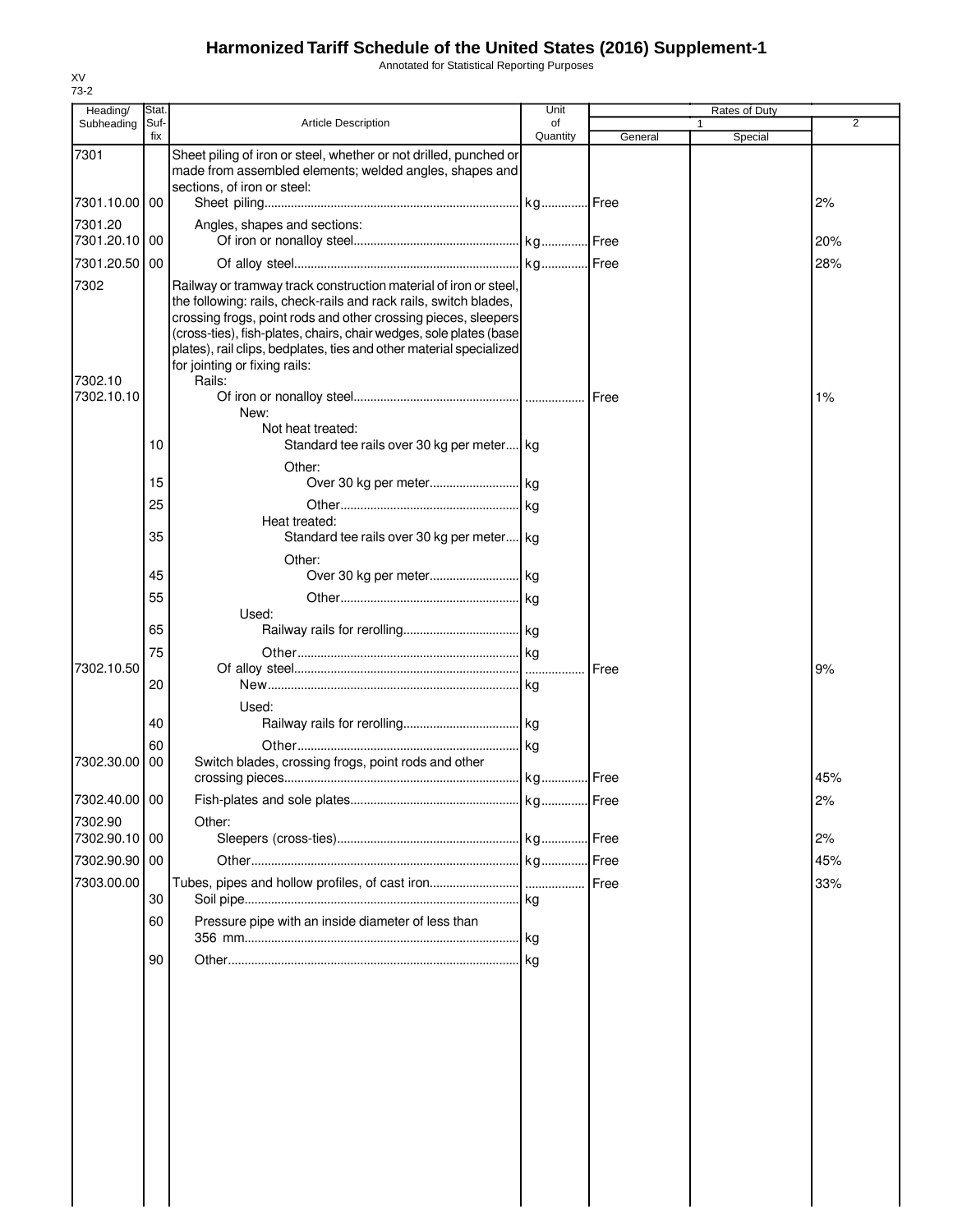Annotated for Statistical Reporting Purposes

| Heading/              | Stat.       |                                                                                                                                               | Unit           |              | Rates of Duty |     |
|-----------------------|-------------|-----------------------------------------------------------------------------------------------------------------------------------------------|----------------|--------------|---------------|-----|
| Subheading            | Suf-<br>fix | Article Description                                                                                                                           | of<br>Quantity | General      | 1<br>Special  | 2   |
| 7304                  |             | Tubes, pipes and hollow profiles, seamless, of iron (other than<br>cast iron) or steel:<br>Line pipe of a kind used for oil or gas pipelines: |                |              |               |     |
| 7304.11.00            | 20          | Having an outside diameter not exceeding                                                                                                      |                | Free         |               | 35% |
|                       | 50          | Having an outside diameter exceeding 114.3 mm                                                                                                 |                |              |               |     |
|                       | 80          | Having an outside diameter exceeding                                                                                                          |                |              |               |     |
| 7304.19<br>7304.19.10 | 20          | Other:<br>Having an outside diameter not exceeding                                                                                            |                | Free         |               | 25% |
|                       | 30          | Having an outside diameter exceeding                                                                                                          |                |              |               |     |
|                       | 45          | Having an outside diameter of 215.9 mm or<br>more but not exceeding 406.4 mm:<br>Having a wall thickness less than                            |                |              |               |     |
|                       | 60          | Having a wall thickness of 12.7 mm or                                                                                                         |                |              |               |     |
|                       | 80          | Having an outside diameter exceeding                                                                                                          |                |              |               |     |
| 7304.19.50            | 20          | Having an outside diameter not exceeding                                                                                                      |                | <b>IFree</b> |               | 35% |
|                       | 50          | Having an outside diameter exceeding<br>114.3 mm but not exceeding 406.4 mm kg                                                                |                |              |               |     |
|                       | 80          | Having an outside diameter exceeding                                                                                                          |                |              |               |     |
|                       |             |                                                                                                                                               |                |              |               |     |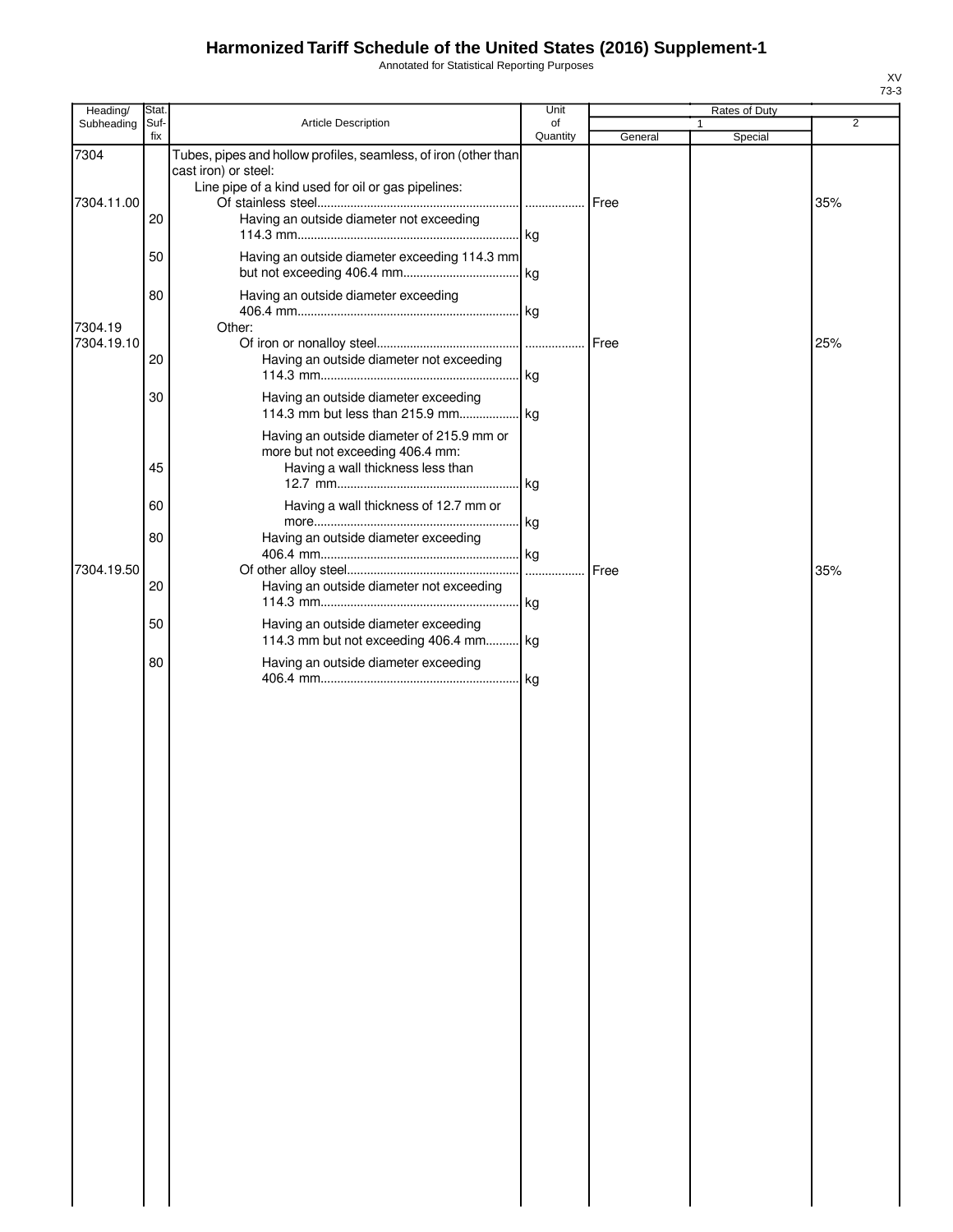Annotated for Statistical Reporting Purposes

| Heading/                  | Stat.          |                                                                                                                                                                                                                            | Unit           |         | Rates of Duty |     |
|---------------------------|----------------|----------------------------------------------------------------------------------------------------------------------------------------------------------------------------------------------------------------------------|----------------|---------|---------------|-----|
| Subheading                | Suf-<br>fix    | Article Description                                                                                                                                                                                                        | of<br>Quantity | General | 1<br>Special  | 2   |
| 7304 (con.)<br>7304.22.00 |                | Tubes, pipes and hollow profiles, seamless, of iron (other than<br>cast iron) or steel: (con.)<br>Casing, tubing and drill pipe, of a kind used in drilling for<br>oil or gas:<br>Having an outside diameter not exceeding |                |         |               | 35% |
|                           | 30<br>45<br>60 | 168.3 mm:<br>Having a wall thickness not exceeding<br>Having a wall thickness exceeding 9.5 mm kg                                                                                                                          |                |         |               |     |
| 7304.23<br>7304.23.30 00  |                | Having an outside diameter exceeding<br>Other drill pipe:                                                                                                                                                                  |                |         |               | 25% |
| 7304.23.60                | 30             | Having an outside diameter not exceeding<br>168.3 mm:<br>Having a wall thickness not exceeding                                                                                                                             |                |         |               | 35% |
|                           | 45<br>60       | Having a wall thickness exceeding<br>Having an outside diameter exceeding                                                                                                                                                  |                |         |               |     |
| 7304.24                   |                | Other, of stainless steel:<br>Casing:                                                                                                                                                                                      |                |         |               | 28% |
| 7304.24.30                |                | Having an outside diameter less than<br>215.9 mm:                                                                                                                                                                          |                |         |               |     |
|                           | 10<br>20       | Having a wall thickness less than<br>Having a wall thickness of 12.7 mm or                                                                                                                                                 |                |         |               |     |
|                           | 30             | Having an outside diameter of 215.9 mm<br>or more but not exceeding 285.8 mm:<br>Having a wall thickness less than                                                                                                         |                |         |               |     |
|                           | 40             | Having a wall thickness of 12.7 mm or                                                                                                                                                                                      |                |         |               |     |
|                           | 45             | Having an outside diameter exceeding<br>285.8 mm but not exceeding 406.4 mm kg                                                                                                                                             |                |         |               |     |
|                           | 80             | Having an outside diameter exceeding                                                                                                                                                                                       |                |         |               |     |
|                           |                |                                                                                                                                                                                                                            |                |         |               |     |
|                           |                |                                                                                                                                                                                                                            |                |         |               |     |
|                           |                |                                                                                                                                                                                                                            |                |         |               |     |
|                           |                |                                                                                                                                                                                                                            |                |         |               |     |
|                           |                |                                                                                                                                                                                                                            |                |         |               |     |
|                           |                |                                                                                                                                                                                                                            |                |         |               |     |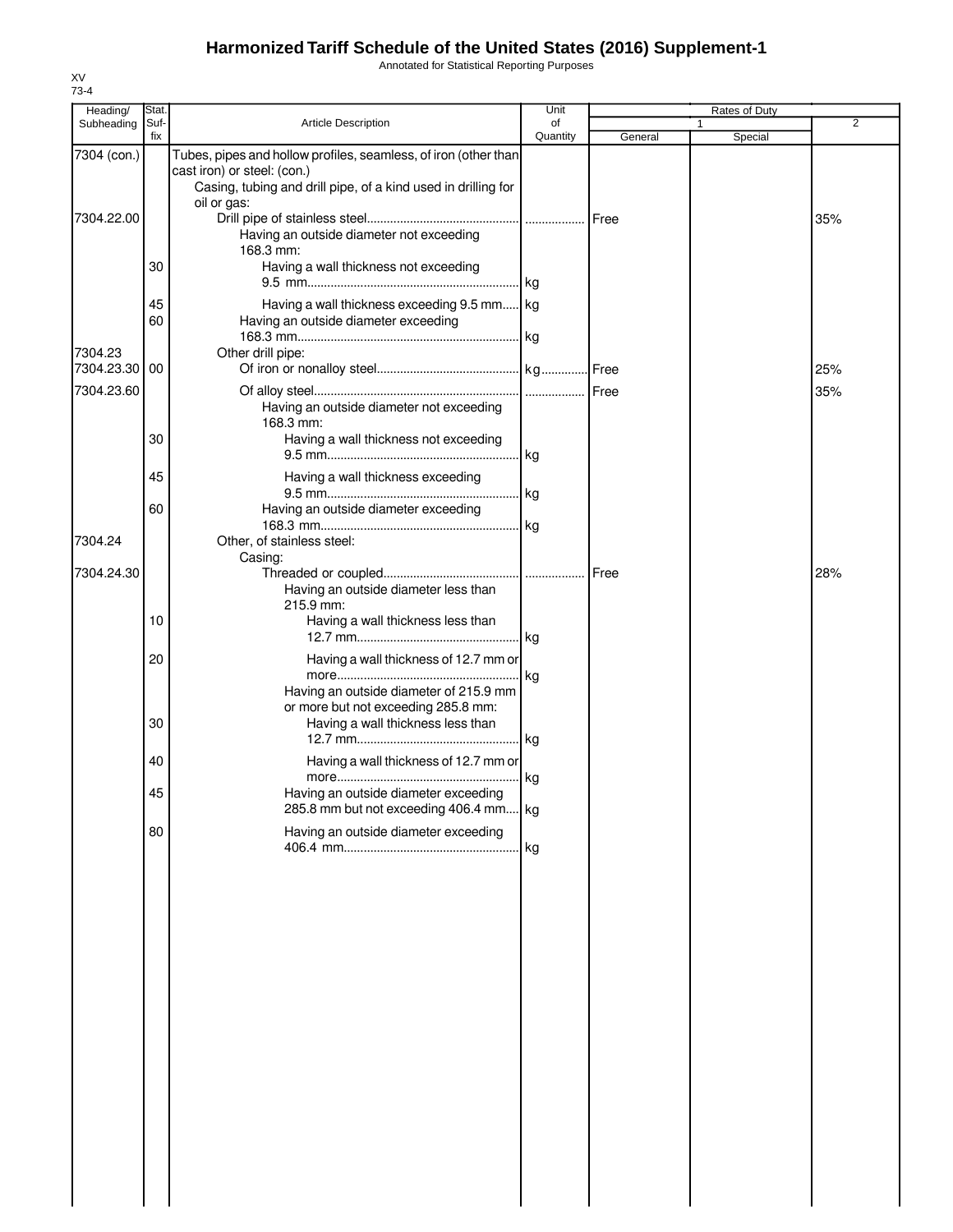Annotated for Statistical Reporting Purposes

| Heading/          | Stat.       |                                                                                                                                                                                       | Unit           | Rates of Duty |  |         |      |
|-------------------|-------------|---------------------------------------------------------------------------------------------------------------------------------------------------------------------------------------|----------------|---------------|--|---------|------|
| Subheading        | Suf-<br>fix | Article Description                                                                                                                                                                   | of<br>Quantity | General       |  | Special | 2    |
| 7304 (con.)       |             | Tubes, pipes and hollow profiles, seamless, of iron (other than<br>cast iron) or steel: (con.)<br>Casing, tubing and drill pipe, of a kind used in drilling for<br>oil or gas: (con.) |                |               |  |         |      |
| 7304.24<br>(con.) |             | Other, of stainless steel: (con.)                                                                                                                                                     |                |               |  |         |      |
| 7304.24.40        |             | Casing: (con.)<br>Having an outside diameter less than<br>215.9 mm:                                                                                                                   |                | Free          |  |         | 8.5% |
|                   | 10          | Having a wall thickness less than                                                                                                                                                     |                |               |  |         |      |
|                   | 20          | Having a wall thickness of 12.7 mm or<br>Having an outside diameter of 215.9 mm                                                                                                       |                |               |  |         |      |
|                   | 30          | or more but not exceeding 285.8 mm:<br>Having a wall thickness less than                                                                                                              |                |               |  |         |      |
|                   | 40          | Having a wall thickness of 12.7 mm or<br>Having an outside diameter exceeding                                                                                                         | lkg.           |               |  |         |      |
|                   | 50          | 285.8 mm but not exceeding 406.4 mm:<br>Having a wall thickness less than                                                                                                             |                |               |  |         |      |
|                   | 60          | Having a wall thickness of 12.7 mm or                                                                                                                                                 | . kg           |               |  |         |      |
|                   | 80          | Having an outside diameter exceeding                                                                                                                                                  |                |               |  |         |      |
| 7304.24.60        |             | Having an outside diameter not exceeding<br>114.3 mm:                                                                                                                                 | .              | Free          |  |         | 35%  |
|                   | 15          | Having a wall thickness not exceeding                                                                                                                                                 | . kg           |               |  |         |      |
|                   | 30<br>45    | Having a wall thickness exceeding<br>Having an outside diameter exceeding                                                                                                             | . kg           |               |  |         |      |
|                   |             | 114.3 mm but less than 215.9 mm                                                                                                                                                       | .  kg          |               |  |         |      |
|                   | 60          | Having an outside diameter of 215.9 mm or<br>more but not exceeding 406.4 mm.                                                                                                         | kg             |               |  |         |      |
|                   | 75          | Having an outside diameter exceeding                                                                                                                                                  | kg             |               |  |         |      |
|                   |             |                                                                                                                                                                                       |                |               |  |         |      |
|                   |             |                                                                                                                                                                                       |                |               |  |         |      |
|                   |             |                                                                                                                                                                                       |                |               |  |         |      |
|                   |             |                                                                                                                                                                                       |                |               |  |         |      |
|                   |             |                                                                                                                                                                                       |                |               |  |         |      |
|                   |             |                                                                                                                                                                                       |                |               |  |         |      |
|                   |             |                                                                                                                                                                                       |                |               |  |         |      |
|                   |             |                                                                                                                                                                                       |                |               |  |         |      |
|                   |             |                                                                                                                                                                                       |                |               |  |         |      |
|                   |             |                                                                                                                                                                                       |                |               |  |         |      |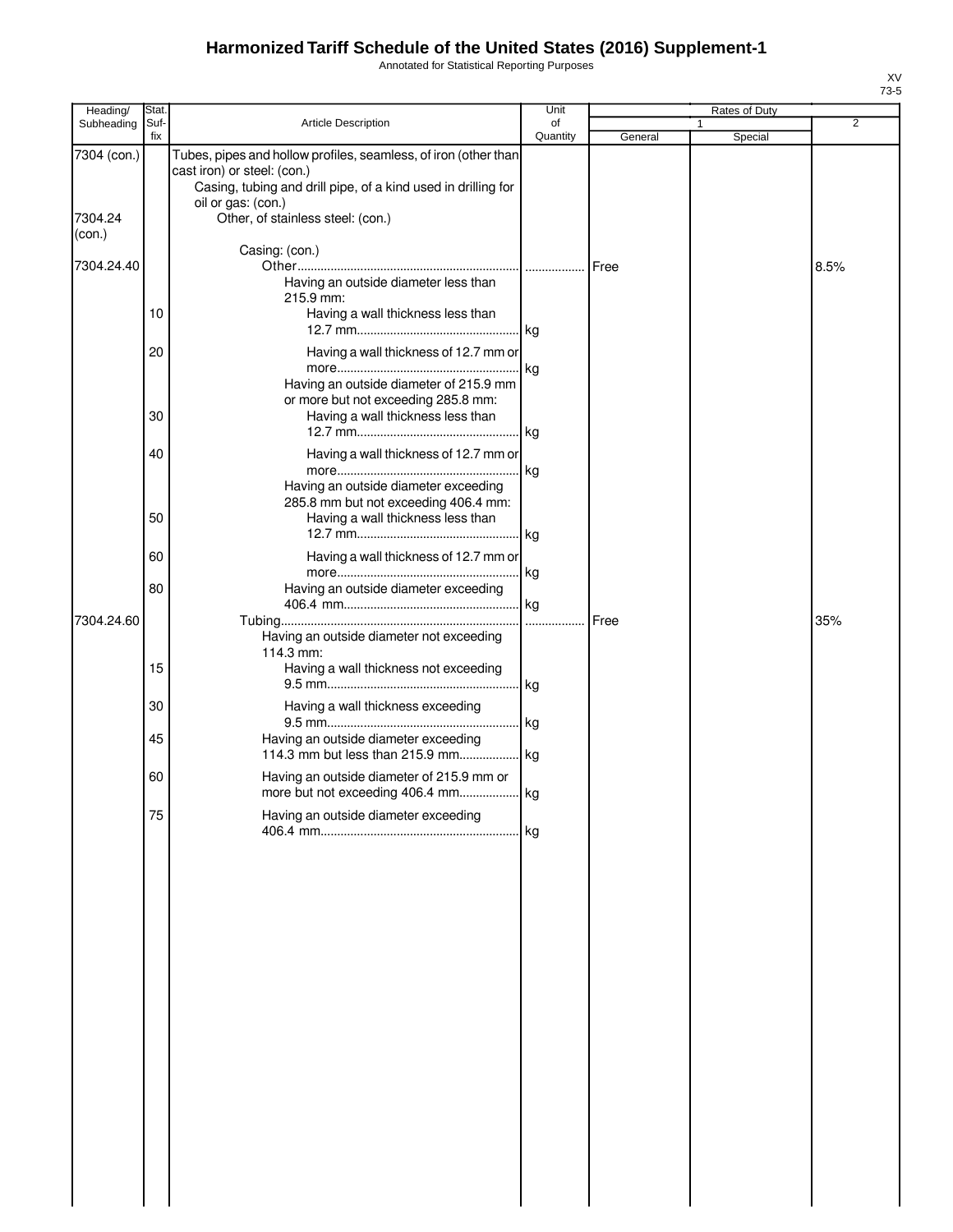Annotated for Statistical Reporting Purposes

|                                         |                                                                                                   | Unit                                                                                                                                                                 |                                                                                                                                                                                                                                                                                                                                                                                                                                                                                                                                                                                                                                                                                                 |                 |         |
|-----------------------------------------|---------------------------------------------------------------------------------------------------|----------------------------------------------------------------------------------------------------------------------------------------------------------------------|-------------------------------------------------------------------------------------------------------------------------------------------------------------------------------------------------------------------------------------------------------------------------------------------------------------------------------------------------------------------------------------------------------------------------------------------------------------------------------------------------------------------------------------------------------------------------------------------------------------------------------------------------------------------------------------------------|-----------------|---------|
| Suf-                                    | Article Description                                                                               | of                                                                                                                                                                   |                                                                                                                                                                                                                                                                                                                                                                                                                                                                                                                                                                                                                                                                                                 |                 | 2       |
|                                         | cast iron) or steel: (con.)<br>Casing, tubing and drill pipe, of a kind used in drilling for      |                                                                                                                                                                      |                                                                                                                                                                                                                                                                                                                                                                                                                                                                                                                                                                                                                                                                                                 |                 |         |
|                                         | Other:<br>Casing:                                                                                 |                                                                                                                                                                      |                                                                                                                                                                                                                                                                                                                                                                                                                                                                                                                                                                                                                                                                                                 |                 |         |
|                                         |                                                                                                   |                                                                                                                                                                      |                                                                                                                                                                                                                                                                                                                                                                                                                                                                                                                                                                                                                                                                                                 |                 | 20%     |
| 10                                      |                                                                                                   |                                                                                                                                                                      |                                                                                                                                                                                                                                                                                                                                                                                                                                                                                                                                                                                                                                                                                                 |                 |         |
| 20                                      | Having a wall thickness of<br>Having an outside diameter of<br>215.9 mm or more but not exceeding |                                                                                                                                                                      |                                                                                                                                                                                                                                                                                                                                                                                                                                                                                                                                                                                                                                                                                                 |                 |         |
| 30                                      |                                                                                                   |                                                                                                                                                                      |                                                                                                                                                                                                                                                                                                                                                                                                                                                                                                                                                                                                                                                                                                 |                 |         |
| 40                                      | Having a wall thickness of                                                                        |                                                                                                                                                                      |                                                                                                                                                                                                                                                                                                                                                                                                                                                                                                                                                                                                                                                                                                 |                 |         |
| 50                                      | 406.4 mm:                                                                                         |                                                                                                                                                                      |                                                                                                                                                                                                                                                                                                                                                                                                                                                                                                                                                                                                                                                                                                 |                 |         |
| 60                                      | Having a wall thickness of                                                                        |                                                                                                                                                                      |                                                                                                                                                                                                                                                                                                                                                                                                                                                                                                                                                                                                                                                                                                 |                 |         |
| 80                                      |                                                                                                   |                                                                                                                                                                      |                                                                                                                                                                                                                                                                                                                                                                                                                                                                                                                                                                                                                                                                                                 |                 |         |
| 10                                      | 215.9 mm:                                                                                         |                                                                                                                                                                      |                                                                                                                                                                                                                                                                                                                                                                                                                                                                                                                                                                                                                                                                                                 |                 | 1%      |
| 20                                      | Having a wall thickness of                                                                        |                                                                                                                                                                      |                                                                                                                                                                                                                                                                                                                                                                                                                                                                                                                                                                                                                                                                                                 |                 |         |
|                                         | Having an outside diameter of<br>285.8 mm:                                                        |                                                                                                                                                                      |                                                                                                                                                                                                                                                                                                                                                                                                                                                                                                                                                                                                                                                                                                 |                 |         |
| 30                                      |                                                                                                   |                                                                                                                                                                      |                                                                                                                                                                                                                                                                                                                                                                                                                                                                                                                                                                                                                                                                                                 |                 |         |
|                                         | 285.8 mm but not exceeding<br>406.4 mm:                                                           |                                                                                                                                                                      |                                                                                                                                                                                                                                                                                                                                                                                                                                                                                                                                                                                                                                                                                                 |                 |         |
| 50                                      |                                                                                                   |                                                                                                                                                                      |                                                                                                                                                                                                                                                                                                                                                                                                                                                                                                                                                                                                                                                                                                 |                 |         |
|                                         |                                                                                                   |                                                                                                                                                                      |                                                                                                                                                                                                                                                                                                                                                                                                                                                                                                                                                                                                                                                                                                 |                 |         |
|                                         |                                                                                                   |                                                                                                                                                                      |                                                                                                                                                                                                                                                                                                                                                                                                                                                                                                                                                                                                                                                                                                 |                 |         |
| 7304 (con.)<br>7304.29.10<br>7304.29.20 | fix<br>40<br>60<br>80                                                                             | oil or gas: (con.)<br>Of iron or nonalloy steel:<br>215.9 mm:<br>285.8 mm:<br>285.8 mm but not exceeding<br>Having a wall thickness of<br>Having a wall thickness of | Quantity<br>Tubes, pipes and hollow profiles, seamless, of iron (other than<br>Having an outside diameter less than<br>Having a wall thickness less than<br>Having a wall thickness less than<br>12.7 mm or more kg<br>Having an outside diameter exceeding<br>Having a wall thickness less than<br>.Ikg<br>12.7 mm or more kg<br>Having an outside diameter exceeding<br>Having an outside diameter less than<br>Having a wall thickness less than<br>12.7 mm or more kg<br>215.9 mm or more but not exceeding<br>Having a wall thickness less than<br>Having an outside diameter exceeding<br>Having a wall thickness less than<br>12.7 mm or more kg<br>Having an outside diameter exceeding | General<br>Free | Special |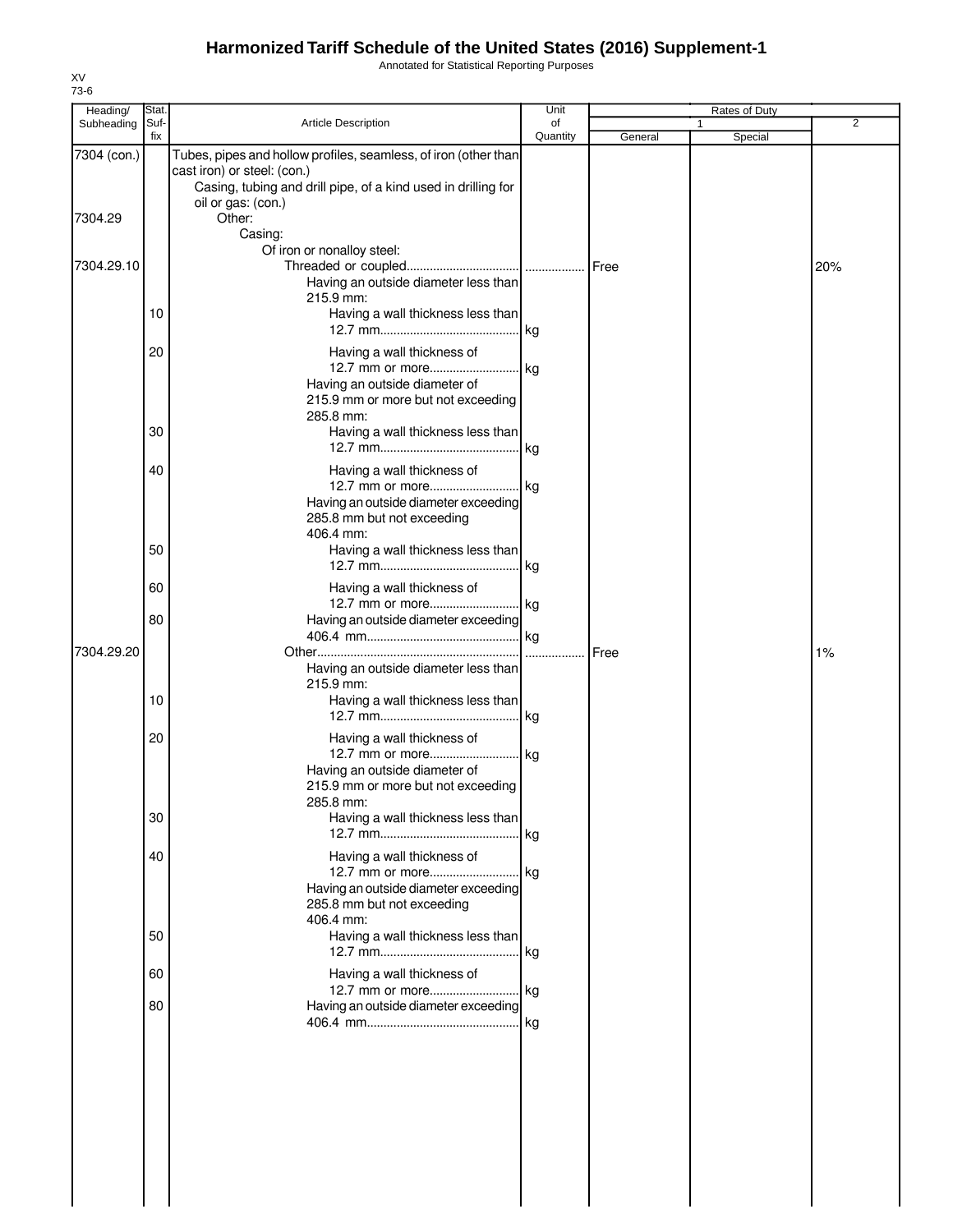Annotated for Statistical Reporting Purposes

| Heading/               | Stat.       |                                                                                                                                                                                                        | Unit           |         | Rates of Duty |      |
|------------------------|-------------|--------------------------------------------------------------------------------------------------------------------------------------------------------------------------------------------------------|----------------|---------|---------------|------|
| Subheading             | Suf-<br>fix | Article Description                                                                                                                                                                                    | of<br>Quantity | General | 1<br>Special  | 2    |
| 7304 (con.)<br>7304.29 |             | Tubes, pipes and hollow profiles, seamless, of iron (other than<br>cast iron) or steel: (con.)<br>Casing, tubing and drill pipe, of a kind used in drilling for<br>oil or gas: (con.)<br>Other: (con.) |                |         |               |      |
| (con.)                 |             | Casing: (con.)                                                                                                                                                                                         |                |         |               |      |
| 7304.29.31             | 10          | Of other alloy steel:<br>Having an outside diameter less than<br>215.9 mm:<br>Having a wall thickness less than                                                                                        |                | Free    |               | 28%  |
|                        | 20          | Having a wall thickness of<br>12.7 mm or more kg<br>Having an outside diameter of<br>215.9 mm or more but not exceeding<br>285.8 mm:                                                                   |                |         |               |      |
|                        | 30          | Having a wall thickness less than                                                                                                                                                                      |                |         |               |      |
|                        | 40<br>50    | Having a wall thickness of<br>Having an outside diameter exceeding<br>285.8 mm but not exceeding<br>406.4 mm:<br>Having a wall thickness less than                                                     |                |         |               |      |
|                        |             |                                                                                                                                                                                                        |                |         |               |      |
|                        | 60<br>80    | Having a wall thickness of<br>12.7 mm or more kg<br>Having an outside diameter exceeding                                                                                                               |                |         |               |      |
| 7304.29.41             |             |                                                                                                                                                                                                        |                | Free    |               | 8.5% |
|                        | 10          | Having an outside diameter less than<br>215.9 mm:<br>Having a wall thickness less than                                                                                                                 |                |         |               |      |
|                        | 20          | Having a wall thickness of<br>Having an outside diameter of<br>215.9 mm or more but not exceeding<br>285.8 mm:                                                                                         |                |         |               |      |
|                        | 30          | Having a wall thickness less than                                                                                                                                                                      |                |         |               |      |
|                        | 40          | Having a wall thickness of<br>12.7 mm or more kg<br>Having an outside diameter exceeding<br>285.8 mm but not exceeding<br>406.4 mm:                                                                    |                |         |               |      |
|                        | 50          | Having a wall thickness less than                                                                                                                                                                      |                |         |               |      |
|                        | 60          | Having a wall thickness of<br>12.7 mm or more kg                                                                                                                                                       |                |         |               |      |
|                        | 80          | Having an outside diameter exceeding                                                                                                                                                                   |                |         |               |      |
|                        |             |                                                                                                                                                                                                        |                |         |               |      |
|                        |             |                                                                                                                                                                                                        |                |         |               |      |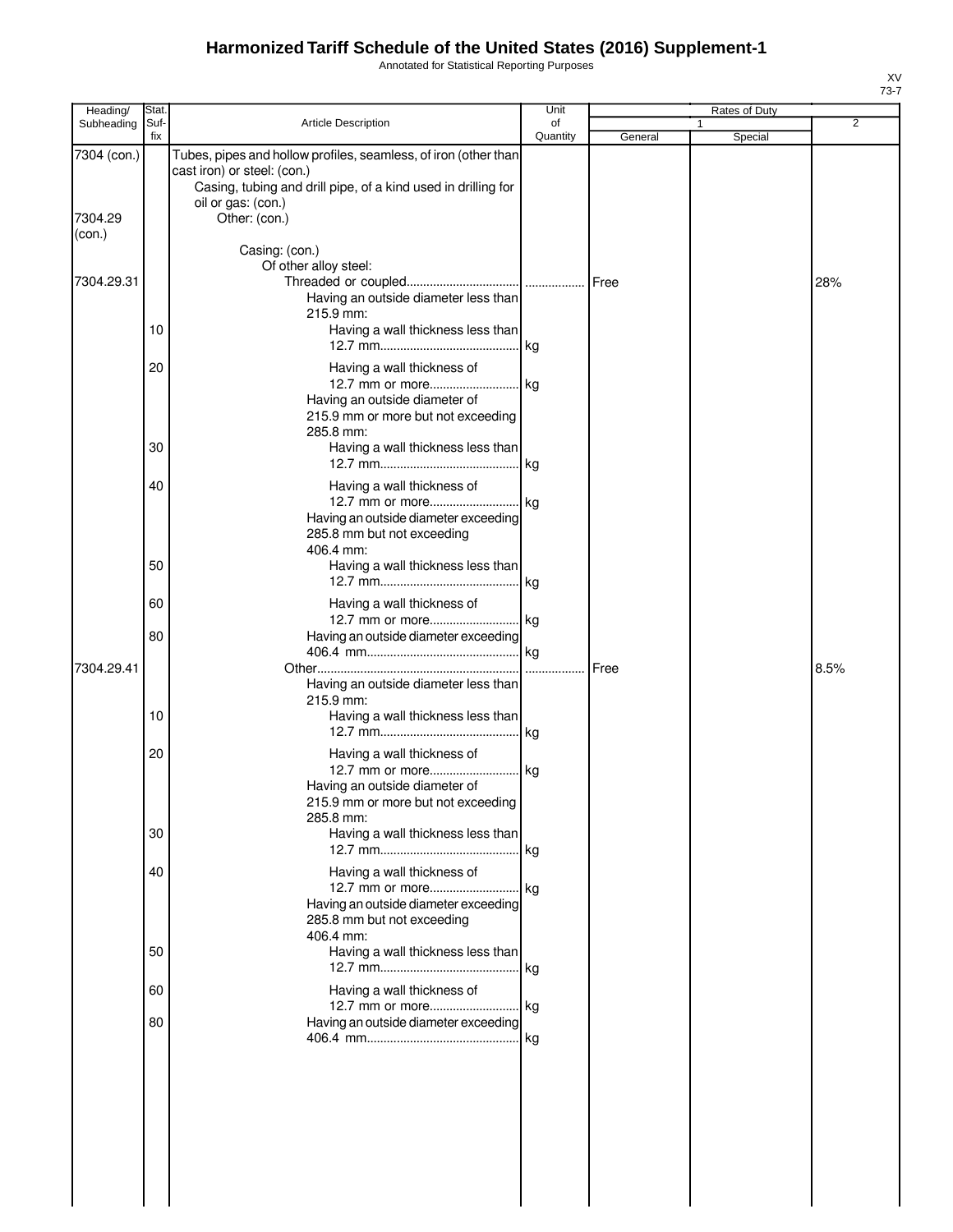Annotated for Statistical Reporting Purposes

| Heading/          | Stat. |                                                                                                                                                                 | Unit     | Rates of Duty |              |                |
|-------------------|-------|-----------------------------------------------------------------------------------------------------------------------------------------------------------------|----------|---------------|--------------|----------------|
| Subheading        | Suf-  | Article Description                                                                                                                                             | of       |               | $\mathbf{1}$ | $\overline{2}$ |
| 7304 (con.)       | fix   | Tubes, pipes and hollow profiles, seamless, of iron (other than<br>cast iron) or steel: (con.)<br>Casing, tubing and drill pipe, of a kind used in drilling for | Quantity | General       | Special      |                |
| 7304.29<br>(con.) |       | oil or gas: (con.)<br>Other: (con.)                                                                                                                             |          |               |              |                |
| 7304.29.50        |       | Tubing:<br>Having an outside diameter not exceeding<br>114.3 mm:                                                                                                |          | Free          |              | 25%            |
|                   | 15    | Having a wall thickness not exceeding                                                                                                                           | kg       |               |              |                |
|                   | 30    | Having a wall thickness exceeding                                                                                                                               | kg       |               |              |                |
|                   | 45    | Having an outside diameter exceeding<br>114.3 mm but less than 215.9 mm kg                                                                                      |          |               |              |                |
|                   | 60    | Having an outside diameter of 215.9 mm<br>or more but not exceeding 406.4 mm kg                                                                                 |          |               |              |                |
| 7304.29.61        | 75    | Having an outside diameter exceeding                                                                                                                            |          | Free          |              | 35%            |
|                   | 15    | Having an outside diameter not exceeding<br>114.3 mm:<br>Having a wall thickness not exceeding                                                                  |          |               |              |                |
|                   | 30    | Having a wall thickness exceeding                                                                                                                               |          |               |              |                |
|                   | 45    | Having an outside diameter exceeding<br>114.3 mm but less than 215.9 mm kg                                                                                      | . kg     |               |              |                |
|                   | 60    | Having an outside diameter of 215.9 mm<br>or more but not exceeding 406.4 mm kg                                                                                 |          |               |              |                |
|                   | 75    | Having an outside diameter exceeding                                                                                                                            | kg       |               |              |                |
|                   |       |                                                                                                                                                                 |          |               |              |                |
|                   |       |                                                                                                                                                                 |          |               |              |                |
|                   |       |                                                                                                                                                                 |          |               |              |                |
|                   |       |                                                                                                                                                                 |          |               |              |                |
|                   |       |                                                                                                                                                                 |          |               |              |                |
|                   |       |                                                                                                                                                                 |          |               |              |                |
|                   |       |                                                                                                                                                                 |          |               |              |                |
|                   |       |                                                                                                                                                                 |          |               |              |                |
|                   |       |                                                                                                                                                                 |          |               |              |                |
|                   |       |                                                                                                                                                                 |          |               |              |                |
|                   |       |                                                                                                                                                                 |          |               |              |                |
|                   |       |                                                                                                                                                                 |          |               |              |                |
|                   |       |                                                                                                                                                                 |          |               |              |                |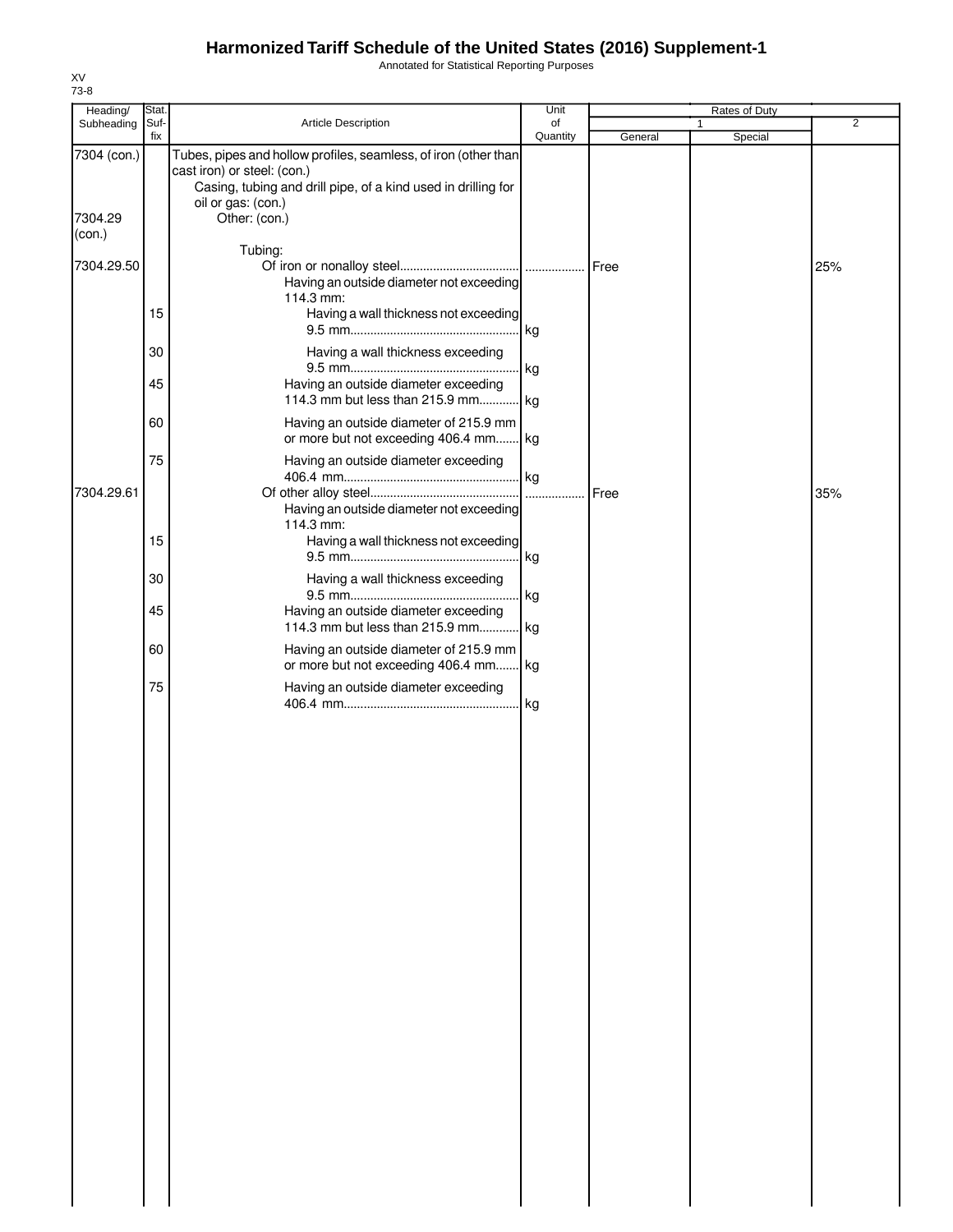Annotated for Statistical Reporting Purposes

| Heading/               | Stat.       |                                                                                                                                                                                                             | Unit           | Rates of Duty |                         |                |
|------------------------|-------------|-------------------------------------------------------------------------------------------------------------------------------------------------------------------------------------------------------------|----------------|---------------|-------------------------|----------------|
| Subheading             | Suf-<br>fix | Article Description                                                                                                                                                                                         | of<br>Quantity | General       | $\mathbf{1}$<br>Special | $\overline{2}$ |
| 7304 (con.)<br>7304.31 |             | Tubes, pipes and hollow profiles, seamless, of iron (other than<br>cast iron) or steel: (con.)<br>Other, of circular cross section, of iron or nonalloy steel:<br>Cold-drawn or cold-rolled (cold-reduced): |                |               |                         |                |
| 7304.31.30             | 00          |                                                                                                                                                                                                             |                |               |                         | 22%            |
| 7304.31.60             | 10          | Suitable for use in boilers, superheaters, heat<br>exchangers, condensers, refining furnaces                                                                                                                |                | Free          |                         | 25%            |
| 7304.39.00             | 50          | Suitable for use in boilers, superheaters, heat                                                                                                                                                             |                | Free          |                         | 25%            |
|                        |             | exchangers, condensers, refining furnaces and<br>feedwater heaters:                                                                                                                                         |                |               |                         |                |
|                        | 02          | Having an outside diameter less than                                                                                                                                                                        |                |               |                         |                |
|                        | 04          | Having an outside diameter of 38.1 mm or                                                                                                                                                                    |                |               |                         |                |
|                        | 06<br>08    | Having an outside diameter of 190.5 mm or<br>Having an outside diameter exceeding                                                                                                                           |                |               |                         |                |
|                        |             |                                                                                                                                                                                                             |                |               |                         |                |
|                        |             |                                                                                                                                                                                                             |                |               |                         |                |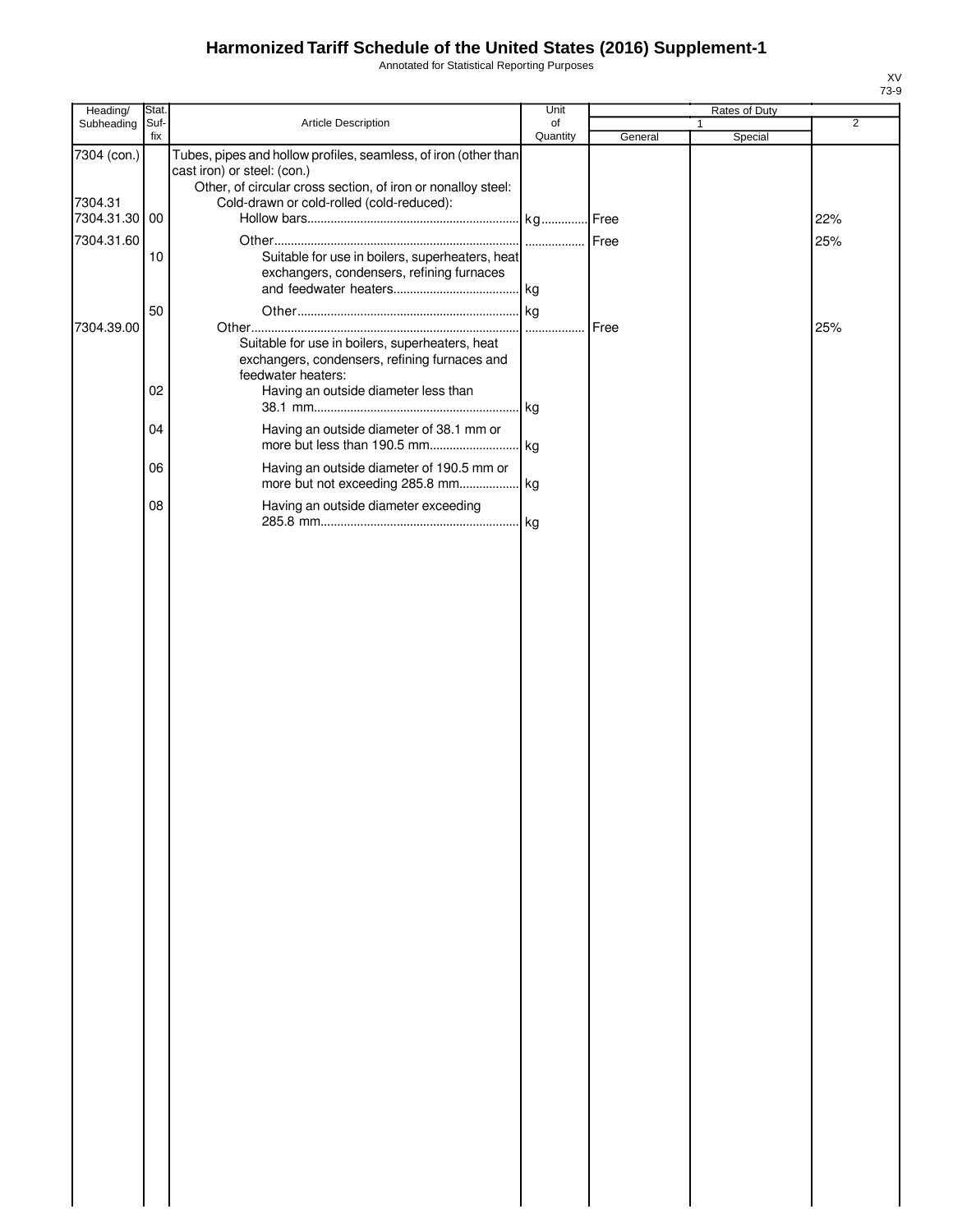Annotated for Statistical Reporting Purposes

| Subheading<br>7304 (con.) | Suf-<br>fix | <b>Article Description</b>                                                                                                                                               | of       |         |         | $\overline{2}$ |
|---------------------------|-------------|--------------------------------------------------------------------------------------------------------------------------------------------------------------------------|----------|---------|---------|----------------|
|                           |             |                                                                                                                                                                          | Quantity | General | Special |                |
|                           |             | Tubes, pipes and hollow profiles, seamless, of iron (other than<br>cast iron) or steel: (con.)<br>Other, of circular cross section, of iron or nonalloy steel:<br>(con.) |          |         |         |                |
| 7304.39.00<br>(con.)      |             | Other (con.)                                                                                                                                                             |          |         |         |                |
|                           |             | Other:                                                                                                                                                                   |          |         |         |                |
|                           | 16          | Galvanized, having an outside diameter not                                                                                                                               | kg       |         |         |                |
|                           | 20          | Other:<br>Having an outside diameter less than                                                                                                                           | . kg     |         |         |                |
|                           | 24          | Having an outside diameter of 38.1 mm or<br>more but not exceeding 114.3 mm:<br>Having a wall thickness less than                                                        |          |         |         |                |
|                           |             |                                                                                                                                                                          |          |         |         |                |
|                           | 28          | Having a wall thickness of 6.4 mm or<br>more but not exceeding 12.7 mm kg                                                                                                |          |         |         |                |
|                           | 32          | Having a wall thickness exceeding                                                                                                                                        | kg       |         |         |                |
|                           | 36          | Having an outside diameter exceeding<br>114.3 mm but less than 190.5 mm:<br>Having a wall thickness less than                                                            |          |         |         |                |
|                           | 40          | Having a wall thickness of 12.7 mm or                                                                                                                                    | kg       |         |         |                |
|                           | 44          | Having a wall thickness of 19 mm or                                                                                                                                      |          |         |         |                |
|                           |             | Having an outside diameter of 190.5 mm<br>or more but not exceeding 285.8 mm:                                                                                            | . kg     |         |         |                |
|                           | 48          | Having a wall thickness less than                                                                                                                                        | kg       |         |         |                |
|                           | 52          | Having a wall thickness of 12.7 mm or<br>more but less than 19 mm                                                                                                        | kg       |         |         |                |
|                           | 56          | Having a wall thickness of 19 mm or                                                                                                                                      | kg       |         |         |                |
|                           | 62          | Having an outside diameter exceeding<br>285.8 mm but not exceeding 406.4 mm:<br>Having a wall thickness less than                                                        |          |         |         |                |
|                           | 68          | Having a wall thickness of 12.7 mm or                                                                                                                                    |          |         |         |                |
|                           | 72          | more but less than 19 mm<br>Having a wall thickness of 19 mm or                                                                                                          | . kg     |         |         |                |
|                           |             | Having an outside diameter exceeding                                                                                                                                     | kg       |         |         |                |
|                           | 76          | 406.4 mm:<br>Having a wall thickness less than                                                                                                                           | kg       |         |         |                |
|                           | 80          | Having a wall thickness of 19 mm or                                                                                                                                      | . kg     |         |         |                |
|                           |             |                                                                                                                                                                          |          |         |         |                |
|                           |             |                                                                                                                                                                          |          |         |         |                |
|                           |             |                                                                                                                                                                          |          |         |         |                |
|                           |             |                                                                                                                                                                          |          |         |         |                |
|                           |             |                                                                                                                                                                          |          |         |         |                |
|                           |             |                                                                                                                                                                          |          |         |         |                |

XV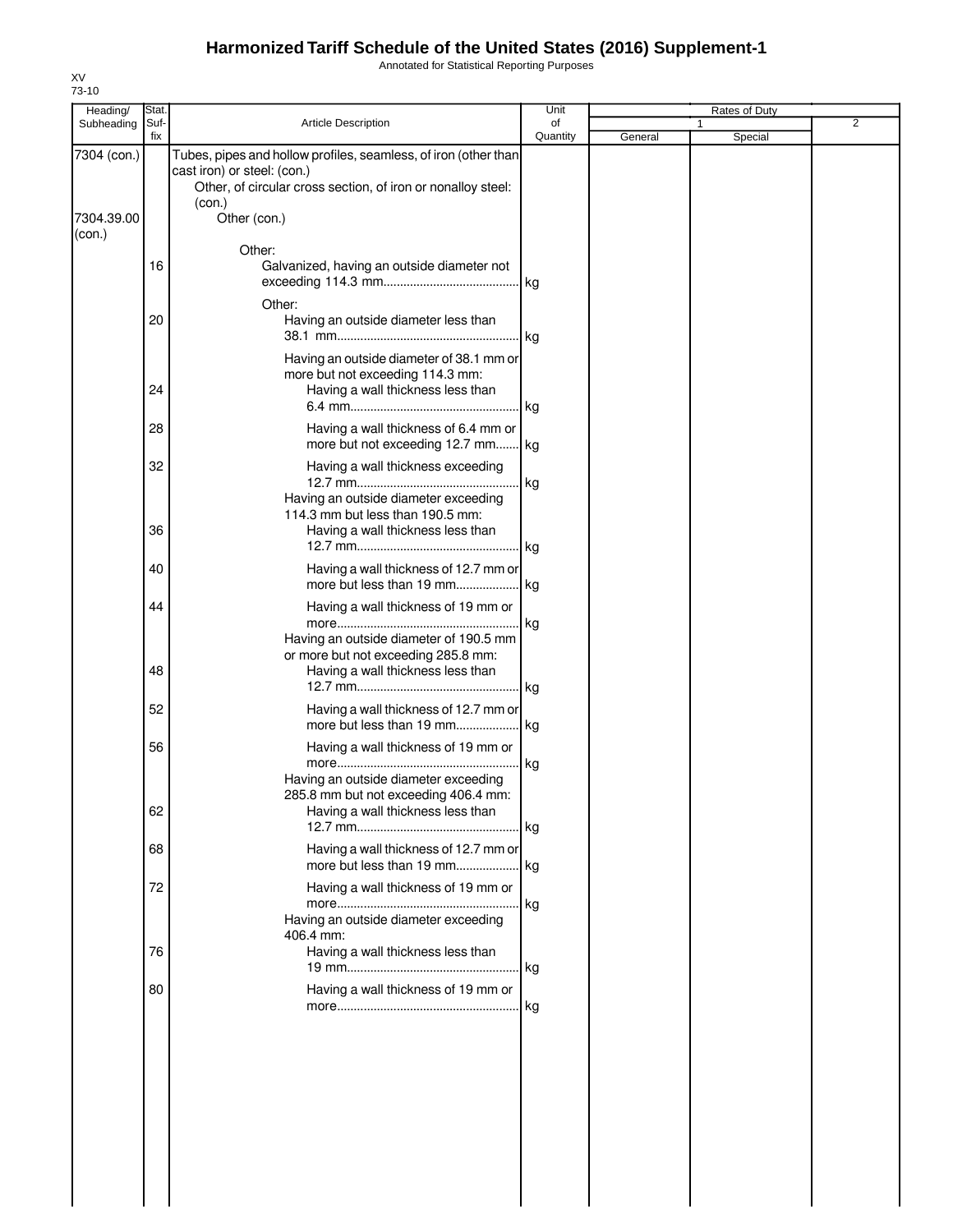Annotated for Statistical Reporting Purposes

| Heading/                             | Stat.       |                                                                                                                                                                                                      | Unit           |         | Rates of Duty           |                |
|--------------------------------------|-------------|------------------------------------------------------------------------------------------------------------------------------------------------------------------------------------------------------|----------------|---------|-------------------------|----------------|
| Subheading                           | Suf-<br>fix | <b>Article Description</b>                                                                                                                                                                           | of<br>Quantity | General | $\mathbf{1}$<br>Special | $\overline{2}$ |
| 7304 (con.)<br>7304.41<br>7304.41.30 | 05          | Tubes, pipes and hollow profiles, seamless, of iron (other than<br>cast iron) or steel: (con.)<br>Other, of circular cross section, of stainless steel:<br>Cold-drawn or cold-rolled (cold-reduced): |                |         |                         | 36%            |
|                                      | 15<br>45    | Other:<br>Suitable for use in boilers, superheaters,<br>heat exchangers, condensers, refining<br>furnaces and feedwater heaters kg                                                                   |                |         |                         |                |
| 7304.41.60                           | 05          |                                                                                                                                                                                                      | $\cdots$       | Free    |                         | 36%            |
|                                      | 15          | Other:<br>Suitable for use in boilers, superheaters,<br>heat exchangers, condensers, refining<br>furnaces and feedwater heaters kg                                                                   |                |         |                         |                |
| 7304.49.00                           | 45          |                                                                                                                                                                                                      | .              | Free    |                         | 36%            |
|                                      | 05          | Other:                                                                                                                                                                                               |                |         |                         |                |
|                                      | 15<br>45    | Other:<br>Suitable for use in boilers, superheaters,                                                                                                                                                 | . kg           |         |                         |                |
|                                      |             | heat exchangers, condensers, refining<br>furnaces and feedwater heaters kg                                                                                                                           |                |         |                         |                |
|                                      | 60          |                                                                                                                                                                                                      | kg             |         |                         |                |
|                                      |             |                                                                                                                                                                                                      |                |         |                         |                |
|                                      |             |                                                                                                                                                                                                      |                |         |                         |                |
|                                      |             |                                                                                                                                                                                                      |                |         |                         |                |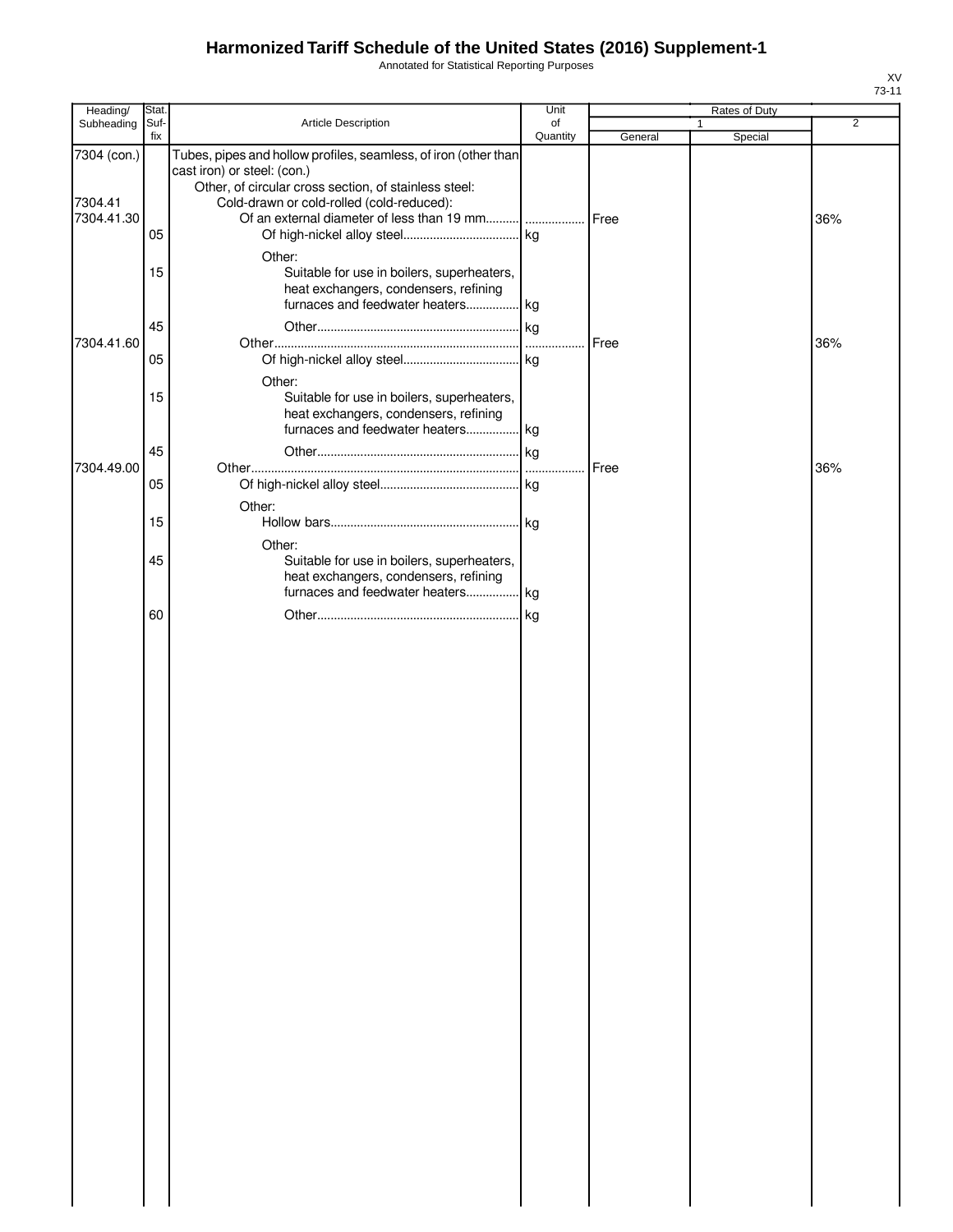Annotated for Statistical Reporting Purposes

| Heading/                             | Stat.          |                                                                                                                                                                                                                                                                 | Unit     |         | Rates of Duty |                |
|--------------------------------------|----------------|-----------------------------------------------------------------------------------------------------------------------------------------------------------------------------------------------------------------------------------------------------------------|----------|---------|---------------|----------------|
| Subheading                           | Suf-           | Article Description                                                                                                                                                                                                                                             | of       |         |               | $\overline{2}$ |
|                                      | fix            |                                                                                                                                                                                                                                                                 | Quantity | General | Special       |                |
| 7304 (con.)<br>7304.51<br>7304.51.10 | 00             | Tubes, pipes and hollow profiles, seamless, of iron (other than<br>cast iron) or steel: (con.)<br>Other, of circular cross section, of other alloy steel:<br>Cold-drawn or cold-rolled (cold-reduced):<br>Suitable for use in the manufacture of ball or roller |          |         |               | 34%            |
| 7304.51.50                           | 05             |                                                                                                                                                                                                                                                                 |          |         |               | 35%            |
| 7304.59                              | 15<br>45<br>60 | Other:<br>Suitable for use in boilers, superheaters,<br>heat exchangers, condensers, refining<br>furnaces and feedwater heaters:<br>Other:                                                                                                                      |          |         |               |                |
| 7304.59.10                           | 00             | Suitable for use in the manufacture of ball or roller                                                                                                                                                                                                           |          |         |               | 34%            |
| 7304.59.20                           |                | Other:<br>Suitable for use in boilers, superheaters, heat<br>exchangers, condensers, refining furnaces                                                                                                                                                          |          | Free    |               | 35%            |
|                                      | 30             |                                                                                                                                                                                                                                                                 |          |         |               |                |
|                                      | 40             | Other:<br>Having an outside diameter less than                                                                                                                                                                                                                  | kg       |         |               |                |
|                                      | 45             | Having an outside diameter of<br>38.1 mm or more but not exceeding                                                                                                                                                                                              |          |         |               |                |
|                                      | 55             | Having an outside diameter exceeding<br>114.3 mm but less than 190.5 mm                                                                                                                                                                                         | lkg.     |         |               |                |
|                                      | 60             | Having an outside diameter of<br>190.5 mm or more but not exceeding                                                                                                                                                                                             |          |         |               |                |
|                                      | 70             | Having an outside diameter exceeding<br>285.8 mm but not exceeding                                                                                                                                                                                              |          |         |               |                |
|                                      | 80             | Having an outside diameter exceeding                                                                                                                                                                                                                            | kg       |         |               |                |
|                                      |                |                                                                                                                                                                                                                                                                 |          |         |               |                |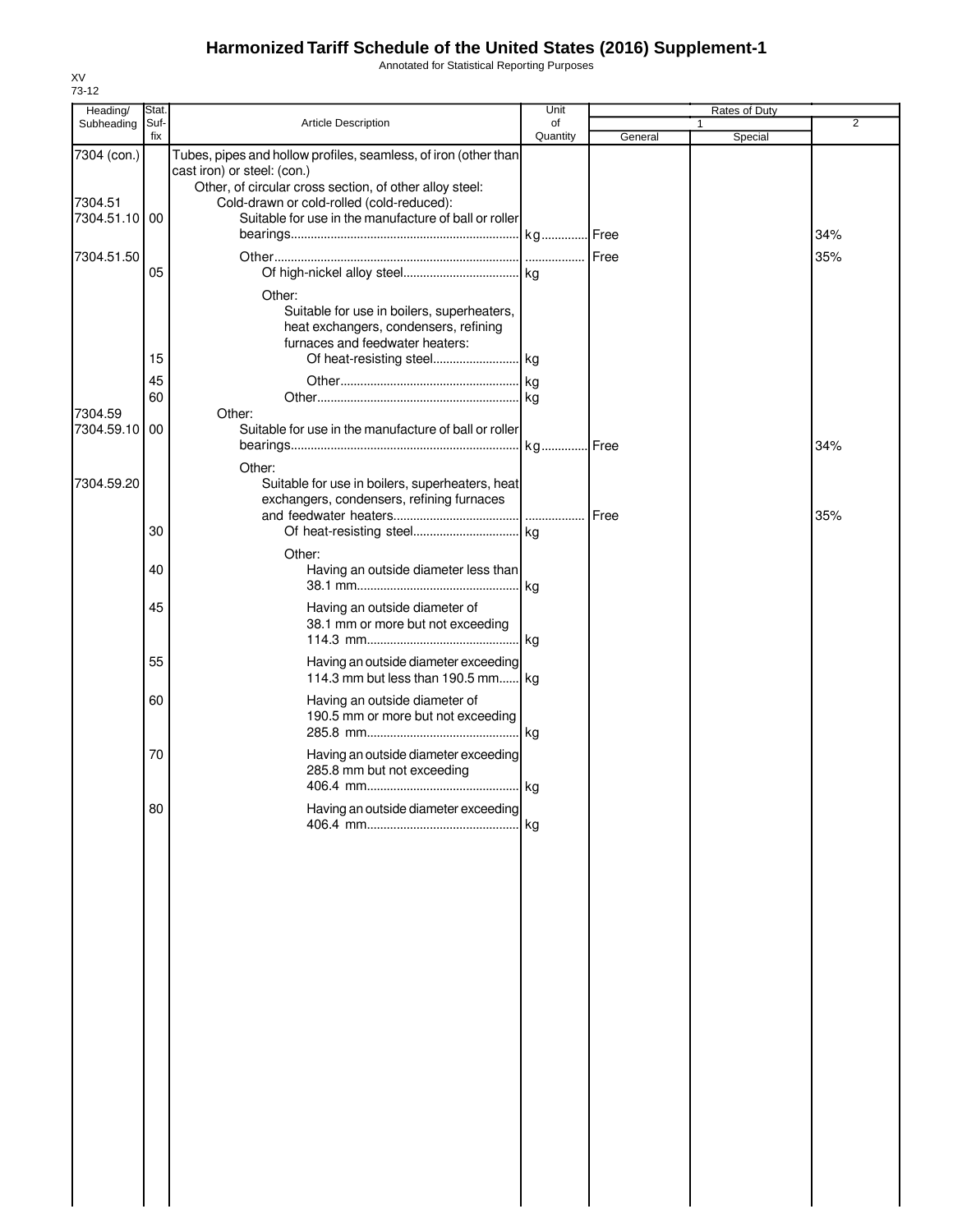Annotated for Statistical Reporting Purposes

| Heading/          | Stat.       |                                                                                                                                                                  | Unit           |         | Rates of Duty |                |
|-------------------|-------------|------------------------------------------------------------------------------------------------------------------------------------------------------------------|----------------|---------|---------------|----------------|
| Subheading        | Suf-<br>fix | <b>Article Description</b>                                                                                                                                       | of<br>Quantity |         |               | $\overline{2}$ |
| 7304 (con.)       |             | Tubes, pipes and hollow profiles, seamless, of iron (other than<br>cast iron) or steel: (con.)<br>Other, of circular cross section, of other alloy steel: (con.) |                | General | Special       |                |
| 7304.59<br>(con.) |             | Other: (con.)                                                                                                                                                    |                |         |               |                |
|                   |             | Other: (con.)<br>Other:                                                                                                                                          |                |         |               |                |
| 7304.59.60 00     |             |                                                                                                                                                                  |                |         |               | 36%            |
| 7304.59.80        |             |                                                                                                                                                                  | .              | Free    |               | 35%            |
|                   | 10          | Having an outside diameter less than                                                                                                                             |                |         |               |                |
|                   |             | Having an outside diameter of<br>38.1 mm or more but not exceeding<br>114.3 mm:                                                                                  |                |         |               |                |
|                   | 15          | Having a wall thickness less than                                                                                                                                |                |         |               |                |
|                   |             |                                                                                                                                                                  |                |         |               |                |
|                   | 20          | Having a wall thickness of 6.4 mm<br>or more but not exceeding                                                                                                   |                |         |               |                |
|                   | 25          | Having a wall thickness exceeding                                                                                                                                |                |         |               |                |
|                   |             |                                                                                                                                                                  | kg             |         |               |                |
|                   | 30          | Having an outside diameter exceeding<br>114.3 mm but less than 190.5 mm:<br>Having a wall thickness less than                                                    | . kg           |         |               |                |
|                   | 35          | Having a wall thickness of<br>12.7 mm or more but less than                                                                                                      |                |         |               |                |
|                   |             |                                                                                                                                                                  |                |         |               |                |
|                   | 40          | Having a wall thickness of 19 mm                                                                                                                                 | kg             |         |               |                |
|                   |             | Having an outside diameter of<br>190.5 mm or more but not exceeding<br>285.8 mm:                                                                                 |                |         |               |                |
|                   | 45          | Having a wall thickness less than                                                                                                                                |                |         |               |                |
|                   | 50          | Having a wall thickness of<br>12.7 mm or more but less than                                                                                                      |                |         |               |                |
|                   |             |                                                                                                                                                                  |                |         |               |                |
|                   | 55          | Having a wall thickness of 19 mm<br>Having an outside diameter exceeding                                                                                         | kg             |         |               |                |
|                   | 60          | 285.8 mm but not exceeding<br>406.4 mm:<br>Having a wall thickness less than                                                                                     |                |         |               |                |
|                   |             |                                                                                                                                                                  |                |         |               |                |
|                   | 65          | Having a wall thickness of<br>12.7 mm or more but less than                                                                                                      |                |         |               |                |
|                   | 70          | Having a wall thickness of 19 mm                                                                                                                                 |                |         |               |                |
|                   |             |                                                                                                                                                                  | kg             |         |               |                |
|                   | 80          | Having an outside diameter exceeding                                                                                                                             | kg             |         |               |                |
|                   |             |                                                                                                                                                                  |                |         |               |                |
|                   |             |                                                                                                                                                                  |                |         |               |                |
|                   |             |                                                                                                                                                                  |                |         |               |                |
|                   |             |                                                                                                                                                                  |                |         |               |                |

 $\begin{array}{c} \hline \end{array}$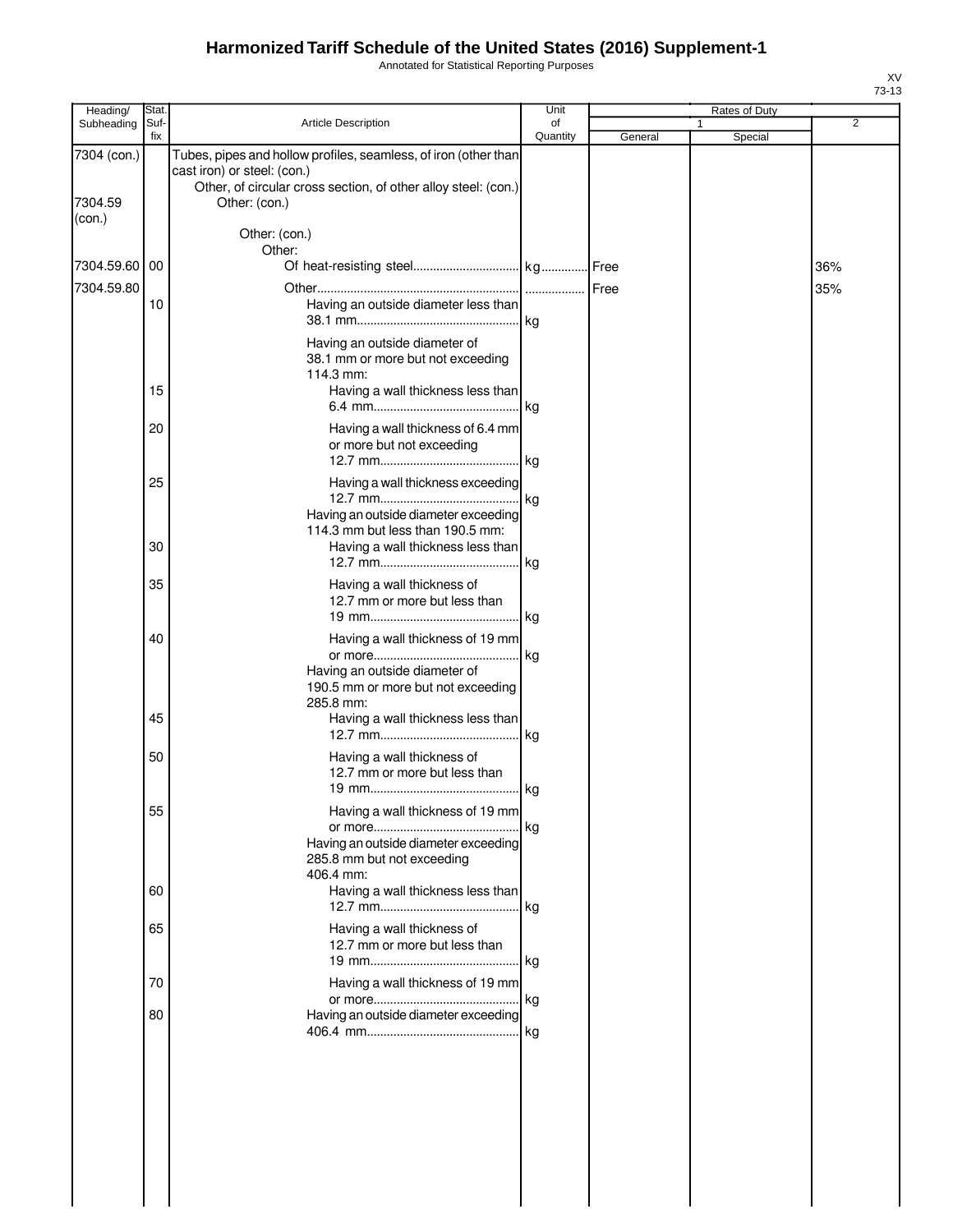Annotated for Statistical Reporting Purposes

| Heading/                      | Stat.       |                                                                                                                                                                                                                                                                                                                                  | Unit           |         | Rates of Duty |                |
|-------------------------------|-------------|----------------------------------------------------------------------------------------------------------------------------------------------------------------------------------------------------------------------------------------------------------------------------------------------------------------------------------|----------------|---------|---------------|----------------|
| Subheading                    | Suf-<br>fix | Article Description                                                                                                                                                                                                                                                                                                              | οf<br>Quantity | General | 1<br>Special  | $\overline{2}$ |
| 7304 (con.)                   |             | Tubes, pipes and hollow profiles, seamless, of iron (other than                                                                                                                                                                                                                                                                  |                |         |               |                |
| 7304.90                       |             | cast iron) or steel: (con.)                                                                                                                                                                                                                                                                                                      |                |         |               |                |
|                               |             | Other:<br>Having a wall thickness of 4 mm or more:                                                                                                                                                                                                                                                                               |                |         |               |                |
| 7304.90.10                    | 00          |                                                                                                                                                                                                                                                                                                                                  |                |         |               | 1%             |
| 7304.90.30                    | 00          |                                                                                                                                                                                                                                                                                                                                  |                |         |               | 8.5%           |
| 7304.90.50                    | 00          | Having a wall thickness of less than 4 mm:                                                                                                                                                                                                                                                                                       |                |         |               | 25%            |
| 7304.90.70                    | 00          |                                                                                                                                                                                                                                                                                                                                  |                |         |               |                |
|                               |             |                                                                                                                                                                                                                                                                                                                                  |                |         |               | 35%            |
| 7305<br>7305.11<br>7305.11.10 | 30          | Other tubes and pipes (for example, welded, riveted or similarly<br>closed), having circular cross sections, the external diameter<br>of which exceeds 406.4 mm, of iron or steel:<br>Line pipe of a kind used for oil or gas pipelines:<br>Longitudinally submerged arc welded:<br>With an external diameter exceeding 406.4 mm |                |         |               | 5.5%           |
|                               | 60          | With an external diameter exceeding                                                                                                                                                                                                                                                                                              |                |         |               |                |
| 7305.11.50                    | 00          |                                                                                                                                                                                                                                                                                                                                  |                |         |               | 10%            |
| 7305.12                       |             | Other, longitudinally welded:                                                                                                                                                                                                                                                                                                    |                |         |               |                |
| 7305.12.10                    |             |                                                                                                                                                                                                                                                                                                                                  |                |         |               | 5.5%           |
|                               | 30          | With an external diameter exceeding 406.4 mm                                                                                                                                                                                                                                                                                     |                |         |               |                |
|                               | 60          | With an external diameter exceeding                                                                                                                                                                                                                                                                                              |                |         |               |                |
|                               |             |                                                                                                                                                                                                                                                                                                                                  |                |         |               |                |
| 7305.12.50                    | 00          |                                                                                                                                                                                                                                                                                                                                  |                |         |               | 10%            |
| 7305.19<br>7305.19.10         |             | Other:                                                                                                                                                                                                                                                                                                                           |                |         |               | 5.5%           |
|                               | 30          | With an external diameter exceeding 406.4 mm                                                                                                                                                                                                                                                                                     |                |         |               |                |
|                               |             |                                                                                                                                                                                                                                                                                                                                  |                |         |               |                |
|                               | 60          | With an external diameter exceeding                                                                                                                                                                                                                                                                                              |                |         |               |                |
| 7305.19.50                    | 00          |                                                                                                                                                                                                                                                                                                                                  |                |         |               | 10%            |
| 7305.20                       |             | Casing of a kind used in drilling for oil or gas:                                                                                                                                                                                                                                                                                |                |         |               |                |
| 7305.20.20 00                 |             | Of iron or nonalloy steel:                                                                                                                                                                                                                                                                                                       |                |         |               | 20%            |
| 7305.20.40 00                 |             |                                                                                                                                                                                                                                                                                                                                  |                |         |               | 1%             |
|                               |             | Of alloy steel:                                                                                                                                                                                                                                                                                                                  |                |         |               |                |
| 7305.20.60                    | 00          |                                                                                                                                                                                                                                                                                                                                  |                |         |               | 28%            |
| 7305.20.80 00                 |             |                                                                                                                                                                                                                                                                                                                                  |                |         |               | 8.5%           |
| 7305.31                       |             | Other, welded:<br>Longitudinally welded:                                                                                                                                                                                                                                                                                         |                |         |               |                |
| 7305.31.20                    | 00          | Tapered pipes and tubes of steel principally used                                                                                                                                                                                                                                                                                |                |         |               |                |
|                               |             |                                                                                                                                                                                                                                                                                                                                  |                |         |               | 45%            |
| 7305.31.40 00                 |             | Other:                                                                                                                                                                                                                                                                                                                           |                |         |               | 5.5%           |
| 7305.31.60                    |             |                                                                                                                                                                                                                                                                                                                                  |                | Free    |               | 10%            |
|                               | 10          |                                                                                                                                                                                                                                                                                                                                  |                |         |               |                |
|                               | 90          |                                                                                                                                                                                                                                                                                                                                  |                |         |               |                |
| 7305.39                       |             | Other:                                                                                                                                                                                                                                                                                                                           |                |         |               |                |
| 7305.39.10                    | 00          |                                                                                                                                                                                                                                                                                                                                  |                |         |               | 5.5%           |
| 7305.39.50<br>7305.90         | 00          | Other:                                                                                                                                                                                                                                                                                                                           |                |         |               | 10%            |
| 7305.90.10 00                 |             |                                                                                                                                                                                                                                                                                                                                  |                |         |               | 5.5%           |
| 7305.90.50                    | 00          |                                                                                                                                                                                                                                                                                                                                  |                |         |               | 10%            |
|                               |             |                                                                                                                                                                                                                                                                                                                                  |                |         |               |                |
|                               |             |                                                                                                                                                                                                                                                                                                                                  |                |         |               |                |
|                               |             |                                                                                                                                                                                                                                                                                                                                  |                |         |               |                |
|                               |             |                                                                                                                                                                                                                                                                                                                                  |                |         |               |                |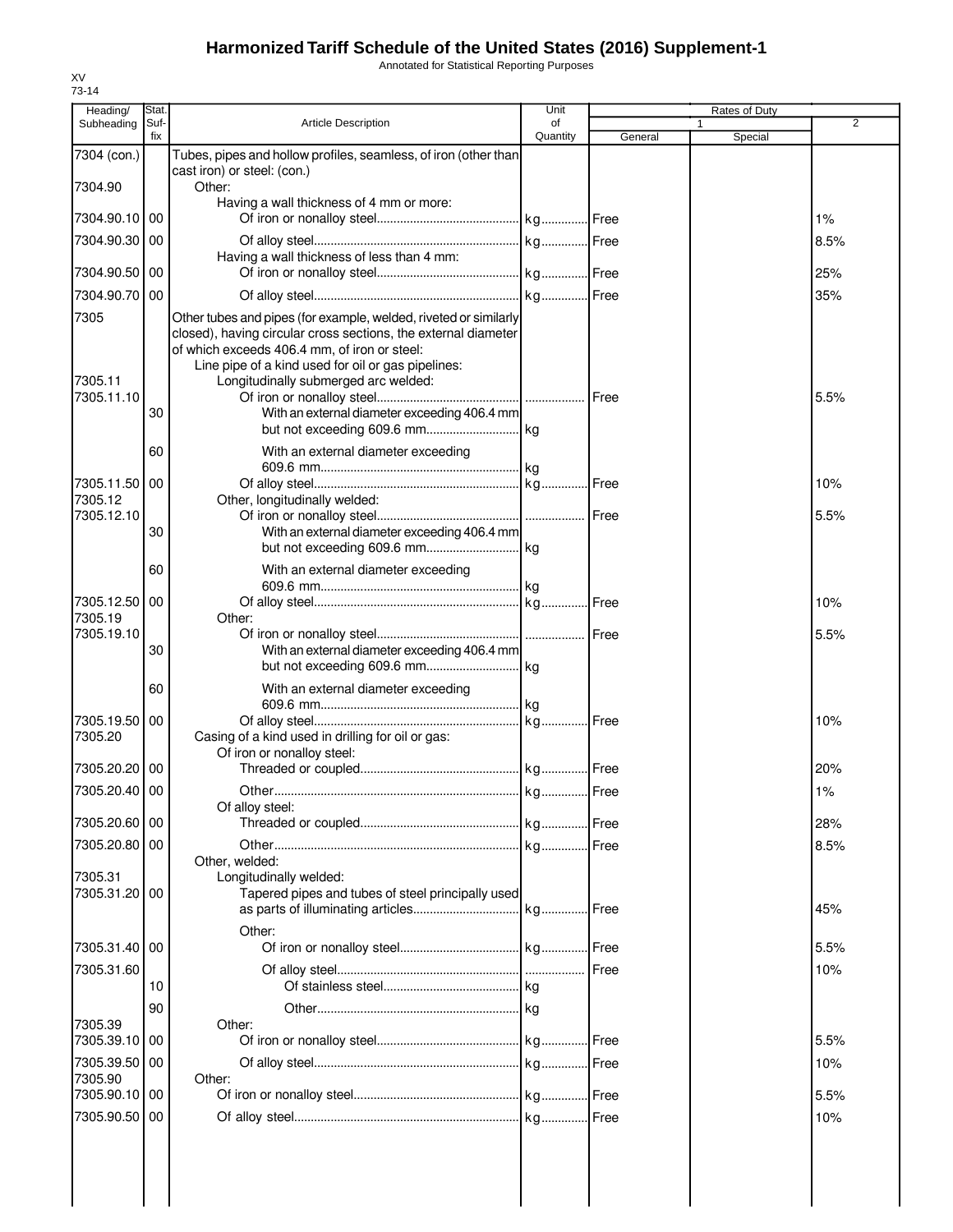Annotated for Statistical Reporting Purposes

| Heading/   | Stat. |                                                                                                                                | Unit     |             | Rates of Duty |      |
|------------|-------|--------------------------------------------------------------------------------------------------------------------------------|----------|-------------|---------------|------|
| Subheading | Suf-  | <b>Article Description</b>                                                                                                     | of       |             | 1             | 2    |
|            | fix   |                                                                                                                                | Quantity | General     | Special       |      |
| 7306       |       | Other tubes, pipes and hollow profiles (for example, open<br>seamed or welded, riveted or similarly closed), of iron or steel: |          |             |               |      |
|            |       | Line pipe of a kind used for oil or gas pipelines:                                                                             |          |             |               |      |
| 7306.11.00 |       |                                                                                                                                |          | <b>Free</b> |               | 10%  |
|            | 10    | With an outside diameter not exceeding                                                                                         |          |             |               |      |
|            |       |                                                                                                                                |          |             |               |      |
|            | 50    | With an outside diameter exceeding 114.3 mm kg                                                                                 |          |             |               |      |
| 7306.19    |       | Other:                                                                                                                         |          |             |               |      |
| 7306.19.10 |       |                                                                                                                                |          | Free        |               | 5.5% |
|            | 10    | With an outside diameter not exceeding                                                                                         |          |             |               |      |
|            |       |                                                                                                                                |          |             |               |      |
|            | 50    | With an outside diameter exceeding                                                                                             |          |             |               |      |
|            |       |                                                                                                                                |          | Free        |               |      |
| 7306.19.51 | 10    | With an outside diameter not exceeding                                                                                         |          |             |               | 10%  |
|            |       |                                                                                                                                |          |             |               |      |
|            |       |                                                                                                                                |          |             |               |      |
|            | 50    | With an outside diameter exceeding                                                                                             |          |             |               |      |
|            |       | Casing and tubing of a kind used in drilling for oil or gas:                                                                   |          |             |               |      |
| 7306.21    |       | Welded of stainless steel:                                                                                                     |          |             |               |      |
|            |       | Casing:                                                                                                                        |          |             |               |      |
| 7306.21.30 | 00    |                                                                                                                                |          |             |               | 28%  |
| 7306.21.40 | 00    |                                                                                                                                |          |             |               | 8.5% |
| 7306.21.80 |       |                                                                                                                                |          |             |               | 10%  |
|            | 10    |                                                                                                                                |          |             |               |      |
|            | 50    |                                                                                                                                |          |             |               |      |
| 7306.29    |       | Other:                                                                                                                         |          |             |               |      |
|            |       | Casing:                                                                                                                        |          |             |               |      |
|            |       | Of iron or nonalloy steel:                                                                                                     |          |             |               |      |
| 7306.29.10 |       |                                                                                                                                |          |             |               | 20%  |
|            | 30    |                                                                                                                                |          |             |               |      |
|            | 90    |                                                                                                                                |          |             |               |      |
| 7306.29.20 | 00    |                                                                                                                                |          |             |               | 1%   |
| 7306.29.31 | 00    | Other:                                                                                                                         |          |             |               | 28%  |
|            |       |                                                                                                                                |          |             |               |      |
| 7306.29.41 | 00    |                                                                                                                                |          |             |               | 8.5% |
| 7306.29.60 |       | Tubing:                                                                                                                        |          | Free        |               | 5.5% |
|            | 10    |                                                                                                                                |          |             |               |      |
|            | 50    |                                                                                                                                |          |             |               |      |
| 7306.29.81 |       |                                                                                                                                |          | Free        |               | 10%  |
|            | 10    |                                                                                                                                |          |             |               |      |
|            | 50    |                                                                                                                                |          |             |               |      |
|            |       |                                                                                                                                |          |             |               |      |
|            |       |                                                                                                                                |          |             |               |      |
|            |       |                                                                                                                                |          |             |               |      |
|            |       |                                                                                                                                |          |             |               |      |
|            |       |                                                                                                                                |          |             |               |      |
|            |       |                                                                                                                                |          |             |               |      |
|            |       |                                                                                                                                |          |             |               |      |
|            |       |                                                                                                                                |          |             |               |      |
|            |       |                                                                                                                                |          |             |               |      |
|            |       |                                                                                                                                |          |             |               |      |
|            |       |                                                                                                                                |          |             |               |      |
|            |       |                                                                                                                                |          |             |               |      |
|            |       |                                                                                                                                |          |             |               |      |
|            |       |                                                                                                                                |          |             |               |      |
|            |       |                                                                                                                                |          |             |               |      |
|            |       |                                                                                                                                |          |             |               |      |
|            |       |                                                                                                                                |          |             |               |      |
|            |       |                                                                                                                                |          |             |               |      |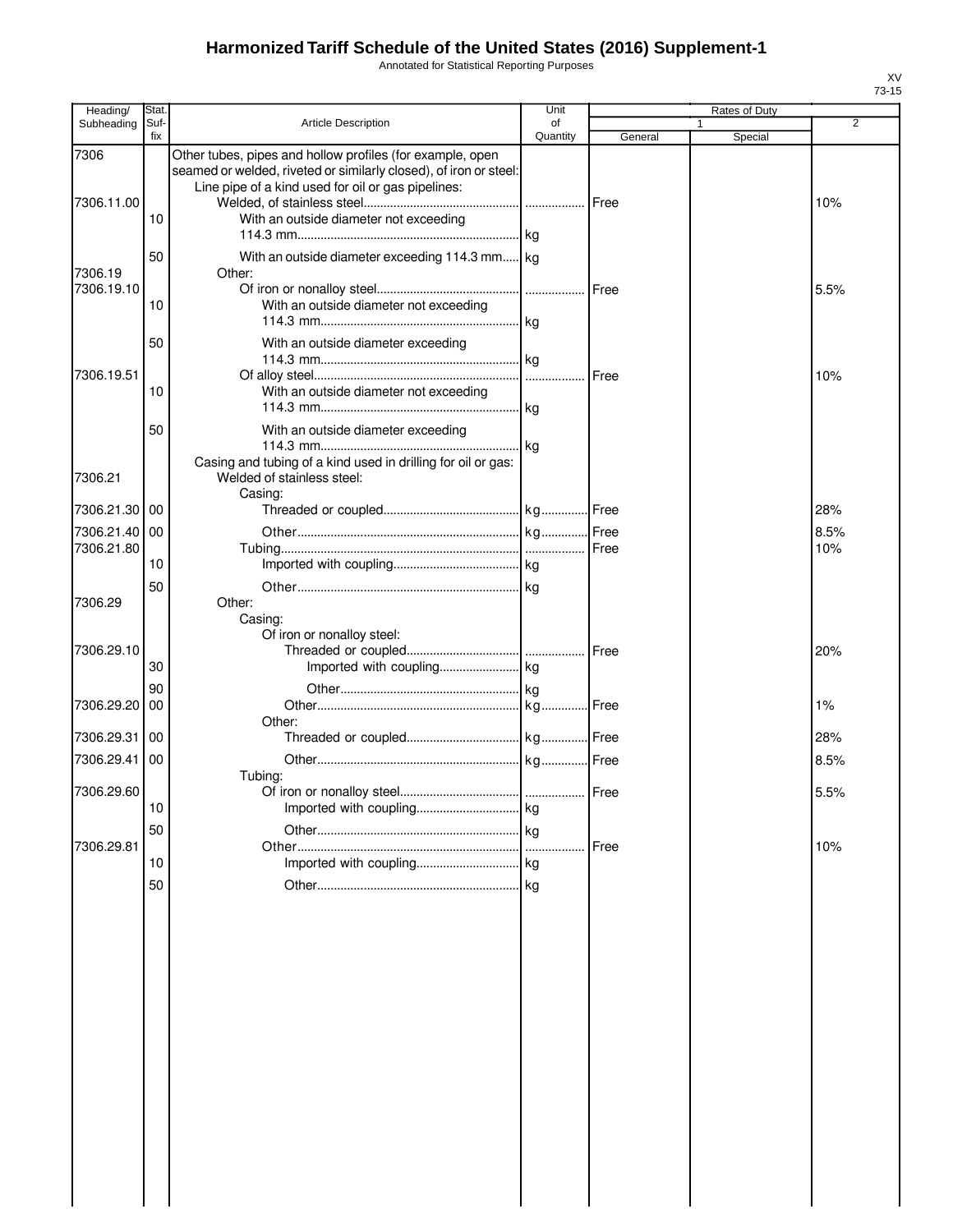Annotated for Statistical Reporting Purposes

| Heading/      | Stat.       |                                                                                                                                            | Unit           |         | <b>Rates of Duty</b> |                |
|---------------|-------------|--------------------------------------------------------------------------------------------------------------------------------------------|----------------|---------|----------------------|----------------|
| Subheading    | Suf-<br>fix | Article Description                                                                                                                        | of<br>Quantity | General | 1<br>Special         | $\overline{2}$ |
| 7306 (con.)   |             | Other tubes, pipes and hollow profiles (for example, open<br>seamed or welded, riveted or similarly closed), of iron or steel:             |                |         |                      |                |
| 7306.30       |             | (con.)<br>Other, welded, of circular cross section, of iron or nonalloy                                                                    |                |         |                      |                |
| 7306.30.10 00 |             | steel:<br>Having a wall thickness of less than 1.65 mm kg Free                                                                             |                |         |                      | 25%            |
| 7306.30.30    | 00          | Having a wall thickness of 1.65 mm or more:<br>Tapered steel pipes and tubes principally used as                                           |                |         |                      |                |
| 7306.30.50    |             |                                                                                                                                            |                |         |                      | 45%<br>5.5%    |
|               | 10          | Suitable for use in boilers, superheaters, heat<br>exchangers, condensers, refining furnaces<br>and feedwater heaters, whether or not cold |                |         |                      |                |
|               | 15          |                                                                                                                                            |                |         |                      |                |
|               | 20          | Other, cold-rolled (cold-reduced) with a wall                                                                                              |                |         |                      |                |
|               | 25          | Other:<br>With an outside diameter not exceeding<br>114.3 mm:<br>Galvanized:<br>Imported with coupling kg                                  |                |         |                      |                |
|               | 28          | Internally coated or lined with a<br>non-electrically insulating material,                                                                 |                |         |                      |                |
|               |             | suitable for use as electrical                                                                                                             | kg             |         |                      |                |
|               | 32          |                                                                                                                                            |                |         |                      |                |
|               | 35          | Other:<br>Tube and pipe hollows for                                                                                                        |                |         |                      |                |
|               |             |                                                                                                                                            |                |         |                      |                |
|               | 40          | Other, imported with coupling kg                                                                                                           |                |         |                      |                |
|               | 55          | With an outside diameter exceeding<br>114.3 mm but not exceeding 406.4 mm:                                                                 |                |         |                      |                |
|               | 85          |                                                                                                                                            | . kg           |         |                      |                |
|               | 90          |                                                                                                                                            |                |         |                      |                |
|               |             |                                                                                                                                            |                |         |                      |                |
|               |             |                                                                                                                                            |                |         |                      |                |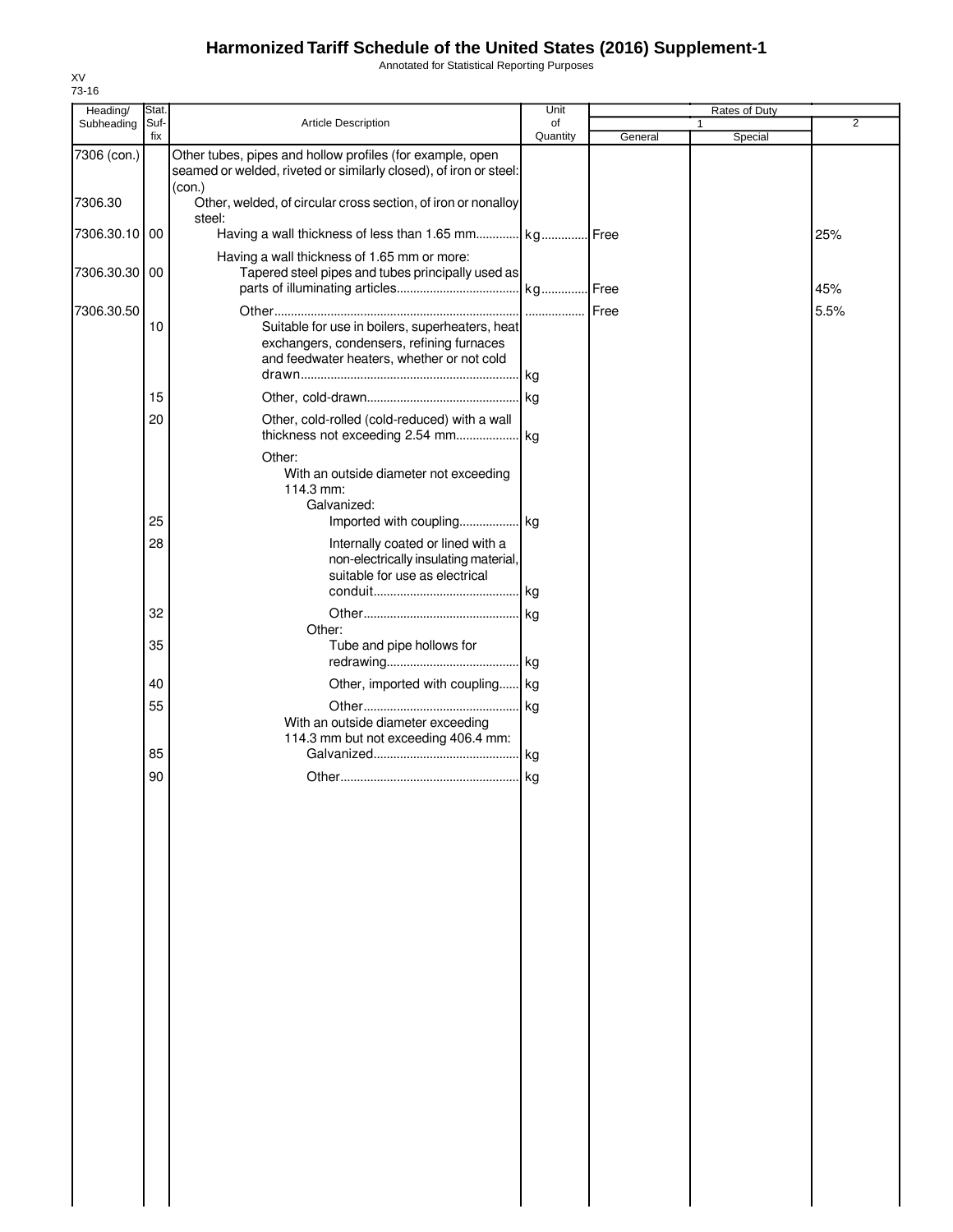Annotated for Statistical Reporting Purposes

| Heading/              | Stat.       |                                                                                                                                                                                 | Unit           |              | Rates of Duty |                |
|-----------------------|-------------|---------------------------------------------------------------------------------------------------------------------------------------------------------------------------------|----------------|--------------|---------------|----------------|
| Subheading            | Suf-<br>fix | <b>Article Description</b>                                                                                                                                                      | of<br>Quantity | General      | 1<br>Special  | $\overline{2}$ |
| 7306 (con.)           |             | Other tubes, pipes and hollow profiles (for example, open<br>seamed or welded, riveted or similarly closed), of iron or steel:                                                  |                |              |               |                |
| 7306.40<br>7306.40.10 |             | (con.)<br>Other, welded, of circular cross section, of stainless steel:<br>Containing more than 0.5 percent by weight of<br>nickel:                                             |                | Free         |               | 36%            |
|                       | 10          | Containing more than 1.5 percent but less than<br>5 percent by weight of molybdenum kg                                                                                          |                |              |               |                |
| 7306.40.50            | 15<br>90    |                                                                                                                                                                                 | .              | <b>IFree</b> |               | 11%            |
|                       | 05          | Other:                                                                                                                                                                          |                |              |               |                |
|                       | 15          | Suitable for use in boilers, superheaters, heat<br>exchangers, condensers, refining furnaces<br>and feedwater heaters, whether or not                                           |                |              |               |                |
|                       | 40          | Other, cold-drawn or cold-rolled (cold-<br>reduced):<br>Containing more than 0.5 percent but less<br>than 24 percent by weight of nickel kg                                     |                |              |               |                |
|                       | 42          | Other:<br>Containing less than 15 percent by                                                                                                                                    |                |              |               |                |
|                       | 44          | Other:                                                                                                                                                                          | .lkg           |              |               |                |
|                       | 62          | With an outside diameter not exceeding<br>114.3 mm:<br>Containing more than 0.5 percent but<br>less than 24 percent by weight of<br>nickel:<br>Containing more than 1.5 percent |                |              |               |                |
|                       |             | but less than 5 percent by weight                                                                                                                                               |                |              |               |                |
|                       | 64<br>80    | With an outside diameter exceeding<br>114.3 mm but not exceeding 406.4 mm:                                                                                                      |                |              |               |                |
|                       | 85          | Containing more than 0.5 percent but<br>less than 24 percent by weight of                                                                                                       |                |              |               |                |
|                       | 90          |                                                                                                                                                                                 |                |              |               |                |
|                       |             |                                                                                                                                                                                 |                |              |               |                |
|                       |             |                                                                                                                                                                                 |                |              |               |                |
|                       |             |                                                                                                                                                                                 |                |              |               |                |
|                       |             |                                                                                                                                                                                 |                |              |               |                |
|                       |             |                                                                                                                                                                                 |                |              |               |                |
|                       |             |                                                                                                                                                                                 |                |              |               |                |
|                       |             |                                                                                                                                                                                 |                |              |               |                |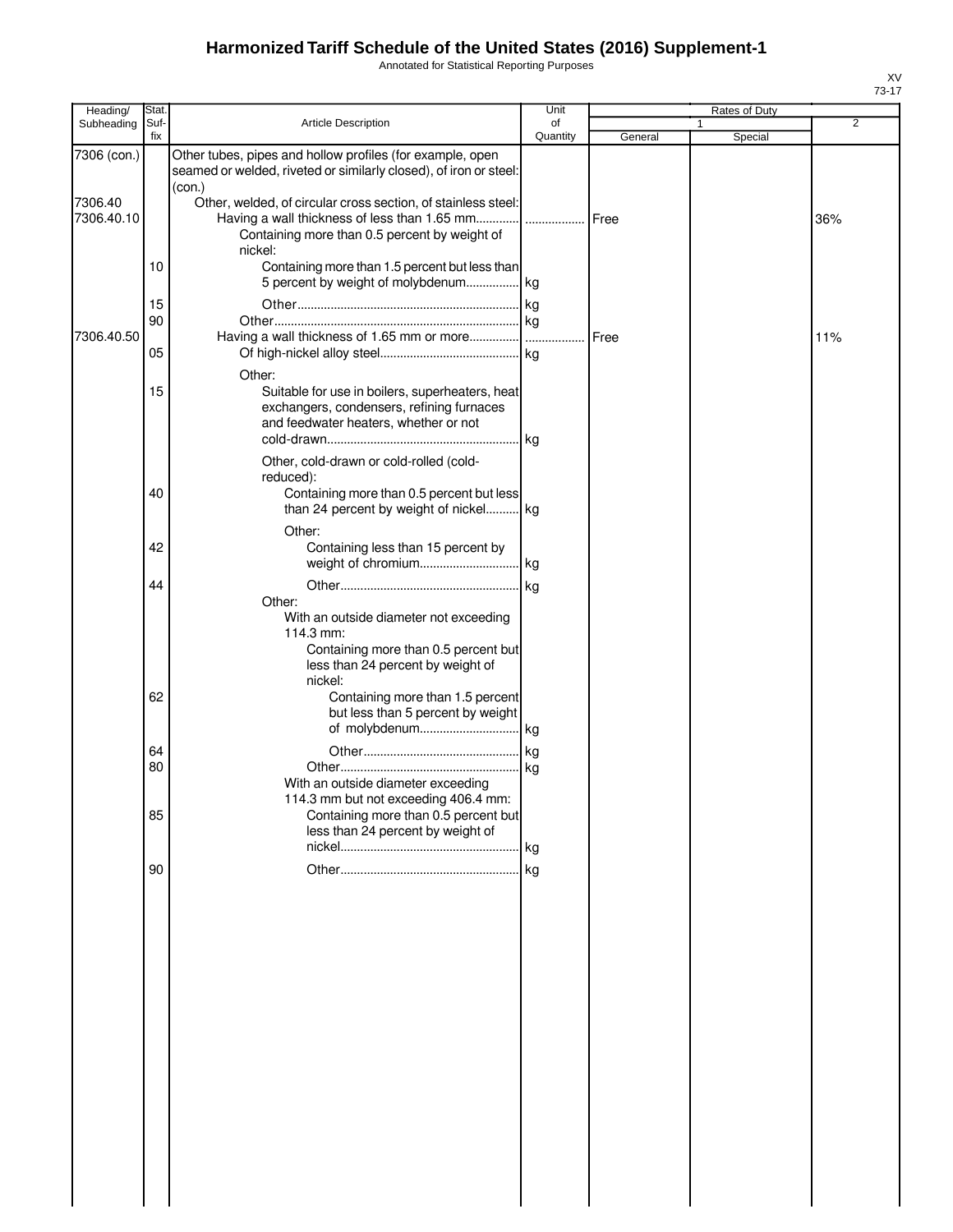Annotated for Statistical Reporting Purposes

| Heading/                    | Stat. |                                                                                                                                                                         | Unit      |         | Rates of Duty |                |
|-----------------------------|-------|-------------------------------------------------------------------------------------------------------------------------------------------------------------------------|-----------|---------|---------------|----------------|
| Subheading                  | Suf-  | <b>Article Description</b>                                                                                                                                              | of        |         |               | $\overline{2}$ |
| 7306 (con.)                 | fix   | Other tubes, pipes and hollow profiles (for example, open                                                                                                               | Quantity  | General | Special       |                |
|                             |       | seamed or welded, riveted or similarly closed), of iron or steel:<br>(con.)                                                                                             |           |         |               |                |
| 7306.50<br>7306.50.10       | 00    | Other, welded, of circular cross section, of other alloy steel:<br>Having a wall thickness of less than 1.65 mm                                                         | . kg Free |         |               | 35%            |
| 7306.50.30                  | 00    | Having a wall thickness of 1.65 mm or more:<br>Tapered pipes and tubes of steel principally used                                                                        | kg Free   |         |               | 45%            |
| 7306.50.50                  |       |                                                                                                                                                                         | Free      |         |               | 10%            |
|                             | 10    | Suitable for use in boilers, superheaters, heat<br>exchangers, condensers, refining furnaces<br>and feedwater heaters, whether or not                                   | .lkg      |         |               |                |
|                             | 30    | Other, cold-drawn or cold-rolled (cold-                                                                                                                                 | .lkg      |         |               |                |
|                             | 50    | Other:<br>With an outside diameter not exceeding                                                                                                                        |           |         |               |                |
|                             |       |                                                                                                                                                                         | lkg.      |         |               |                |
| 7306.61                     | 70    | With an outside diameter exceeding<br>114.3 mm but not exceeding 406.4 mm kg<br>Other, welded, of noncircular cross section:<br>Of square or rectangular cross section: |           |         |               |                |
| 7306.61.10                  | 00    | Having a wall thickness of 4 mm or more:                                                                                                                                |           |         |               | 1%             |
| 7306.61.30                  | 00    |                                                                                                                                                                         |           |         |               | 28%            |
| 7306.61.50                  | 00    | Having a wall thickness of less than 4 mm:                                                                                                                              |           |         |               | 25%            |
| 7306.61.70                  | 30    |                                                                                                                                                                         |           |         |               | 35%            |
|                             | 60    |                                                                                                                                                                         |           |         |               |                |
| 7306.69                     |       | Of other noncircular cross section:<br>Having a wall thickness of 4 mm or more:                                                                                         |           |         |               |                |
| 7306.69.10                  | 00    |                                                                                                                                                                         |           |         |               | 1%             |
| 7306.69.30                  | 00    | Having a wall thickness of less than 4 mm:                                                                                                                              |           |         |               | 28%            |
| 7306.69.50 00<br>7306.69.70 |       |                                                                                                                                                                         |           |         |               | 25%<br>35%     |
|                             | 30    |                                                                                                                                                                         | kg        |         |               |                |
|                             | 60    |                                                                                                                                                                         | kg        |         |               |                |
| 7306.90<br>7306.90.10       | 00    | Other:                                                                                                                                                                  |           |         |               | 5.5%           |
| 7306.90.50                  | 00    |                                                                                                                                                                         |           |         |               | 10%            |
|                             |       |                                                                                                                                                                         |           |         |               |                |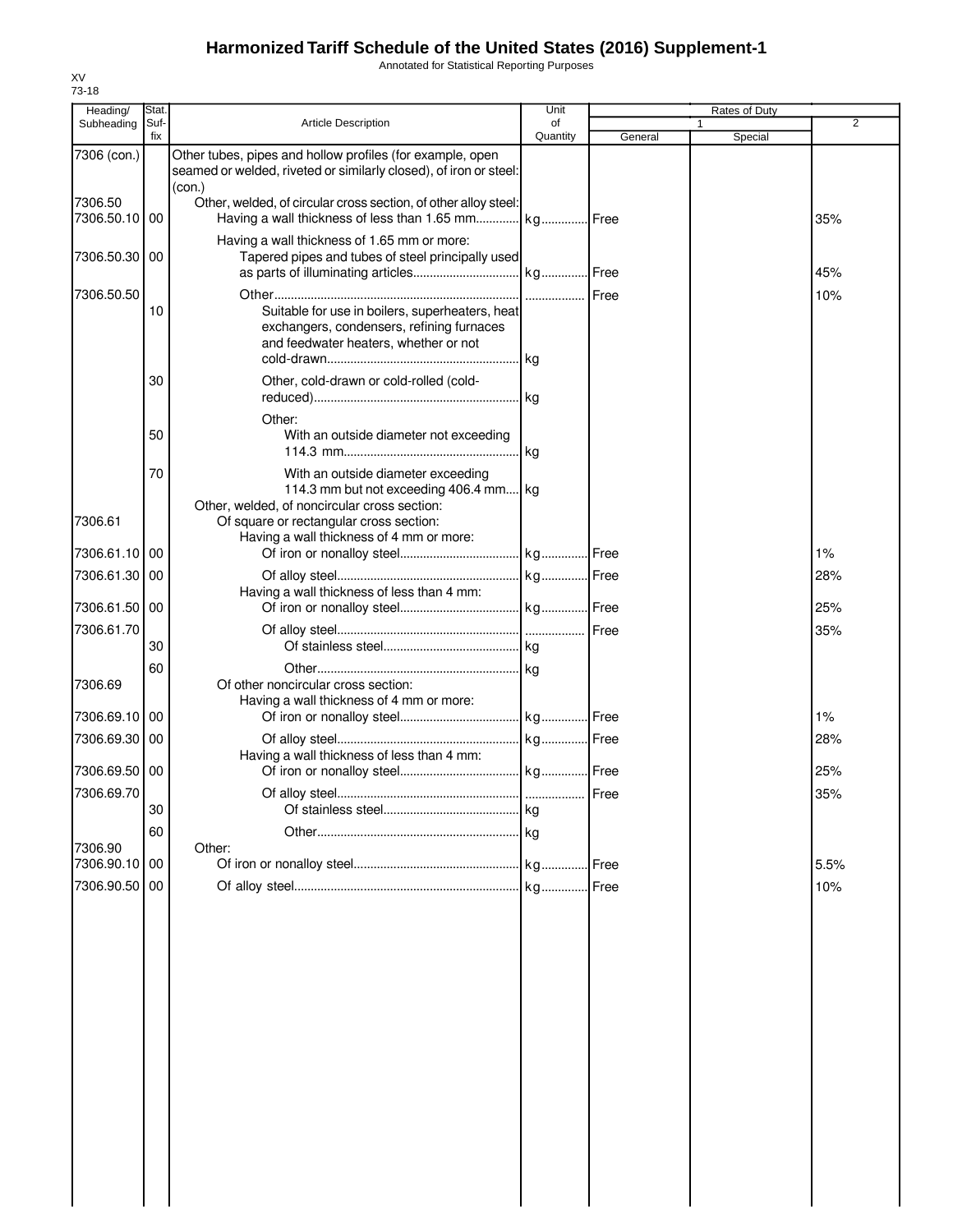Annotated for Statistical Reporting Purposes

| Heading/              | Stat.       |                                                                                      | Unit           |         | Rates of Duty                                                                         |                |
|-----------------------|-------------|--------------------------------------------------------------------------------------|----------------|---------|---------------------------------------------------------------------------------------|----------------|
| Subheading            | Suf-<br>fix | Article Description                                                                  | of<br>Quantity | General | 1<br>Special                                                                          | $\overline{2}$ |
| 7307                  |             | Tube or pipe fittings (for example, couplings, elbows, sleeves)<br>of iron or steel: |                |         |                                                                                       |                |
| 7307.11.00            |             | Cast fittings:                                                                       |                | 4.8%    | Free (A, AU, BH,<br>CA, CL, CO, D, E,<br>IL, JO, KR, MA,<br>MX, OM, P, PA,            | 25%            |
|                       | 30          |                                                                                      |                |         | PE, SG)                                                                               |                |
|                       | 45          | Other:                                                                               |                |         |                                                                                       |                |
| 7307.19<br>7307.19.30 | 60          | Other:                                                                               |                |         |                                                                                       | 45%            |
|                       |             |                                                                                      |                |         | Free (A, AU, BH,<br>CA, CL, CO, D, E,<br>IL, JO, KR, MA,<br>MX, OM, P, PA,<br>PE, SG) |                |
|                       | 40          | Grooved-end fittings (including grooved                                              |                |         |                                                                                       |                |
|                       | 60          | Other:                                                                               |                |         |                                                                                       |                |
|                       | 70          | With mechanical, push-on (rubber<br>compression) or flanged joints attached kg       |                |         |                                                                                       |                |
| 7307.19.90            | 85          |                                                                                      |                | 6.2%    | Free (A+, AU, BH,<br>CA, CL, CO, D, E,<br>IL, JO, KR, MA,                             | 45%            |
|                       | 30          |                                                                                      |                |         | MX, OM, P, PA,<br>PE, SG)                                                             |                |
|                       | 40          | Other:<br>Grooved-end fittings (including grooved                                    | . kg           |         |                                                                                       |                |
|                       | 60          | Other:                                                                               |                |         |                                                                                       |                |
|                       | 80          |                                                                                      |                |         |                                                                                       |                |
|                       |             |                                                                                      |                |         |                                                                                       |                |
|                       |             |                                                                                      |                |         |                                                                                       |                |
|                       |             |                                                                                      |                |         |                                                                                       |                |
|                       |             |                                                                                      |                |         |                                                                                       |                |
|                       |             |                                                                                      |                |         |                                                                                       |                |
|                       |             |                                                                                      |                |         |                                                                                       |                |
|                       |             |                                                                                      |                |         |                                                                                       |                |
|                       |             |                                                                                      |                |         |                                                                                       |                |
|                       |             |                                                                                      |                |         |                                                                                       |                |
|                       |             |                                                                                      |                |         |                                                                                       |                |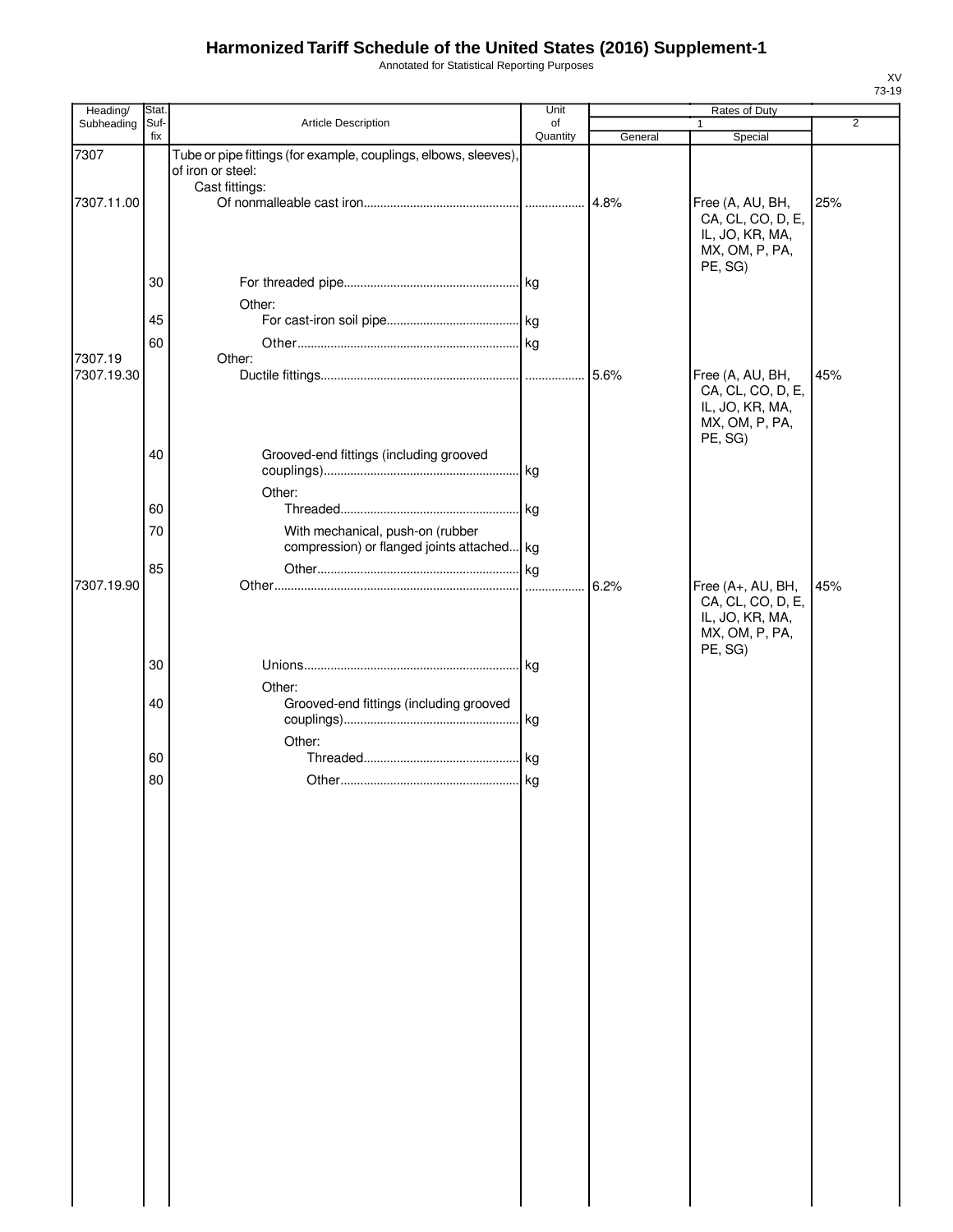Annotated for Statistical Reporting Purposes

| Heading/               | Stat.       |                                                                                                                                        | Unit           |         | Rates of Duty                                                                                            |                |
|------------------------|-------------|----------------------------------------------------------------------------------------------------------------------------------------|----------------|---------|----------------------------------------------------------------------------------------------------------|----------------|
| Subheading             | Suf-<br>fix | Article Description                                                                                                                    | of<br>Quantity | General | Special                                                                                                  | $\overline{2}$ |
| 7307 (con.)<br>7307.21 |             | Tube or pipe fittings (for example, couplings, elbows, sleeves),<br>of iron or steel: (con.)<br>Other, of stainless steel:<br>Flanges: |                |         |                                                                                                          |                |
| 7307.21.10 00          |             | Not machined, not tooled and not otherwise                                                                                             |                |         | Free (A*, AU, BH,<br>CA, CL, CO, D, E,<br>IL, JO, KR, MA,<br>MX, OM, P, PA,                              | 34%            |
| 7307.21.50 00          |             |                                                                                                                                        | kg 5.6%        |         | PE, SG)<br>Free (A*, AU, B, BH, 45%<br>CA, CL, CO, D, E,<br>IL, JO, KR, MA,<br>MX, OM, P, PA,<br>PE, SG) |                |
| 7307.22                |             | Threaded elbows, bends and sleeves:                                                                                                    |                |         |                                                                                                          |                |
| 7307.22.10 00          |             |                                                                                                                                        |                |         |                                                                                                          | 45%            |
| 7307.22.50 00          |             |                                                                                                                                        |                |         | Free (A, AU, B, BH,<br>CA, CL, CO, D, E,<br>IL, JO, KR, MA,<br>MX, OM, P, PA,<br>PE, SG)                 | 45%            |
| 7307.23.00 00          |             |                                                                                                                                        |                |         | Free (A, AU, B, BH, 45%<br>CA, CL, CO, D, E,<br>IL, JO, KR, MA,<br>MX, OM, P, PA,<br>PE, SG)             |                |
| 7307.29.00             |             |                                                                                                                                        |                | 5%      | Free (A, AU, B, BH, 45%<br>CA, CL, CO, D, E,<br>IL, JO, KR, MA,<br>MX, OM, P, PA,<br>PE, SG)             |                |
|                        | 30<br>90    |                                                                                                                                        |                |         |                                                                                                          |                |
|                        |             |                                                                                                                                        |                |         |                                                                                                          |                |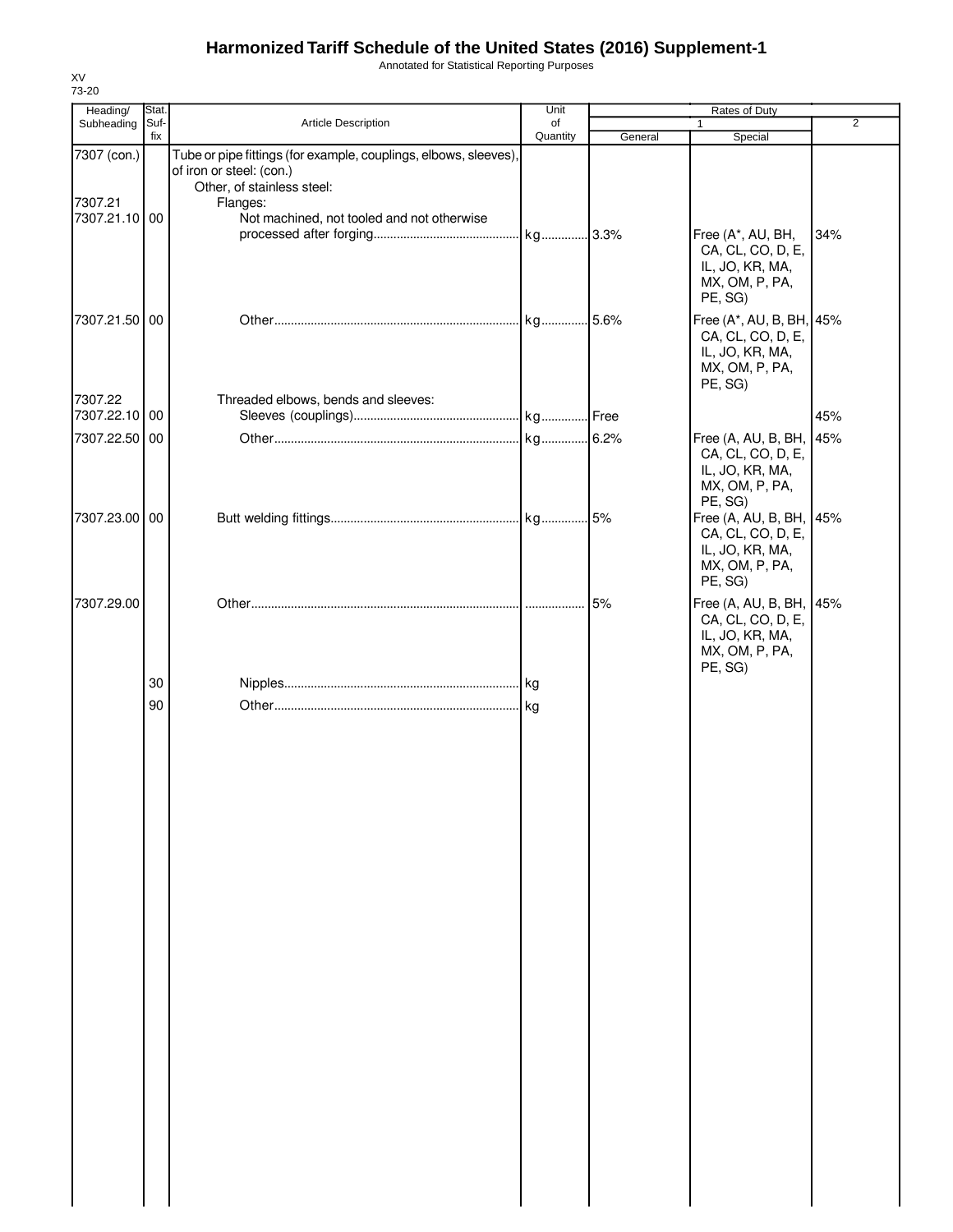Annotated for Statistical Reporting Purposes

| Heading/      | Stat.       |                                                                                              | Unit           |         | Rates of Duty                                                                                          |                |
|---------------|-------------|----------------------------------------------------------------------------------------------|----------------|---------|--------------------------------------------------------------------------------------------------------|----------------|
| Subheading    | Suf-<br>fix | Article Description                                                                          | of<br>Quantity | General | $\mathbf{1}$<br>Special                                                                                | $\overline{2}$ |
| 7307 (con.)   |             | Tube or pipe fittings (for example, couplings, elbows, sleeves),<br>of iron or steel: (con.) |                |         |                                                                                                        |                |
| 7307.91       |             | Other:<br>Flanges:<br>Not machined, not tooled and not otherwise<br>processed after forging: |                |         |                                                                                                        |                |
| 7307.91.10 00 |             |                                                                                              |                |         | Free (A, AU, BH,<br>CA, CL, CO, D, E,<br>IL, JO, MA, MX,<br>OM, P, PA, PE,<br>SG)<br>1.6% (KR)         | 25%            |
| 7307.91.30 00 |             | Of alloy steel (except stainless steel) kg 3.2%                                              |                |         | Free (A*, AU, BH,<br>CA, CL, CO, D, E,<br>IL, JO, MA, MX,<br>OM, P, PA, PE,<br>SG)<br>1.6% (KR)        | 33%            |
| 7307.91.50    |             |                                                                                              |                | 5.5%    | Free (A*, AU, B, BH, 45%<br>CA, CL, CO, D, E,<br>IL, JO, MA, MX,<br>OM, P, PA, PE,<br>SG)<br>2.7% (KR) |                |
|               | 10          | With an inside diameter of less than 360 mm:                                                 |                |         |                                                                                                        |                |
|               | 30<br>50    | Of alloy steel (except stainless steel) kg<br>With an inside diameter of 360 mm or more:     |                |         |                                                                                                        |                |
| 7307.92       | 70          | Of alloy steel (except stainless steel) kg<br>Threaded elbows, bends and sleeves:            |                |         |                                                                                                        |                |
| 7307.92.30    | 10          |                                                                                              |                | Free    |                                                                                                        | 45%            |
| 7307.92.90 00 | 30          | Of alloy steel (except stainless steel) kg                                                   |                |         | Free (A, AU, B, BH,<br>CA, CL, CO, D, E,<br>IL, JO, KR, MA,<br>MX, OM, P, PA,<br>PE, SG)               | 45%            |
|               |             |                                                                                              |                |         |                                                                                                        |                |
|               |             |                                                                                              |                |         |                                                                                                        |                |
|               |             |                                                                                              |                |         |                                                                                                        |                |
|               |             |                                                                                              |                |         |                                                                                                        |                |
|               |             |                                                                                              |                |         |                                                                                                        |                |
|               |             |                                                                                              |                |         |                                                                                                        |                |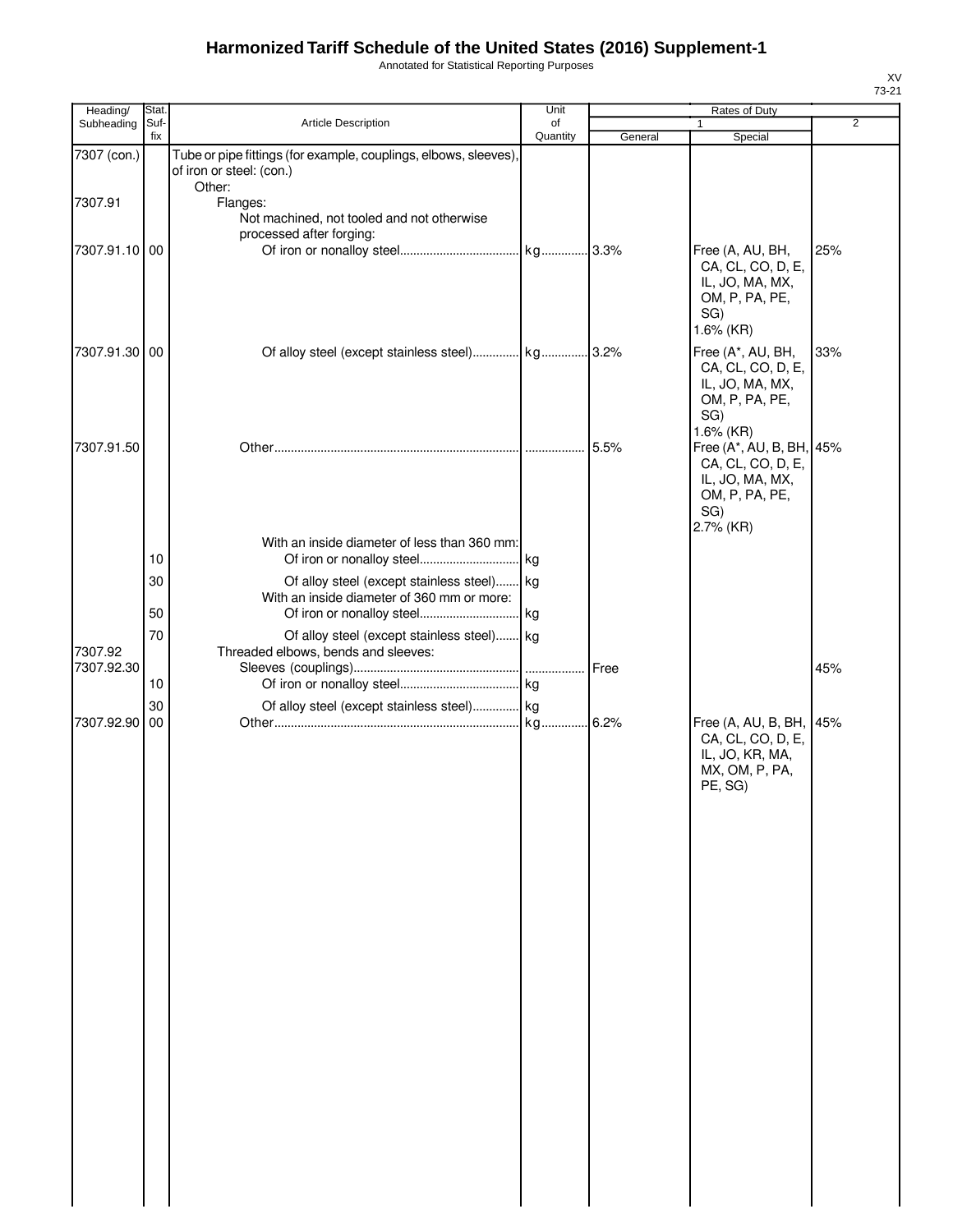Annotated for Statistical Reporting Purposes

| Heading/      | Stat.       |                                                                                                        | Unit           |         | Rates of Duty                                                                                                      |                |
|---------------|-------------|--------------------------------------------------------------------------------------------------------|----------------|---------|--------------------------------------------------------------------------------------------------------------------|----------------|
| Subheading    | Suf-<br>fix | Article Description                                                                                    | of<br>Quantity | General | $\mathbf{1}$<br>Special                                                                                            | $\overline{2}$ |
| 7307 (con.)   |             | Tube or pipe fittings (for example, couplings, elbows, sleeves),<br>of iron or steel: (con.)           |                |         |                                                                                                                    |                |
| 7307.93       |             | Other: (con.)<br>Butt welding fittings:<br>With an inside diameter of less than 360 mm:                |                |         |                                                                                                                    |                |
| 7307.93.30    |             |                                                                                                        |                |         | Free (A+, AU, B, BH, 45%<br>CA, CL, CO, D, E,<br>IL, JO, MA, MX,<br>OM, P, PA, PE,<br>SG)<br>4.2% (KR)             |                |
|               | 10          | Not machined, not tooled and not<br>otherwise processed after forging kg                               |                |         |                                                                                                                    |                |
| 7307.93.60    | 40<br>00    | Of alloy steel (except stainless steel) kg 5.5%                                                        |                |         | Free (A, AU, B, BH, 45%<br>CA, CL, CO, D, E,<br>IL, JO, MA, MX,<br>OM, P, PA, PE,<br>SG)                           |                |
| 7307.93.90    |             |                                                                                                        |                |         | 3.7% (KR)<br>Free (A, AU, B, BH, 45%<br>CA, CL, CO, D, E,<br>IL, JO, MA, MX,<br>OM, P, PA, PE,<br>SG)<br>2.9% (KR) |                |
|               | 10          | Of iron or nonalloy steel:<br>Not machined, not tooled and not<br>otherwise processed after forging kg |                |         |                                                                                                                    |                |
| 7307.99       | 40<br>60    | Of alloy steel (except stainless steel) kg<br>Other:                                                   | kg             |         |                                                                                                                    |                |
|               |             | Not machined, not tooled and not otherwise<br>processed after forging:                                 |                |         |                                                                                                                    |                |
| 7307.99.10 00 |             |                                                                                                        |                |         | Free (A, AU, BH,<br>CA, CL, CO, D, E,<br>IL, JO, KR, MA,<br>MX, OM, P, PA,<br>PE, SG)                              | 25%            |
| 7307.99.30 00 |             | Of alloy steel (except stainless steel)                                                                | kg             | 3.2%    | Free (A, AU, BH,<br>CA, CL, CO, D, E,<br>IL, JO, KR, MA,<br>MX, OM, P, PA,                                         | 33%            |
| 7307.99.50    |             |                                                                                                        |                | 4.3%    | PE, SG)<br>Free (A, AU, B, BH, 45%<br>CA, CL, CO, D, E,<br>IL, JO, KR, MA,<br>MX, OM, P, PA,<br>PE, SG)            |                |
|               | 15          | Of iron or nonalloy steel:                                                                             |                |         |                                                                                                                    |                |
|               | 45          |                                                                                                        |                |         |                                                                                                                    |                |
|               | 60          | Of alloy steel (except stainless steel) kg                                                             |                |         |                                                                                                                    |                |
|               |             |                                                                                                        |                |         |                                                                                                                    |                |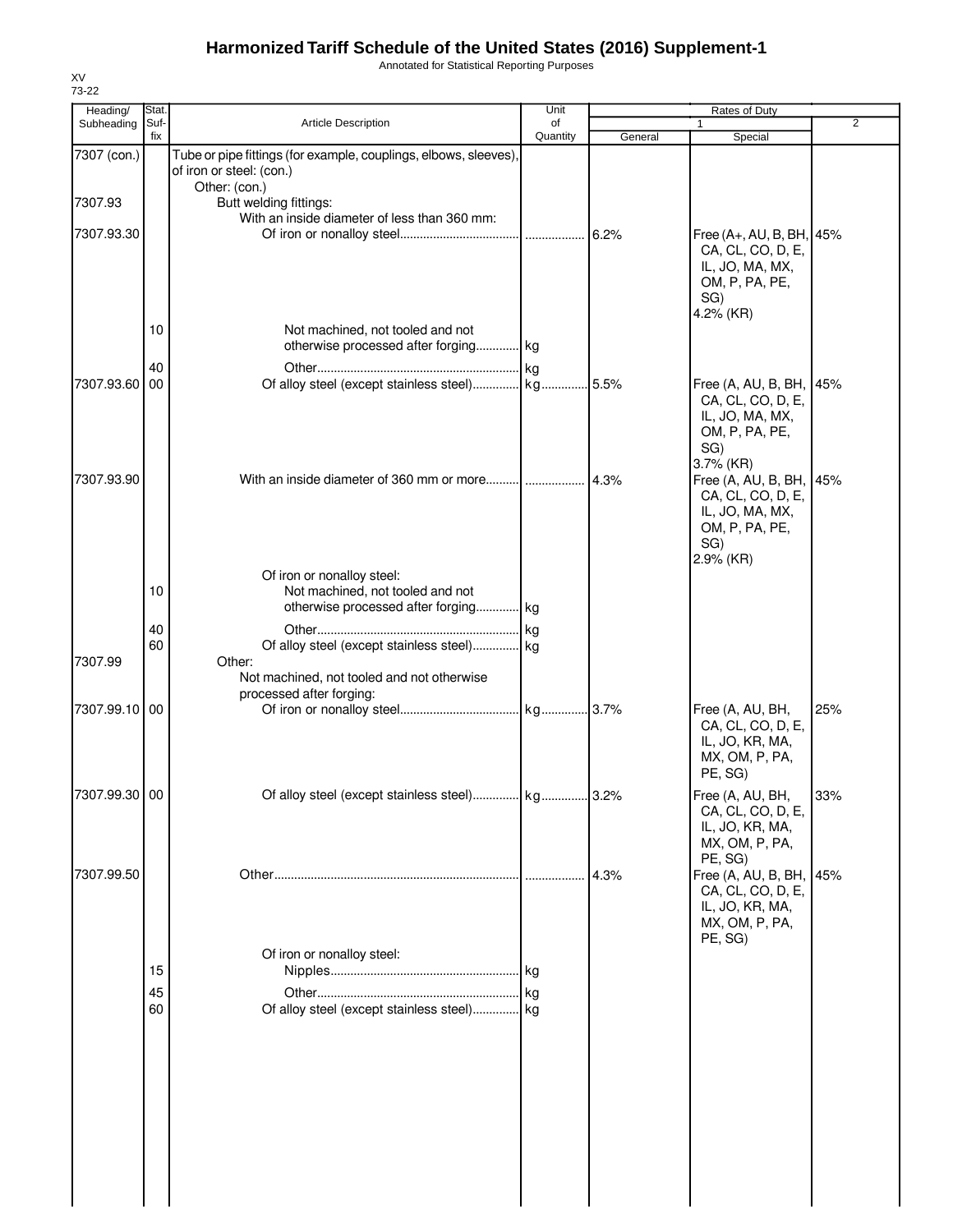Annotated for Statistical Reporting Purposes

| Heading/      | Stat.       |                                                                                                                            | Unit           |         | Rates of Duty |                |
|---------------|-------------|----------------------------------------------------------------------------------------------------------------------------|----------------|---------|---------------|----------------|
| Subheading    | Suf-<br>fix | <b>Article Description</b>                                                                                                 | of<br>Quantity |         |               | $\overline{2}$ |
| 7308          |             |                                                                                                                            |                | General | Special       |                |
|               |             | Structures (excluding prefabricated buildings of heading 9406)<br>and parts of structures (for example, bridges and bridge |                |         |               |                |
|               |             | sections, lock gates, towers, lattice masts, roofs, roofing                                                                |                |         |               |                |
|               |             | frameworks, doors and windows and their frames and                                                                         |                |         |               |                |
|               |             | thresholds for doors, shutters, balustrades, pillars and columns)                                                          |                |         |               |                |
|               |             | of iron or steel; plates, rods, angles, shapes, sections, tubes                                                            |                |         |               |                |
|               |             | and the like, prepared for use in structures, of iron or steel:                                                            |                |         |               |                |
| 7308.10.00 00 |             |                                                                                                                            |                |         |               | 45%            |
| 7308.20.00    |             |                                                                                                                            |                |         |               | 45%            |
|               | 20          | Tubular, whether or not tapered, and sectional                                                                             |                |         |               |                |
|               |             |                                                                                                                            |                |         |               |                |
|               | 90          |                                                                                                                            |                |         |               |                |
| 7308.30       |             | Doors, windows and their frames and thresholds for doors:                                                                  |                |         |               |                |
| 7308.30.10 00 |             |                                                                                                                            |                |         |               | 35%            |
| 7308.30.50    |             |                                                                                                                            |                | Free    |               | 25%            |
|               | 15          |                                                                                                                            |                |         |               |                |
|               | 25          |                                                                                                                            |                |         |               |                |
|               |             |                                                                                                                            |                |         |               |                |
| 7308.40.00    | 50<br>00    | Equipment for scaffolding, shuttering, propping or pit-                                                                    |                |         |               |                |
|               |             |                                                                                                                            |                |         |               | 45%            |
|               |             |                                                                                                                            |                |         |               |                |
| 7308.90       |             | Other:                                                                                                                     |                |         |               |                |
|               |             | Columns, pillars, posts, beams, girders and similar<br>structural units:                                                   |                |         |               |                |
| 7308.90.30 00 |             |                                                                                                                            |                |         |               | 20%            |
|               |             |                                                                                                                            |                |         |               |                |
| 7308.90.60    | 00          |                                                                                                                            |                |         |               | 30%            |
| 7308.90.70 00 |             | Other:                                                                                                                     |                |         |               | 45%            |
|               |             |                                                                                                                            |                |         |               |                |
| 7308.90.95    |             |                                                                                                                            |                |         |               | 45%            |
|               | 30          | Sheet-metal roofing, siding, flooring and roof                                                                             |                |         |               |                |
|               |             |                                                                                                                            |                |         |               |                |
|               | 60          | Other:                                                                                                                     |                |         |               |                |
|               |             | Architectural and ornamental work kg                                                                                       |                |         |               |                |
|               | 90          |                                                                                                                            |                |         |               |                |
| 7309.00.00    |             | Reservoirs, tanks, vats and similar containers for any material                                                            |                |         |               |                |
|               |             | (other than compressed or liquefied gas), of iron or steel, of a                                                           |                |         |               |                |
|               |             | capacity exceeding 300 liters, whether or not lined or heat                                                                |                |         |               |                |
|               |             | insulated, but not fitted with mechanical or thermal                                                                       |                |         |               |                |
|               | 30          |                                                                                                                            | No.            | Free    |               | 45%            |
|               |             |                                                                                                                            | kg             |         |               |                |
|               |             |                                                                                                                            |                |         |               |                |
|               | 90          |                                                                                                                            | No.            |         |               |                |
|               |             |                                                                                                                            | kg             |         |               |                |
|               |             |                                                                                                                            |                |         |               |                |
|               |             |                                                                                                                            |                |         |               |                |
|               |             |                                                                                                                            |                |         |               |                |
|               |             |                                                                                                                            |                |         |               |                |
|               |             |                                                                                                                            |                |         |               |                |
|               |             |                                                                                                                            |                |         |               |                |
|               |             |                                                                                                                            |                |         |               |                |
|               |             |                                                                                                                            |                |         |               |                |
|               |             |                                                                                                                            |                |         |               |                |
|               |             |                                                                                                                            |                |         |               |                |
|               |             |                                                                                                                            |                |         |               |                |
|               |             |                                                                                                                            |                |         |               |                |
|               |             |                                                                                                                            |                |         |               |                |
|               |             |                                                                                                                            |                |         |               |                |
|               |             |                                                                                                                            |                |         |               |                |
|               |             |                                                                                                                            |                |         |               |                |
|               |             |                                                                                                                            |                |         |               |                |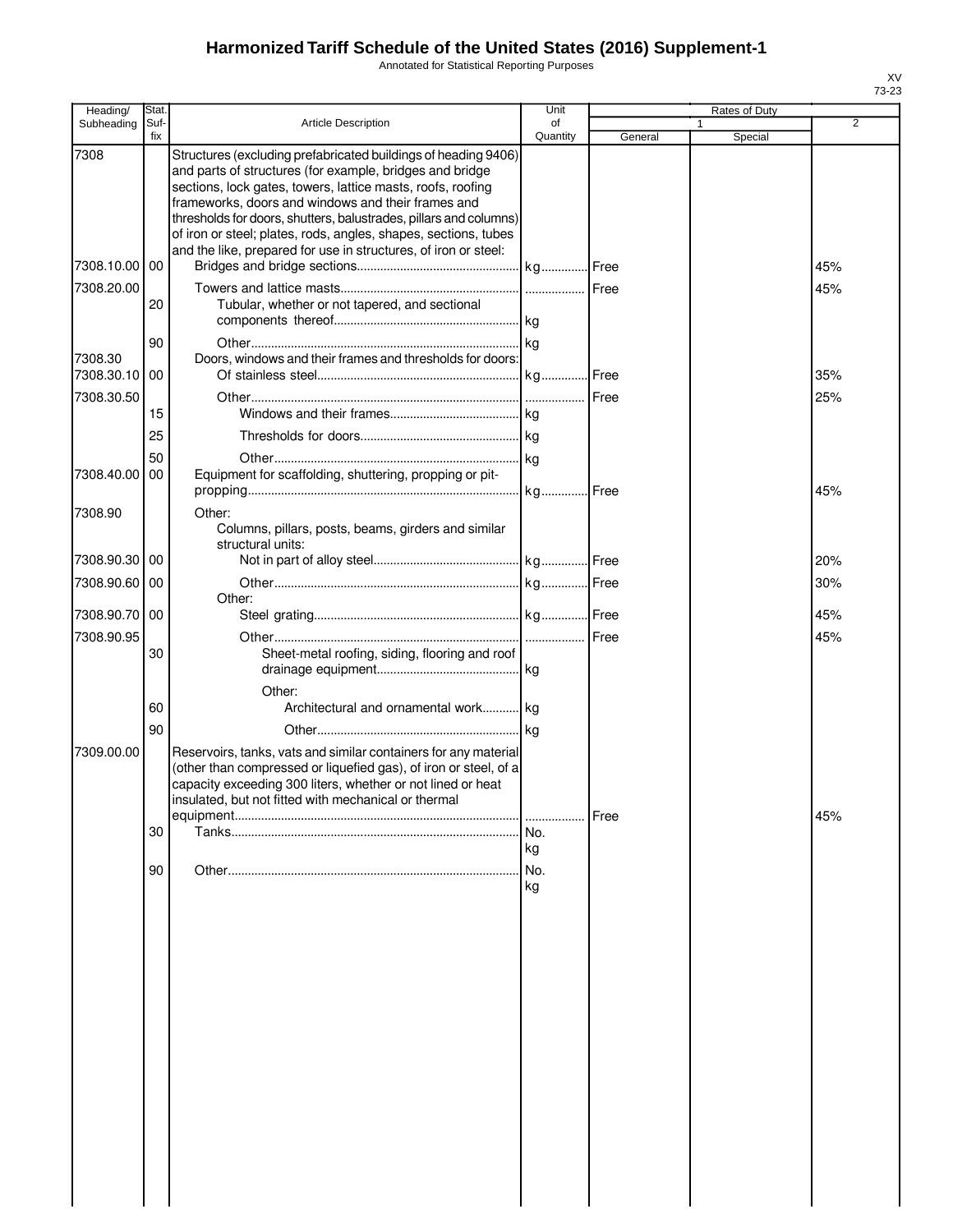Annotated for Statistical Reporting Purposes

| Heading/           | Stat.       |                                                                                                                                                                                                                                                                                        | Unit           |               | Rates of Duty |                |
|--------------------|-------------|----------------------------------------------------------------------------------------------------------------------------------------------------------------------------------------------------------------------------------------------------------------------------------------|----------------|---------------|---------------|----------------|
| Subheading         | Suf-<br>fix | Article Description                                                                                                                                                                                                                                                                    | of<br>Quantity | General       | 1<br>Special  | $\overline{2}$ |
| 7310<br>7310.10.00 | 10          | Tanks, casks, drums, cans, boxes and similar containers, for<br>any material (other than compressed or liquefied gas), of iron<br>or steel, of a capacity not exceeding 300 liters, whether or not<br>lined or heat insulated, but not fitted with mechanical or thermal<br>equipment: | kg             | <b>Free</b>   |               | 25%            |
| 7310.21.00         | 50          | Of a capacity of less than 50 liters:<br>Cans which are to be closed by soldering or                                                                                                                                                                                                   | Ιx             | <b>I</b> Free |               | 25%            |
|                    | 25<br>50    | Containers, of circular cross section, of a volume<br>capacity between 11.4 liters and 26.6 liters, of a                                                                                                                                                                               |                |               |               |                |
| 7310.29.00         | 25          | Containers, of circular cross section, of a volume<br>capacity between 11.4 liters and 26.6 liters, of a                                                                                                                                                                               |                | Free          |               | 25%            |
| 7311.00.00         | 50          | Containers for compressed or liquefied gas, of iron or steel  <br>Certified prior to exportation to have been made in<br>accordance with the safety requirements of sections 178.36                                                                                                    | No.            | Free          |               | 25%            |
|                    | 30          | through 178.68 of title 49 CFR or under a specific<br>exemption to those requirements:<br>Seamless steel containers not overwrapped, marked<br>DOT 3A, 3AX, 3AA, 3AAX, 3B, 3E, 3HT, 3T or DOT-E                                                                                        | kg             |               |               |                |
|                    | 60          |                                                                                                                                                                                                                                                                                        | No.<br>kg      |               |               |                |
|                    | 90          |                                                                                                                                                                                                                                                                                        | INo.<br>kg     |               |               |                |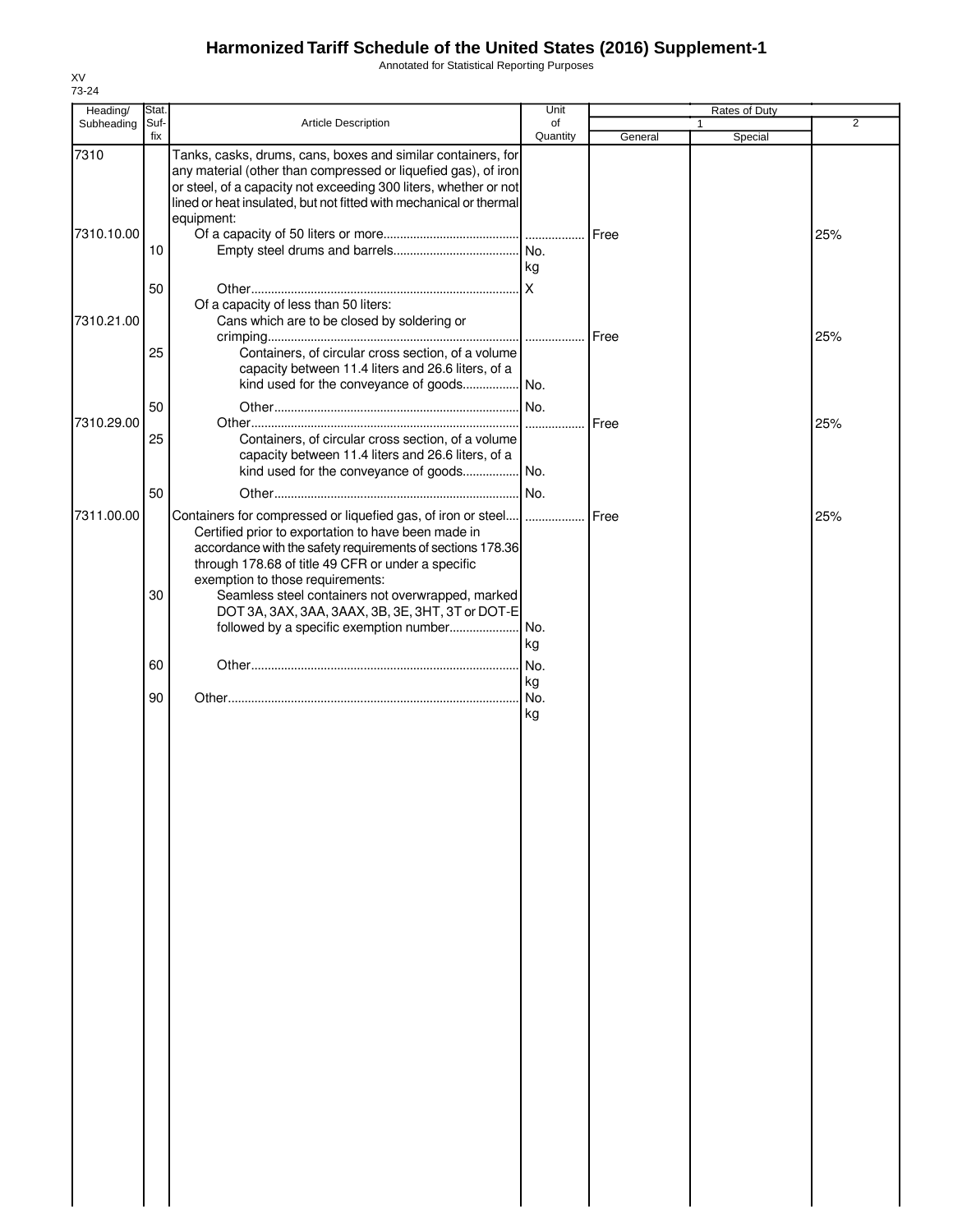Annotated for Statistical Reporting Purposes

| Heading/        | Stat.       |                                                                                                                                                                          | Unit           |         | Rates of Duty |                |
|-----------------|-------------|--------------------------------------------------------------------------------------------------------------------------------------------------------------------------|----------------|---------|---------------|----------------|
| Subheading      | Suf-<br>fix | <b>Article Description</b>                                                                                                                                               | of<br>Quantity | General | 1<br>Special  | $\overline{2}$ |
| 7312<br>7312.10 |             | Stranded wire, ropes, cables, plaited bands, slings and the<br>like, of iron or steel, not electrically insulated:<br>Stranded wire, ropes and cables:<br>Stranded wire: |                |         |               |                |
| 7312.10.05      | 00          | Of stainless steel:<br>Fitted with fittings or made up into articles kg Free                                                                                             |                |         |               | 45%            |
| 7312.10.10      | 30          |                                                                                                                                                                          |                | Free    |               | 45%            |
|                 | 50          | Other, stranded wire having a lay or twist<br>of not more than 1 revolution for a length<br>equal to the strand diameter multiplied by                                   |                |         |               |                |
|                 | 70          | Other:                                                                                                                                                                   |                |         |               |                |
| 7312.10.20      | 00          | Fitted with fittings or made up into articles kg Free                                                                                                                    |                |         |               | 45%            |
| 7312.10.30      | 05          |                                                                                                                                                                          | .              | Free    |               | 35%            |
|                 | 10          | For prestressing concrete:<br>Covered with textile or other non-                                                                                                         |                |         |               |                |
|                 | 12<br>20    | Other, stranded wire having a lay or twist<br>of not more than 1 revolution for a length<br>equal to the strand diameter multiplied by                                   | kg             |         |               |                |
|                 |             | Other:                                                                                                                                                                   |                |         |               |                |
|                 | 45          |                                                                                                                                                                          |                |         |               |                |
|                 | 65          | Other:<br>Galvanized:                                                                                                                                                    |                |         |               |                |
|                 | 70          | Other:<br>Covered with textile or<br>other nonmetallic<br>material kg                                                                                                    |                |         |               |                |
|                 | 74<br>80    | Ropes, cables and cordage other than stranded wire:<br>Of stainless steel:                                                                                               |                |         |               |                |
| 7312.10.50 00   |             | Fitted with fittings or made up into articles kg Free                                                                                                                    |                |         |               | 45%            |
| 7312.10.60      | 30<br>60    | With a diameter not exceeding 9.5 mm kg                                                                                                                                  |                |         |               | 45%            |
| 7312.10.70      | 00          | Other:<br>Fitted with fittings or made up into articles kg Free                                                                                                          |                |         |               | 45%            |
| 7312.10.80 00   |             | Other:                                                                                                                                                                   |                |         |               | 35%            |
| 7312.10.90      | 30          | Galvanized:<br>With a diameter not exceeding                                                                                                                             |                | Free    |               | 35%            |
|                 | 60          | With a diameter exceeding                                                                                                                                                |                |         |               |                |
|                 | 90          |                                                                                                                                                                          |                |         |               |                |
| 7312.90.00      | 00          |                                                                                                                                                                          |                | Free    |               | 45%            |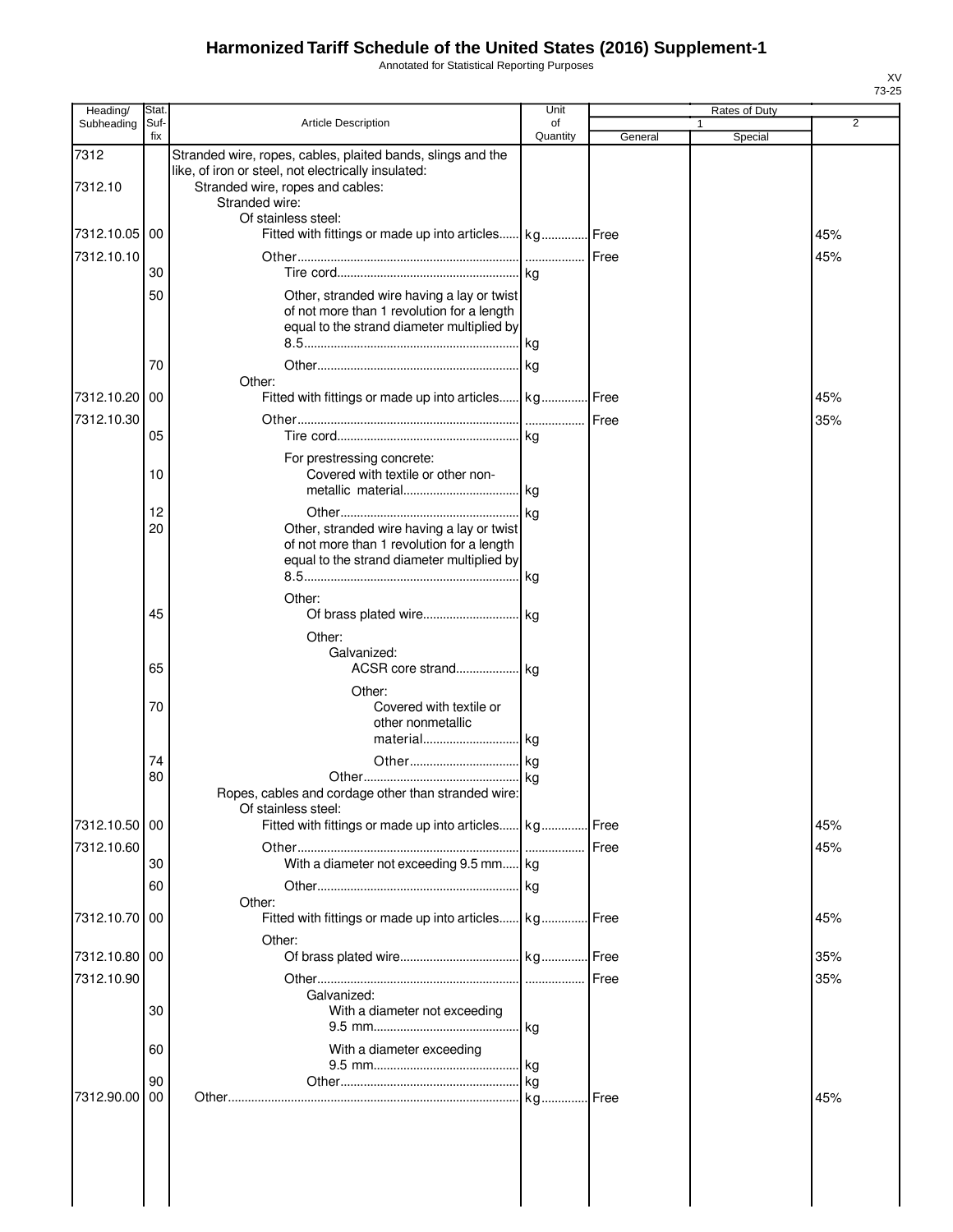Annotated for Statistical Reporting Purposes

| Heading/                 | Stat.  |                                                                                                                                                                                                                 | Unit                |         | Rates of Duty |      |
|--------------------------|--------|-----------------------------------------------------------------------------------------------------------------------------------------------------------------------------------------------------------------|---------------------|---------|---------------|------|
| Subheading               | Suf-   | Article Description                                                                                                                                                                                             | of                  |         | 1             | 2    |
| 7313.00.00               | fix    | 00 Barbed wire of iron or steel; twisted hoop or single flat wire,<br>barbed or not, and loosely twisted double wire, of a kind used                                                                            | Quantity<br>kg Free | General | Special       | Free |
| 7314                     |        | Cloth (including endless bands), grill, netting and fencing, of<br>iron or steel wire; expanded metal of iron or steel:<br>Woven cloth:                                                                         |                     |         |               |      |
| 7314.12<br>7314.12.10    | 00     | Endless bands for machinery, of stainless steel:<br>With meshes not finer than 12 wires to the lineal                                                                                                           | $m2$ .              | Free    |               | 35%  |
| 7314.12.20               | 00     | With meshes finer than 12 but not finer than<br>36 wires to the lineal centimeter in warp or filling.                                                                                                           | kg<br>$m2$          | Free    |               | 50%  |
| 7314.12.30               | 00     | With meshes finer than 36 wires to the lineal<br>centimeter in warp or filling:<br>Fourdrinier wires, seamed or not seamed,<br>suitable for use in papermaking machines:<br>With 94 or more wires to the lineal | kg<br>$m2$          | Free    |               | 75%  |
|                          |        |                                                                                                                                                                                                                 | kg                  |         |               |      |
| 7314.12.60               | 00     |                                                                                                                                                                                                                 | $m^2$<br>kg         | Free    |               | 75%  |
| 7314.12.90 00            |        |                                                                                                                                                                                                                 | $m^2$<br>kg         | Free    |               | 60%  |
| 7314.14<br>7314.14.10 00 |        | Other woven cloth, of stainless steel:<br>With meshes not finer than 12 wires to the lineal                                                                                                                     | $m2$ .<br>kg        | Free    |               | 35%  |
| 7314.14.20               | $00\,$ | With meshes finer than 12 but not finer than<br>36 wires to the lineal centimeter in warp or filling.                                                                                                           | $m2$ .<br>kg        | Free    |               | 50%  |
| 7314.14.30               | 00     | With meshes finer than 36 wires to the lineal<br>centimeter in warp or maximum:<br>Fourdrinier wires, seamed or not seamed,<br>suitable for use in papermaking machines:<br>With 94 or more wires to the lineal | $m2$ .<br>kg        | Free    |               | 75%  |
| 7314.14.60 00            |        |                                                                                                                                                                                                                 | m                   | Free    |               | 75%  |
| 7314.14.90 00            |        |                                                                                                                                                                                                                 | kg<br>m<br>kg       | Free    |               | 60%  |
| 7314.19.01               | 00     |                                                                                                                                                                                                                 | $m2$ .              | Free    |               | 60%  |
| 7314.20.00 00            |        | Grill, netting and fencing, welded at the intersection, of<br>wire with a maximum cross-sectional dimension of 3 mm<br>or more and having a mesh size of 100 cm <sup>2</sup> or more                            | kg<br>kg            | l Free  |               | 45%  |
|                          |        |                                                                                                                                                                                                                 |                     |         |               |      |
|                          |        |                                                                                                                                                                                                                 |                     |         |               |      |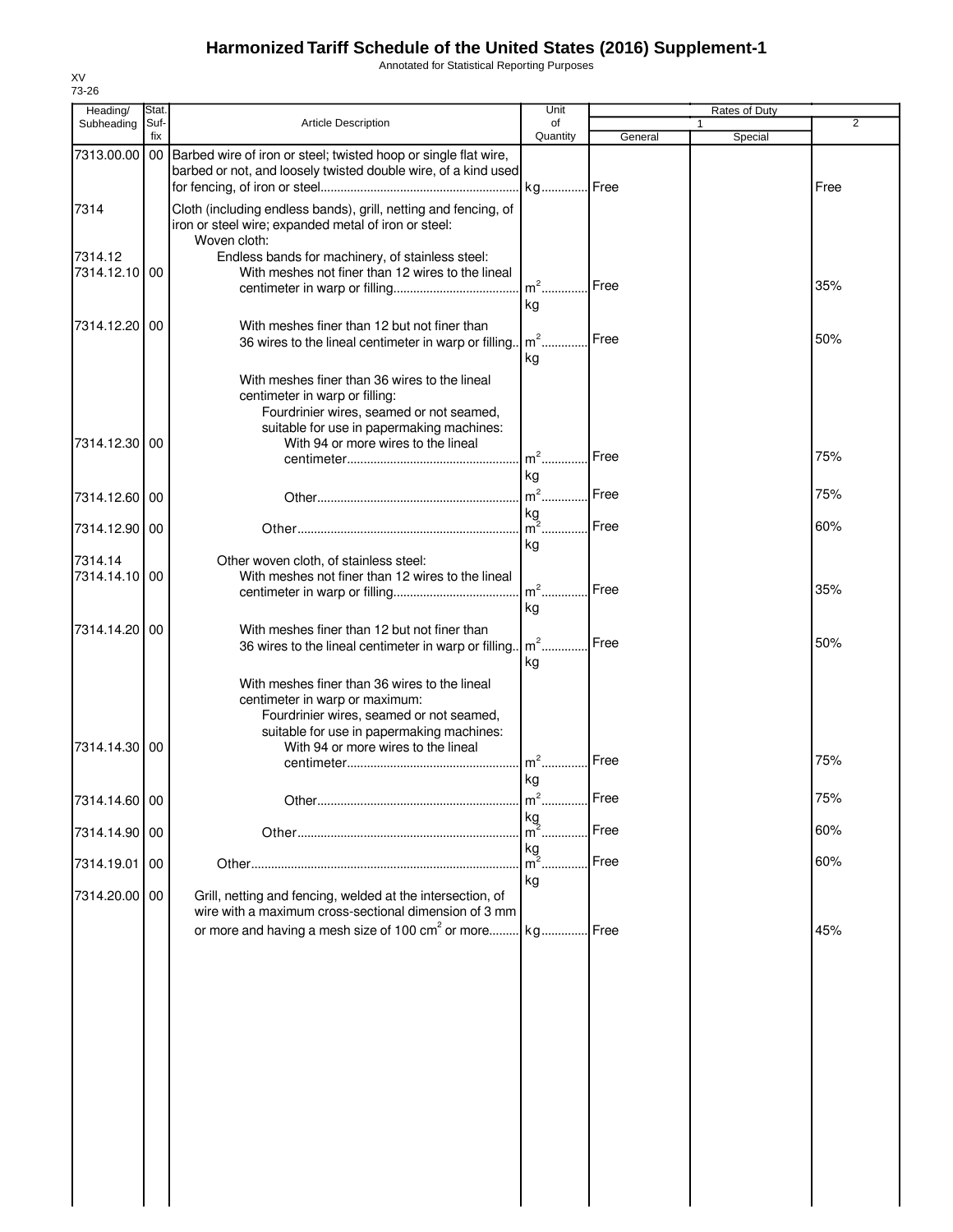Annotated for Statistical Reporting Purposes

|                          |               |                                                                                              | Unit     |         |               |                   |
|--------------------------|---------------|----------------------------------------------------------------------------------------------|----------|---------|---------------|-------------------|
| Heading/<br>Subheading   | Stat.<br>Suf- | Article Description                                                                          | of       |         | Rates of Duty | 2                 |
| 7314 (con.)              | fix           | Cloth (including endless bands), grill, netting and fencing, of                              | Quantity | General | Special       |                   |
|                          |               | iron or steel wire; expanded metal of iron or steel: (con.)                                  |          |         |               |                   |
| 7314.31                  |               | Other grill, netting and fencing, welded at the intersection:<br>Plated or coated with zinc: |          |         |               |                   |
| 7314.31.10 00            |               | Wire fencing plated or coated with zinc, whether                                             |          |         |               |                   |
|                          |               |                                                                                              |          |         |               | $1.1 \text{C/kg}$ |
| 7314.31.50               |               |                                                                                              |          |         |               | 45%               |
|                          | 10            | Welded wire stucco netting, furred, not                                                      |          |         |               |                   |
|                          |               | reinforced with supplemental horizontal                                                      | kg       |         |               |                   |
|                          | 80            |                                                                                              |          |         |               |                   |
| 7314.39.00               | 00            |                                                                                              |          |         |               | 45%               |
|                          |               | Other grill, netting and fencing:                                                            |          |         |               |                   |
| 7314.41.00               | 30            |                                                                                              |          |         |               | 1.1¢/kg           |
|                          |               | Woven wire stucco netting, furred, not reinforced                                            |          |         |               |                   |
|                          |               | with supplemental horizontal wire:                                                           |          |         |               |                   |
|                          | 40            | Of wire with maximum cross- sectional                                                        |          |         |               |                   |
|                          |               |                                                                                              |          |         |               |                   |
|                          | 45<br>80      |                                                                                              |          |         |               |                   |
| 7314.42.00               |               |                                                                                              |          | Free    |               | $1.1 \text{C/kg}$ |
|                          | 30            |                                                                                              |          |         |               |                   |
|                          | 60            |                                                                                              |          |         |               |                   |
| 7314.49<br>7314.49.30 00 |               | Other:                                                                                       |          |         |               | 45%               |
| 7314.49.60               | 00            |                                                                                              |          |         |               | 35%               |
| 7314.50.00               | 00            |                                                                                              |          | Free    |               | 45%               |
|                          |               |                                                                                              | kg       |         |               |                   |
|                          |               |                                                                                              |          |         |               |                   |
|                          |               |                                                                                              |          |         |               |                   |
|                          |               |                                                                                              |          |         |               |                   |
|                          |               |                                                                                              |          |         |               |                   |
|                          |               |                                                                                              |          |         |               |                   |
|                          |               |                                                                                              |          |         |               |                   |
|                          |               |                                                                                              |          |         |               |                   |
|                          |               |                                                                                              |          |         |               |                   |
|                          |               |                                                                                              |          |         |               |                   |
|                          |               |                                                                                              |          |         |               |                   |
|                          |               |                                                                                              |          |         |               |                   |
|                          |               |                                                                                              |          |         |               |                   |
|                          |               |                                                                                              |          |         |               |                   |
|                          |               |                                                                                              |          |         |               |                   |
|                          |               |                                                                                              |          |         |               |                   |
|                          |               |                                                                                              |          |         |               |                   |
|                          |               |                                                                                              |          |         |               |                   |
|                          |               |                                                                                              |          |         |               |                   |
|                          |               |                                                                                              |          |         |               |                   |
|                          |               |                                                                                              |          |         |               |                   |
|                          |               |                                                                                              |          |         |               |                   |
|                          |               |                                                                                              |          |         |               |                   |
|                          |               |                                                                                              |          |         |               |                   |
|                          |               |                                                                                              |          |         |               |                   |
|                          |               |                                                                                              |          |         |               |                   |
|                          |               |                                                                                              |          |         |               |                   |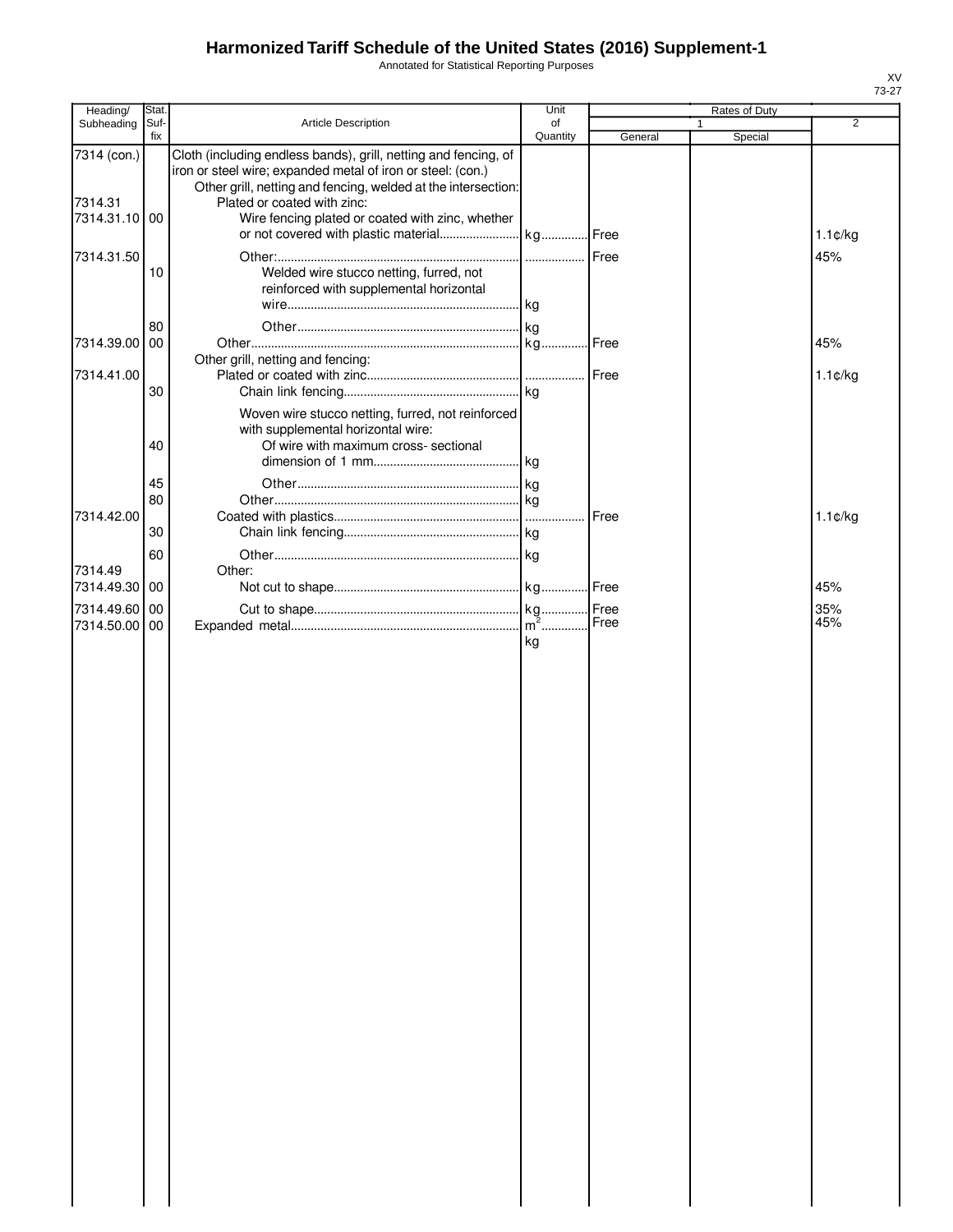Annotated for Statistical Reporting Purposes

| Subheading<br>7315    | Stat<br>Suf- |                                                                                         | Unit           |         | Rates of Duty                                                                                 | 2          |
|-----------------------|--------------|-----------------------------------------------------------------------------------------|----------------|---------|-----------------------------------------------------------------------------------------------|------------|
|                       | fix          | <b>Article Description</b>                                                              | of<br>Quantity | General | 1<br>Special                                                                                  |            |
|                       |              | Chain and parts thereof, of iron or steel:<br>Articulated link chain and parts thereof: |                |         |                                                                                               |            |
| 7315.11.00            | 05           |                                                                                         |                | Free    |                                                                                               | 40%        |
|                       |              | Other:                                                                                  |                |         |                                                                                               |            |
|                       |              | Of not over 50 mm pitch and containing more<br>than 3 parts per pitch:                  |                |         |                                                                                               |            |
|                       | 10           |                                                                                         |                |         |                                                                                               |            |
|                       | 45<br>60     |                                                                                         |                |         |                                                                                               |            |
| 7315.12.00            | 20           | Of not over 50 mm pitch and containing more than                                        |                | Free    |                                                                                               | 40%        |
|                       |              | Other:                                                                                  |                |         |                                                                                               |            |
|                       | 40<br>60     |                                                                                         |                |         |                                                                                               |            |
|                       | 80           |                                                                                         |                |         |                                                                                               |            |
| 7315.19.00<br>7315.20 | 00           | Skid chain:                                                                             |                |         |                                                                                               | 40%        |
| 7315.20.10            | 00           |                                                                                         |                |         |                                                                                               | 10%        |
| 7315.20.50            | 00           | Other chain:                                                                            |                |         |                                                                                               | $2.5$ ¢/kg |
| 7315.81.00 00         |              |                                                                                         |                |         |                                                                                               | $4.4$ c/kg |
| 7315.82               |              | Other, welded link:<br>Of alloy steel:                                                  |                |         |                                                                                               |            |
| 7315.82.10 00         |              |                                                                                         |                |         |                                                                                               | 10%        |
| 7315.82.30            | 00           | Of iron or nonalloy steel:                                                              |                |         |                                                                                               | 10%        |
| 7315.82.50            | 00           |                                                                                         |                |         |                                                                                               | 10%        |
| 7315.82.70<br>7315.89 | 00           | Other:                                                                                  |                |         |                                                                                               | 10%        |
| 7315.89.10 00         |              | With links of essentially round cross sections:                                         |                |         | Free (A, AU, B, BH,<br>CA, CL, CO, D, E,<br>IL, JO, KR, MA,<br>MX, OM, P, PA,<br>PE, SG)      | 10%        |
| 7315.89.30 00         |              |                                                                                         |                |         |                                                                                               | $4.7$ ¢/kg |
| 7315.89.50            | 00           |                                                                                         |                | 3.9%    | Free (A, AU, B, BH,<br>CA, CL, CO, D, E,<br>IL, JO, KR, MA,<br>MX, OM, P, PA,<br>PE, SG)      | <b>45%</b> |
| 7315.90.00 00         |              |                                                                                         |                | 2.9%    | Free (A, AU, B, BH, 145%<br>CA, CL, CO, D, E,<br>IL, JO, KR, MA,<br>MX, OM, P, PA,<br>PE, SG) |            |
|                       |              |                                                                                         |                |         |                                                                                               |            |

XV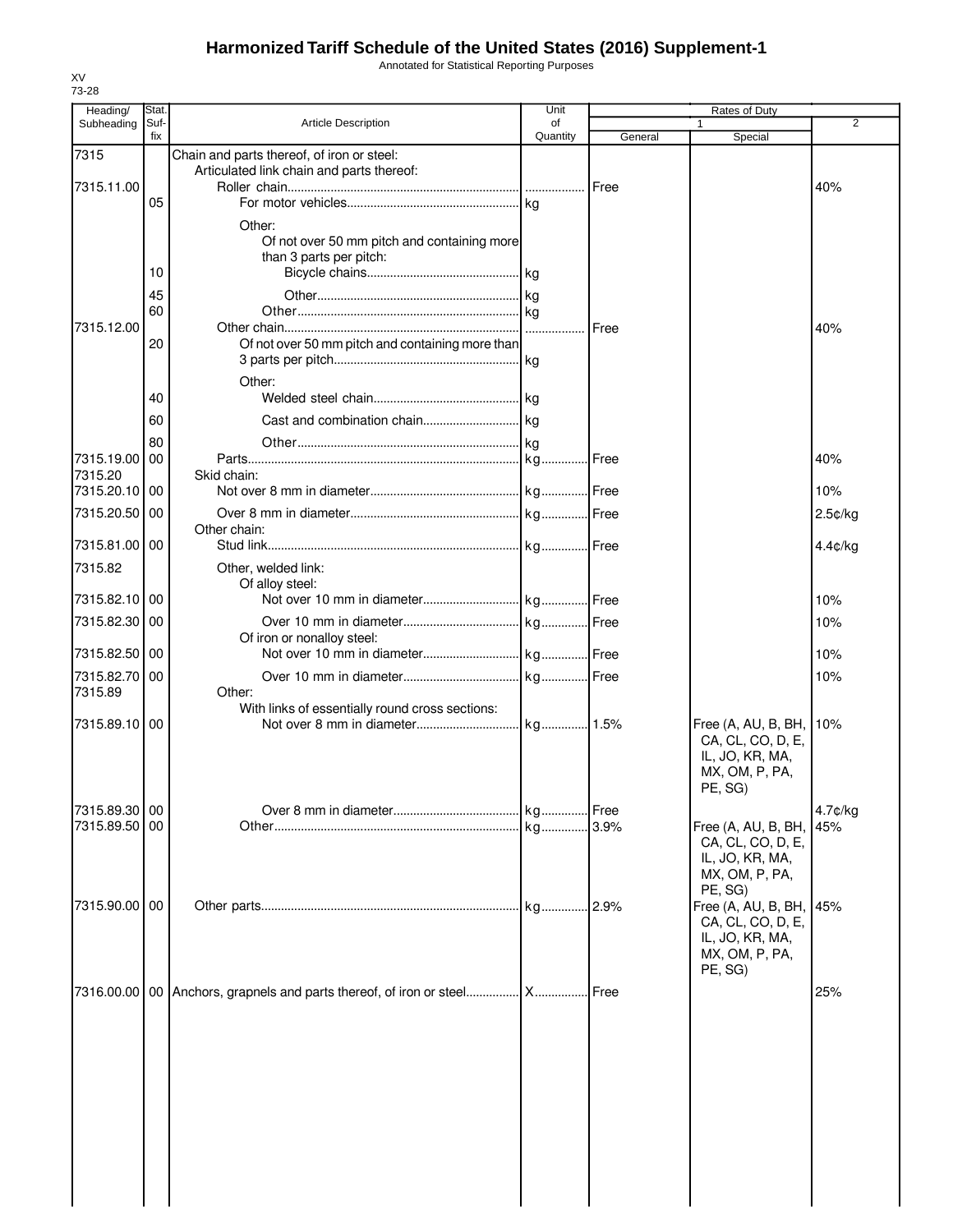Annotated for Statistical Reporting Purposes

| Heading/      | Stat.       |                                                                                                                                                                                                                                          | Unit           |         |              | Rates of Duty |         |
|---------------|-------------|------------------------------------------------------------------------------------------------------------------------------------------------------------------------------------------------------------------------------------------|----------------|---------|--------------|---------------|---------|
| Subheading    | Suf-<br>fix | <b>Article Description</b>                                                                                                                                                                                                               | of<br>Quantity | General | $\mathbf{1}$ | Special       | 2       |
| 7317.00       |             | Nails, tacks, drawing pins, corrugated nails, staples (other<br>than those of heading 8305) and similar articles, of iron or<br>steel, whether or not with heads of other material, but excluding<br>such articles with heads of copper: |                |         |              |               |         |
| 7317.00.10 00 |             |                                                                                                                                                                                                                                          |                |         |              |               | 4%      |
| 7317.00.20 00 |             | Other, suitable for use in powder-actuated handtools:                                                                                                                                                                                    |                |         |              |               | 1.5¢/kg |
| 7317.00.30 00 |             |                                                                                                                                                                                                                                          |                |         |              |               | 45%     |
| 7317.00.55    |             | Other:<br>Of one piece construction:<br>Collated nails:                                                                                                                                                                                  |                |         |              |               | 3.5%    |
|               | 01          | Collated roofing nails with a length of<br>20.6 mm to 46.1 mm, a head diameter of<br>8.3 mm to 10.6 mm, a shank diameter of<br>2.5 mm to 3.2 mm, whether or not<br>Other:                                                                |                |         |              |               |         |
|               |             | Assembled in a wire coil:                                                                                                                                                                                                                |                |         |              |               |         |
|               | 02          |                                                                                                                                                                                                                                          |                |         |              |               |         |
|               | 03<br>05    | Assembled in a plastic strip:                                                                                                                                                                                                            |                |         |              |               |         |
|               | 07          |                                                                                                                                                                                                                                          |                |         |              |               |         |
|               | 08          |                                                                                                                                                                                                                                          |                |         |              |               |         |
|               | 11<br>18    |                                                                                                                                                                                                                                          |                |         |              |               |         |
|               |             | Other:                                                                                                                                                                                                                                   |                |         |              |               |         |
|               | 19          | With a length of less than 25.4 mm and<br>with a diameter of less than 1.65 mm                                                                                                                                                           | kg             |         |              |               |         |
|               | 20          | Other:<br>Smooth shank:<br>Not coated, plated or painted kg                                                                                                                                                                              |                |         |              |               |         |
|               | 30          | Coated, plated or painted:                                                                                                                                                                                                               |                |         |              |               |         |
|               | 40          | Vinyl, resin or cement                                                                                                                                                                                                                   | kg             |         |              |               |         |
|               | 50          |                                                                                                                                                                                                                                          | ka             |         |              |               |         |
|               | 60          | Other:<br>Not coated, plated or painted                                                                                                                                                                                                  | kg             |         |              |               |         |
|               | 70          | Coated, plated or painted:<br>Galvanized                                                                                                                                                                                                 | kg             |         |              |               |         |
|               | 80          | Vinyl, resin or cement                                                                                                                                                                                                                   |                |         |              |               |         |
|               | 90          |                                                                                                                                                                                                                                          | kg             |         |              |               |         |
| 7317.00.65    |             |                                                                                                                                                                                                                                          |                | Free    |              |               | 5.5%    |
|               | 30<br>60    |                                                                                                                                                                                                                                          |                |         |              |               |         |
| 7317.00.75    | 00          |                                                                                                                                                                                                                                          |                | Free    |              |               | 8%      |
|               |             |                                                                                                                                                                                                                                          |                |         |              |               |         |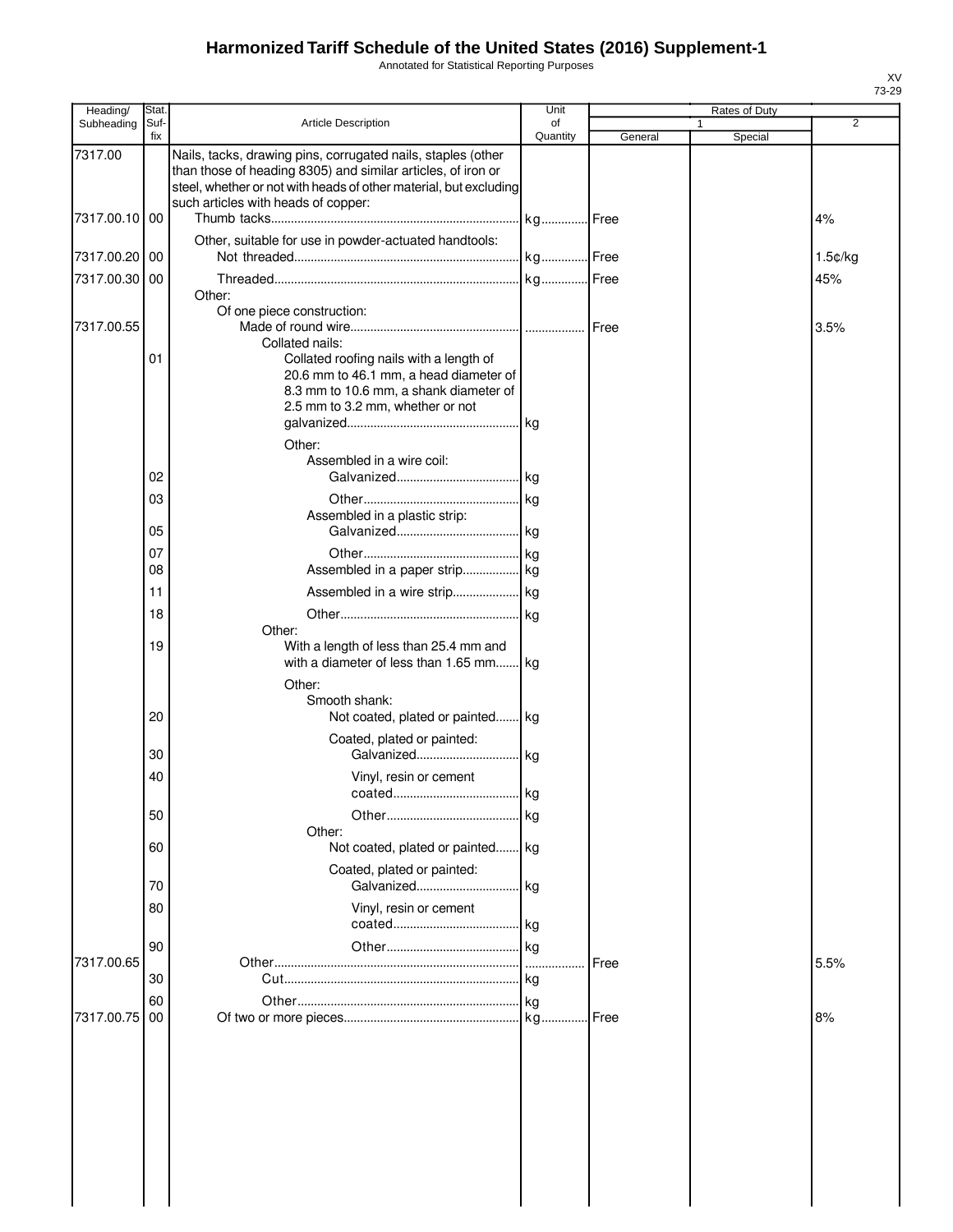Annotated for Statistical Reporting Purposes

| Heading/<br>Subheading | Stat.<br>Suf- | Article Description                                                                                                                                                                  | Unit<br>of |         | Rates of Duty<br>1                                                                            | $\overline{2}$ |
|------------------------|---------------|--------------------------------------------------------------------------------------------------------------------------------------------------------------------------------------|------------|---------|-----------------------------------------------------------------------------------------------|----------------|
|                        | fix           |                                                                                                                                                                                      | Quantity   | General | Special                                                                                       |                |
| 7318                   |               | Screws, bolts, nuts, coach screws, screw hooks, rivets, cotters,<br>cotter pins, washers (including spring washers) and similar<br>articles, of iron or steel:<br>Threaded articles: |            |         |                                                                                               |                |
| 7318.11.00 00          |               |                                                                                                                                                                                      |            |         | Free (A+, AU, B, BH, 25%<br>CA, CL, CO, D, E,<br>IL, JO, KR, MA,<br>MX, OM, P, PA,<br>PE, SG) |                |
| 7318.12.00 00          |               |                                                                                                                                                                                      |            |         | Free (A, AU, B, BH, 25%<br>CA, CL, CO, D, E,<br>IL, JO, KR, MA,<br>MX, OM, P, PA,<br>PE, SG)  |                |
| 7318.13.00             |               |                                                                                                                                                                                      |            |         | Free (A, AU, B, BH, 45%<br>CA, CL, CO, D, E,<br>IL, JO, KR, MA,<br>MX, OM, P, PA,<br>PE, SG)  |                |
|                        | 30            | Having shanks or threads with a diameter of less                                                                                                                                     |            |         |                                                                                               |                |
| 7318.14<br>7318.14.10  | 60            | Having shanks or threads with a diameter of 6 mm<br>Self-tapping screws:<br>Having shanks or threads with a diameter of less                                                         |            |         |                                                                                               |                |
|                        |               |                                                                                                                                                                                      |            | 6.2%    | Free (A+, AU, B, BH, 45%<br>CA, CL, CO, D, E,<br>IL, JO, KR, MA,<br>MX, OM, P, PA,<br>PE, SG) |                |
|                        | 30<br>60      |                                                                                                                                                                                      |            |         |                                                                                               |                |
| 7318.14.50             |               | Having shanks or threads with a diameter of 6 mm                                                                                                                                     |            | 8.6%    | Free (A+, AU, B, BH, 45%<br>CA, CL, CO, D, E,<br>IL, JO, KR, MA,<br>MX, OM, P, PA,            |                |
|                        | 20            |                                                                                                                                                                                      | kg         |         | PE, SG)                                                                                       |                |
|                        | 80            |                                                                                                                                                                                      | .lkg       |         |                                                                                               |                |
|                        |               |                                                                                                                                                                                      |            |         |                                                                                               |                |
|                        |               |                                                                                                                                                                                      |            |         |                                                                                               |                |
|                        |               |                                                                                                                                                                                      |            |         |                                                                                               |                |
|                        |               |                                                                                                                                                                                      |            |         |                                                                                               |                |
|                        |               |                                                                                                                                                                                      |            |         |                                                                                               |                |
|                        |               |                                                                                                                                                                                      |            |         |                                                                                               |                |

XV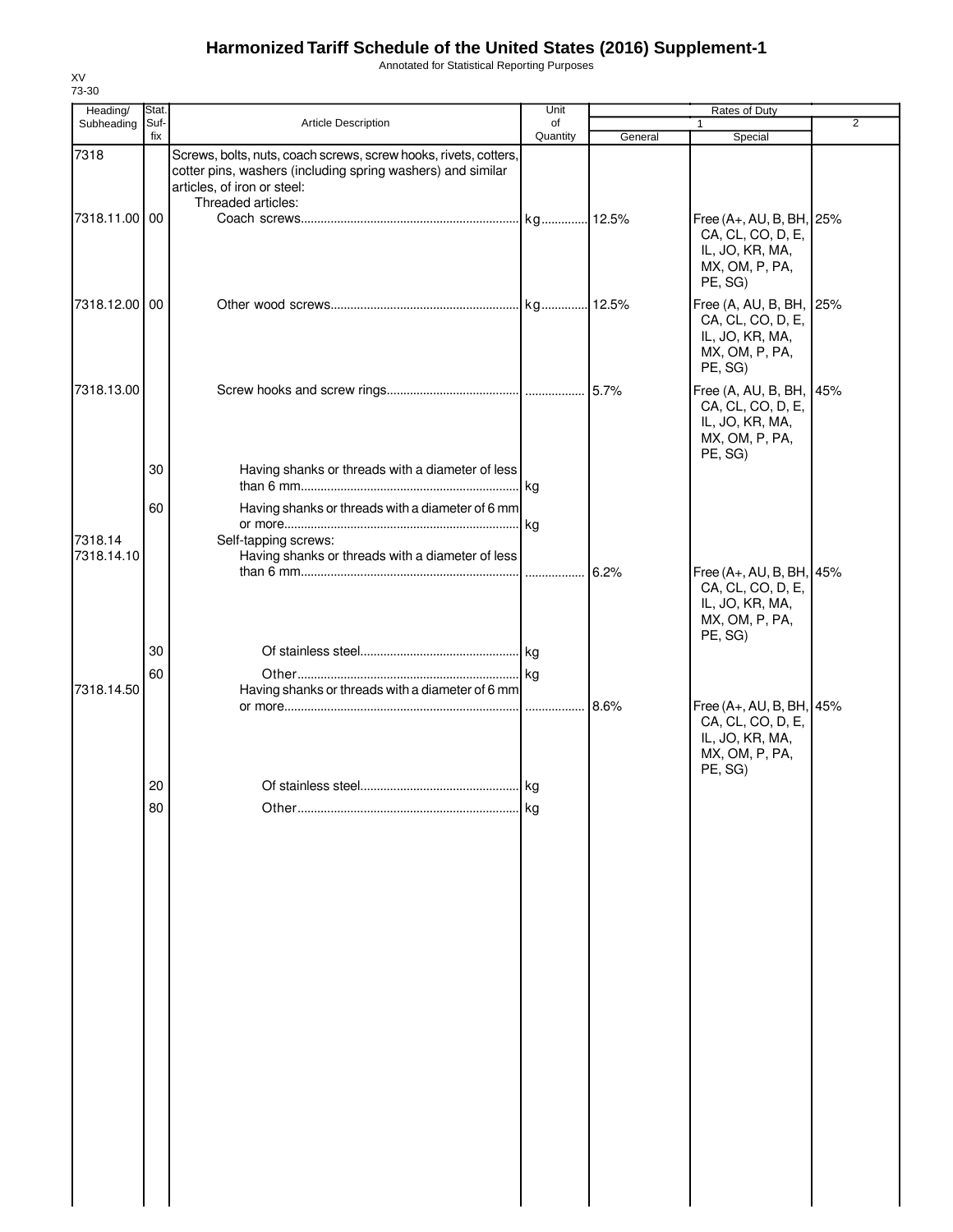Annotated for Statistical Reporting Purposes

| Heading/      | Stat.       |                                                                                                                                                                                                    | Unit           |         |   | Rates of Duty |                |
|---------------|-------------|----------------------------------------------------------------------------------------------------------------------------------------------------------------------------------------------------|----------------|---------|---|---------------|----------------|
| Subheading    | Suf-<br>fix | Article Description                                                                                                                                                                                | of<br>Quantity | General | 1 |               | $\overline{2}$ |
| 7318 (con.)   |             | Screws, bolts, nuts, coach screws, screw hooks, rivets, cotters,<br>cotter pins, washers (including spring washers) and similar<br>articles, of iron or steel: (con.)<br>Threaded articles: (con.) |                |         |   | Special       |                |
| 7318.15       |             | Other screws and bolts, whether or not with their nuts<br>or washers:                                                                                                                              |                |         |   |               |                |
| 7318.15.20    | 10          | Bolts and bolts and their nuts or washers entered<br>Having shanks or threads with a diameter of                                                                                                   |                |         |   |               | 3.5%           |
|               | 20          | Having shanks or threads with a diameter of<br>6 mm or more:                                                                                                                                       |                |         |   |               |                |
|               | 30          |                                                                                                                                                                                                    |                |         |   |               |                |
|               | 41          | Bent bolts:<br>Right-angle anchor bolts kg                                                                                                                                                         |                |         |   |               |                |
|               | 46          | Other:<br>With round heads:                                                                                                                                                                        |                |         |   |               |                |
|               | 51<br>55    |                                                                                                                                                                                                    |                |         |   |               |                |
|               | 61          | With hexagonal heads:                                                                                                                                                                              |                |         |   |               |                |
|               | 65          | Other:                                                                                                                                                                                             |                |         |   |               |                |
|               | 91          |                                                                                                                                                                                                    |                |         |   |               |                |
| 7318.15.40 00 | 95          | Machine screws 9.5 mm or more in length and<br>3.2 mm or more in diameter (not including cap                                                                                                       |                |         |   |               |                |
|               |             |                                                                                                                                                                                                    |                |         |   |               | 2.2¢/kg        |
| 7318.15.50    | 30          |                                                                                                                                                                                                    |                |         |   |               | 45%            |
|               |             | Other:<br>Continuously threaded rod:                                                                                                                                                               |                |         |   |               |                |
|               | 51          |                                                                                                                                                                                                    |                |         |   |               |                |
|               | 56          |                                                                                                                                                                                                    |                |         |   |               |                |
|               | 90          |                                                                                                                                                                                                    | .lkg           |         |   |               |                |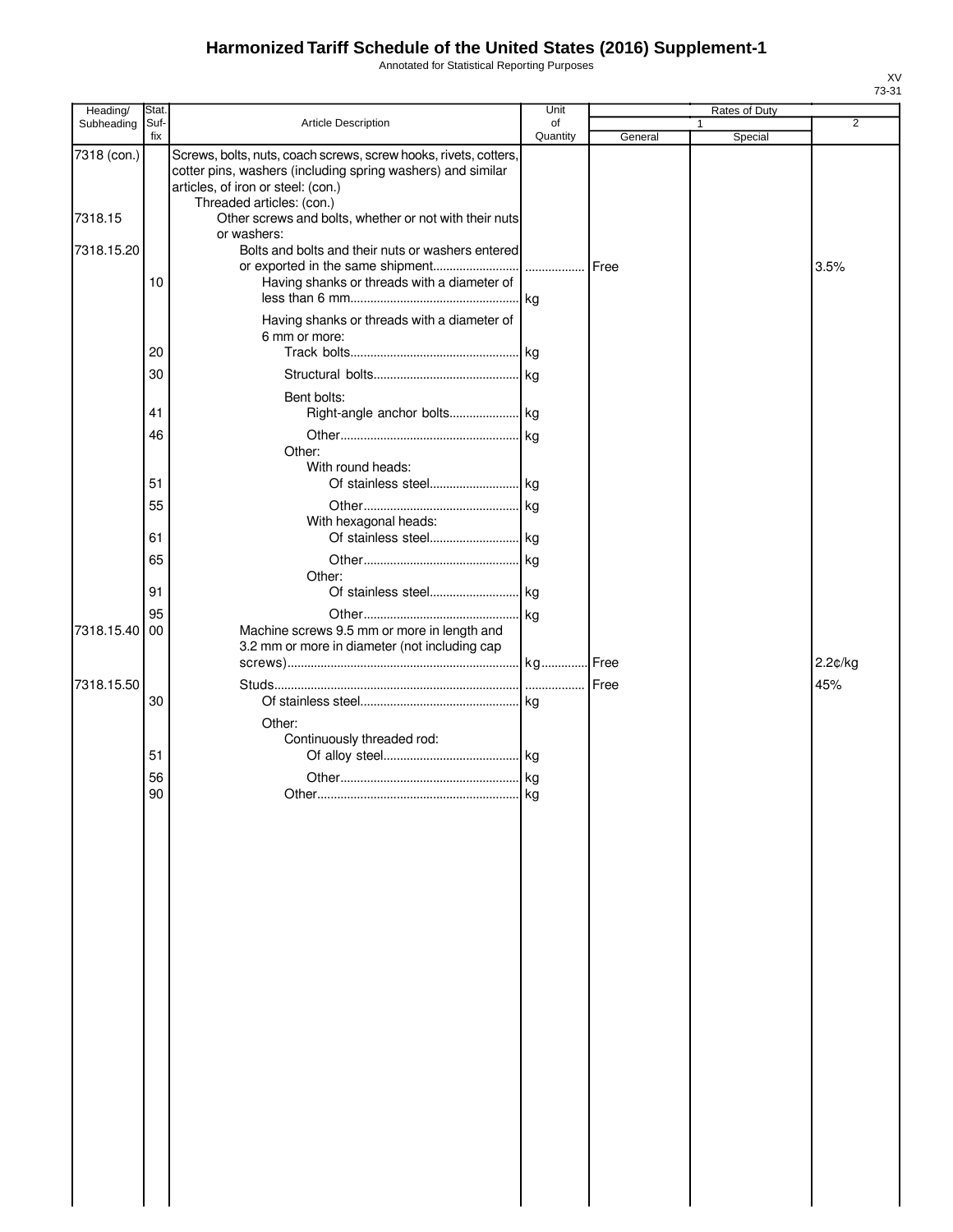Annotated for Statistical Reporting Purposes

| Heading/<br>Subheading | Stat.<br>Suf- | <b>Article Description</b>                                                                                                                                                                         | Unit<br>of |         | Rates of Duty<br>1                                                                           | $\overline{2}$ |
|------------------------|---------------|----------------------------------------------------------------------------------------------------------------------------------------------------------------------------------------------------|------------|---------|----------------------------------------------------------------------------------------------|----------------|
|                        | fix           |                                                                                                                                                                                                    | Quantity   | General | Special                                                                                      |                |
| 7318 (con.)            |               | Screws, bolts, nuts, coach screws, screw hooks, rivets, cotters,<br>cotter pins, washers (including spring washers) and similar<br>articles, of iron or steel: (con.)<br>Threaded articles: (con.) |            |         |                                                                                              |                |
| 7318.15<br>(con.)      |               | Other screws and bolts, whether or not with their nuts<br>or washers: (con.)<br>Other:                                                                                                             |            |         |                                                                                              |                |
| 7318.15.60             |               | Having shanks or threads with a diameter of                                                                                                                                                        |            | 6.2%    | Free (A, AU, B, BH, 45%<br>CA, CL, CO, D, E,<br>IL, JO, KR, MA,                              |                |
|                        |               | Socket screws:                                                                                                                                                                                     |            |         | MX, OM, P, PA,<br>PE, SG)                                                                    |                |
|                        | 10            |                                                                                                                                                                                                    |            |         |                                                                                              |                |
|                        | 40            |                                                                                                                                                                                                    |            |         |                                                                                              |                |
|                        | 70            | Other:                                                                                                                                                                                             |            |         |                                                                                              |                |
|                        | 80            |                                                                                                                                                                                                    |            |         |                                                                                              |                |
| 7318.15.80             |               | Having shanks or threads with a diameter of                                                                                                                                                        |            |         |                                                                                              |                |
|                        |               |                                                                                                                                                                                                    |            | 8.5%    | Free (A, AU, B, BH, 45%<br>CA, CL, CO, D, E,<br>IL, JO, KR, MA,<br>MX, OM, P, PA,<br>PE, SG) |                |
|                        | 20            |                                                                                                                                                                                                    |            |         |                                                                                              |                |
|                        |               | Other:                                                                                                                                                                                             |            |         |                                                                                              |                |
|                        |               | Socket screws:                                                                                                                                                                                     |            |         |                                                                                              |                |
|                        | 30            |                                                                                                                                                                                                    |            |         |                                                                                              |                |
|                        | 45            | Other:                                                                                                                                                                                             |            |         |                                                                                              |                |
|                        | 55            | With hexagonal heads:                                                                                                                                                                              |            |         |                                                                                              |                |
|                        |               | Other:                                                                                                                                                                                             |            |         |                                                                                              |                |
|                        | 66            | Cap screws kg                                                                                                                                                                                      |            |         |                                                                                              |                |
|                        | 69            | Other:                                                                                                                                                                                             |            |         |                                                                                              |                |
|                        | 82            | Of stainless steel                                                                                                                                                                                 | . kg       |         |                                                                                              |                |
|                        | 85            |                                                                                                                                                                                                    |            |         |                                                                                              |                |
| 7318.16.00             |               | Lugnuts:                                                                                                                                                                                           |            | Free    |                                                                                              | 0.5%           |
|                        | 15            |                                                                                                                                                                                                    |            |         |                                                                                              |                |
|                        | 30            |                                                                                                                                                                                                    |            |         |                                                                                              |                |
|                        | 45            |                                                                                                                                                                                                    |            |         |                                                                                              |                |
|                        |               | Other:                                                                                                                                                                                             |            |         |                                                                                              |                |
|                        | 60            |                                                                                                                                                                                                    |            |         |                                                                                              |                |
| 7318.19.00             | 85<br>00      |                                                                                                                                                                                                    |            | .5.7%   | Free (A, AU, B, BH,                                                                          | 45%            |
|                        |               |                                                                                                                                                                                                    |            |         | CA, CL, CO, D, E,<br>IL, JO, KR, MA,<br>MX, OM, P, PA,<br>PE, SG)                            |                |
|                        |               |                                                                                                                                                                                                    |            |         |                                                                                              |                |
|                        |               |                                                                                                                                                                                                    |            |         |                                                                                              |                |

XV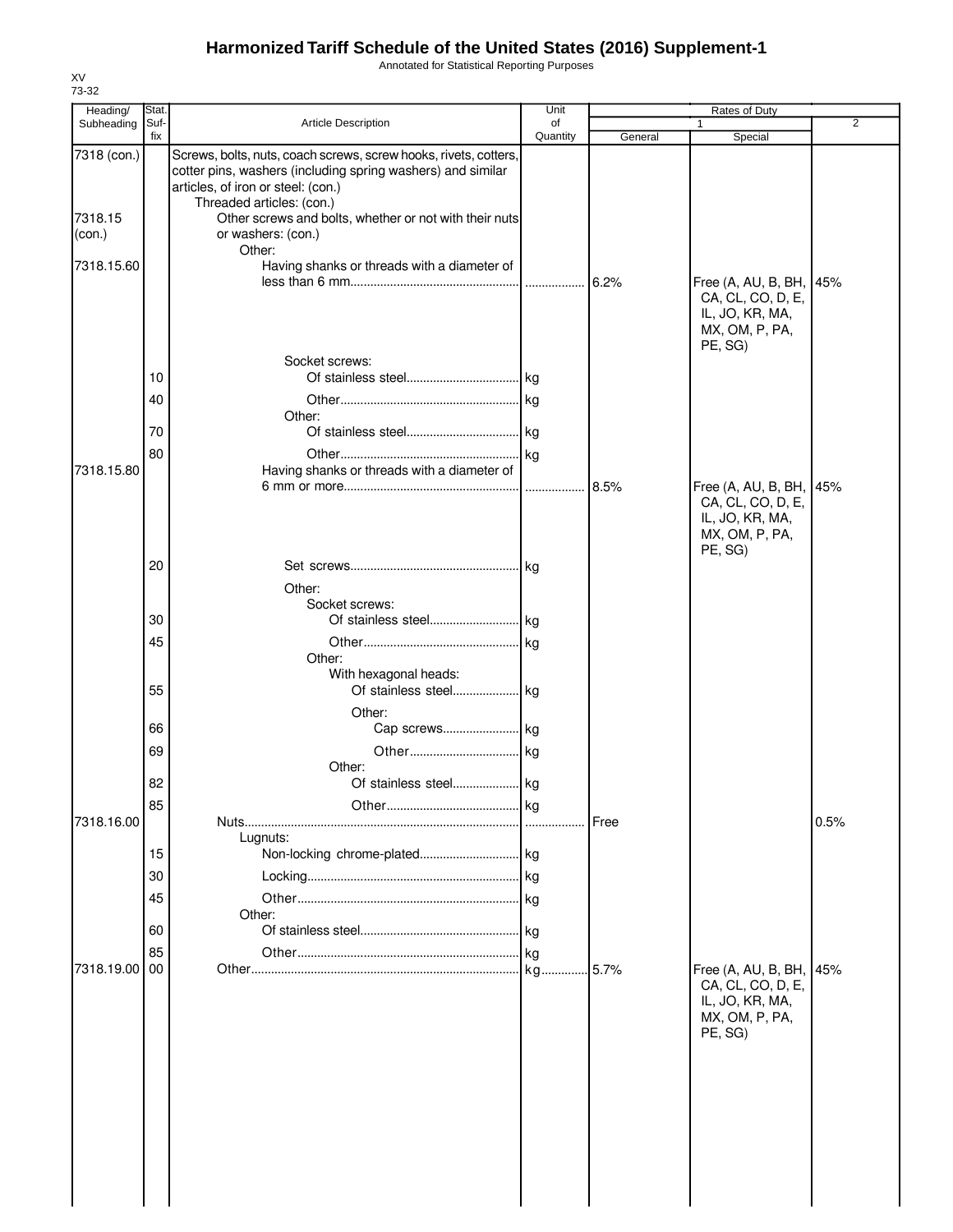Annotated for Statistical Reporting Purposes

| Heading/                  | Stat.       |                                                                                                                                                                                                                                       | Unit           |         | Rates of Duty                                                                            |         |
|---------------------------|-------------|---------------------------------------------------------------------------------------------------------------------------------------------------------------------------------------------------------------------------------------|----------------|---------|------------------------------------------------------------------------------------------|---------|
| Subheading                | Suf-<br>fix | <b>Article Description</b>                                                                                                                                                                                                            | of<br>Quantity | General | $\mathbf{1}$<br>Special                                                                  | 2       |
| 7318 (con.)<br>7318.21.00 |             | Screws, bolts, nuts, coach screws, screw hooks, rivets, cotters,<br>cotter pins, washers (including spring washers) and similar<br>articles, of iron or steel: (con.)<br>Non-threaded articles:                                       |                |         | Free (A, AU, B, BH, 35%<br>CA, CL, CO, D, E,<br>IL, JO, KR, MA,                          |         |
|                           |             |                                                                                                                                                                                                                                       |                |         | MX, OM, P, PA,<br>PE, SG)                                                                |         |
|                           | 30          |                                                                                                                                                                                                                                       |                |         |                                                                                          |         |
| 7318.22.00                | 90<br>00    |                                                                                                                                                                                                                                       |                |         |                                                                                          | 1.3¢/kg |
| 7318.23.00 00             |             |                                                                                                                                                                                                                                       |                |         |                                                                                          | 2.2¢/kg |
| 7318.24.00                | 00          |                                                                                                                                                                                                                                       |                |         | Free (A, AU, B, BH,                                                                      | 45%     |
|                           |             |                                                                                                                                                                                                                                       |                |         | CA, CL, CO, D, E,<br>IL, JO, KR, MA,<br>MX, OM, P, PA,<br>PE, SG)                        |         |
| 7318.29.00 00             |             |                                                                                                                                                                                                                                       |                |         | Free (A, AU, B, BH,<br>CA, CL, CO, D, E,<br>IL, JO, KR, MA,<br>MX, OM, P, PA,<br>PE, SG) | 45%     |
| 7319                      |             | Sewing needles, knitting needles, bodkins, crochet hooks,<br>embroidery stilettos and similar articles for use in the hand, of<br>iron or steel; safety pins and other pins of iron or steel, not<br>elsewhere specified or included: |                |         |                                                                                          |         |
| 7319.40<br>7319.40.20     |             | Safety pins and other pins:                                                                                                                                                                                                           |                | 4.5%    | Free (A, AU, BH,<br>CA, CL, CO, D, E,<br>IL, JO, KR, MA,<br>MX, OM, P, PA,<br>PE, SG)    | 35%     |
|                           | 10          |                                                                                                                                                                                                                                       | Gross          |         |                                                                                          |         |
|                           | 50          |                                                                                                                                                                                                                                       | Gross          |         |                                                                                          |         |
| 7319.40.30                | 00          |                                                                                                                                                                                                                                       |                |         | Free (A, AU, BH,<br>CA, CL, CO, D, E,<br>IL, JO, KR, MA,<br>MX, OM, P, PA,<br>PE, SG)    | 35%     |
| 7319.40.50                |             |                                                                                                                                                                                                                                       | .              | Free    |                                                                                          | 35%     |
|                           | 10          |                                                                                                                                                                                                                                       |                |         |                                                                                          |         |
| 7319.90                   | 50          | Other:                                                                                                                                                                                                                                | l kg           |         |                                                                                          |         |
| 7319.90.10                | 00          |                                                                                                                                                                                                                                       |                | Free    |                                                                                          | Free    |
| 7319.90.90 00             |             |                                                                                                                                                                                                                                       | X              | 2.9%    | Free (A, AU, BH,<br>CA, CL, CO, D, E,<br>IL, JO, KR, MA,<br>MX, OM, P, PA,<br>PE, SG)    | 45%     |
|                           |             |                                                                                                                                                                                                                                       |                |         |                                                                                          |         |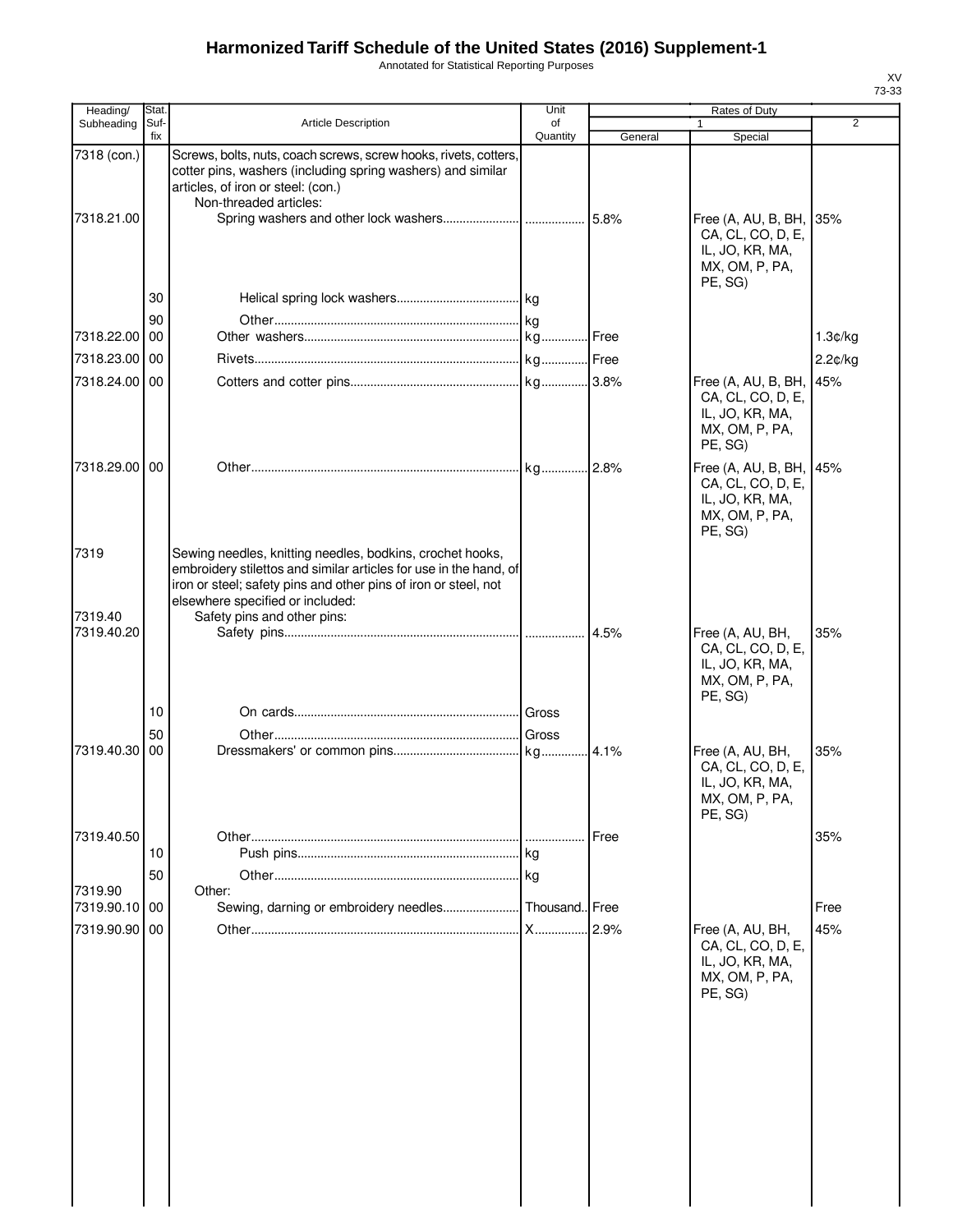Annotated for Statistical Reporting Purposes

| Heading/                 | Stat.       |                                                                                                                                  | Unit           |         | Rates of Duty                                                                                 |     |
|--------------------------|-------------|----------------------------------------------------------------------------------------------------------------------------------|----------------|---------|-----------------------------------------------------------------------------------------------|-----|
| Subheading               | Suf-<br>fix | Article Description                                                                                                              | of<br>Quantity | General | $\mathbf{1}$<br>Special                                                                       | 2   |
| 7320<br>7320.10          |             | Springs and leaves for springs, of iron or steel:<br>Leaf springs and leaves therefor:<br>Suitable for motor vehicle suspension: |                |         |                                                                                               |     |
| 7320.10.30 00            |             | To be used in motor vehicles having a G.V.W. not                                                                                 |                |         | Free (A, AU, B, BH, 25%<br>CA, CL, CO, D, E,<br>IL, JO, KR, MA,<br>MX, OM, P, PA,             |     |
| 7320.10.60               |             |                                                                                                                                  |                | 3.2%    | PE, SG)<br>Free (A+, AU, B, BH, 25%<br>CA, CL, CO, D, E,<br>IL, JO, KR, MA,<br>MX, OM, P, PA, |     |
|                          | 15          | Leaf springs having individual leaves with a<br>thickness of 1.6 mm or more and leaves                                           |                |         | PE, SG)                                                                                       |     |
| 7320.10.90               | 60          |                                                                                                                                  | .              | 3.2%    | Free (A, AU, B, BH, 25%<br>CA, CL, CO, D, E,<br>IL, JO, KR, MA,<br>MX, OM, P, PA,             |     |
|                          | 15          | Leaf springs having individual leaves with a<br>thickness of 1.6 mm or more and leaves                                           |                |         | PE, SG)                                                                                       |     |
| 7320.20                  | 60          | Helical springs:                                                                                                                 |                |         |                                                                                               |     |
| 7320.20.10 00            |             |                                                                                                                                  |                |         | Free (A, AU, B, BH, 25%<br>CA, CL, CO, D, E,<br>IL, JO, KR, MA,<br>MX, OM, P, PA,<br>PE, SG)  |     |
| 7320.20.50               |             |                                                                                                                                  |                | 3.9%    | Free (A, AU, B, BH,<br>CA, CL, CO, D, E,<br>IL, JO, KR, MA,<br>MX, OM, P, PA,<br>PE, SG)      | 45% |
|                          | 10          | Helical springs, of wire having a cross-sectional<br>dimension of less than 5.1 mm:<br>Suitable for use in mattress supports and |                |         |                                                                                               |     |
|                          | 20<br>45    | Helical springs, of wire having a cross-sectional<br>dimension of 5.1 mm or more but less than                                   | kg<br>. kg     |         |                                                                                               |     |
|                          | 60          |                                                                                                                                  |                |         |                                                                                               |     |
| 7320.90<br>7320.90.10 00 |             | Other:                                                                                                                           |                | Free    |                                                                                               | 65% |
| 7320.90.50               |             |                                                                                                                                  |                |         | Free (A, AU, B, BH,<br>CA, CL, CO, D, E,<br>IL, JO, KR, MA,<br>MX, OM, P, PA,                 | 45% |
|                          | 10          | Of wire:<br>Suitable for use in mattress supports and                                                                            |                |         | PE, SG)                                                                                       |     |
|                          | 20<br>60    |                                                                                                                                  |                |         |                                                                                               |     |
|                          |             |                                                                                                                                  |                |         |                                                                                               |     |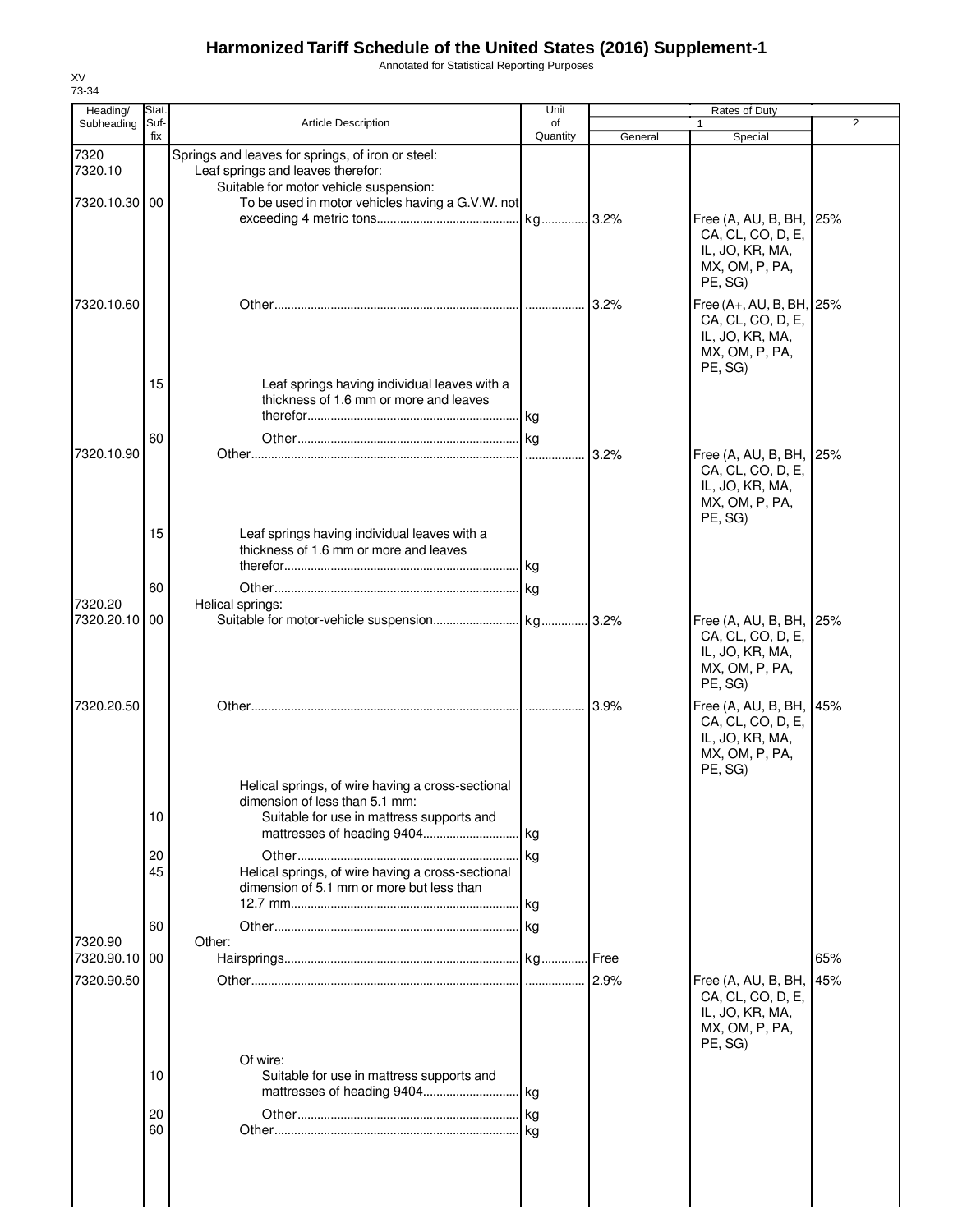Annotated for Statistical Reporting Purposes

| Heading/                    | Stat.       |                                                                                                                                                                                                                                                                                                                                   | Unit           |              | Rates of Duty                                                                                  |                |
|-----------------------------|-------------|-----------------------------------------------------------------------------------------------------------------------------------------------------------------------------------------------------------------------------------------------------------------------------------------------------------------------------------|----------------|--------------|------------------------------------------------------------------------------------------------|----------------|
| Subheading                  | Suf-<br>fix | <b>Article Description</b>                                                                                                                                                                                                                                                                                                        | of<br>Quantity | General      | 1<br>Special                                                                                   | $\overline{2}$ |
| 7321<br>7321.11             |             | Stoves, ranges, grates, cookers (including those with<br>subsidiary boilers for central heating), barbecues, braziers,<br>gas rings, plate warmers and similar nonelectric domestic<br>appliances, and parts thereof, of iron or steel:<br>Cooking appliances and plate warmers:<br>For gas fuel or for both gas and other fuels: |                |              |                                                                                                |                |
| 7321.11.10                  | 30          |                                                                                                                                                                                                                                                                                                                                   |                |              | Free (A, AU, BH,<br>CA, CL, CO, D, E,<br>IL, JO, MA, MX,<br>OM, P, PA, PE,<br>SG)<br>2.8% (KR) | 45%            |
|                             | 60          | Other:                                                                                                                                                                                                                                                                                                                            |                |              |                                                                                                |                |
| 7321.11.30                  | 10          | Of a maximum width not exceeding                                                                                                                                                                                                                                                                                                  | No.            |              |                                                                                                | 45%            |
|                             | 20          | Of a maximum width exceeding 70 but not<br>exceeding 80 centimeters                                                                                                                                                                                                                                                               | No.            |              |                                                                                                |                |
| 7321.11.60 00               | 50          | Of a maximum width exceeding                                                                                                                                                                                                                                                                                                      | .lNo.          | Free         |                                                                                                | 45%            |
| 7321.12.00 00               |             |                                                                                                                                                                                                                                                                                                                                   |                |              |                                                                                                | 45%            |
| 7321.19.00                  | 20          | Portable:                                                                                                                                                                                                                                                                                                                         | .l No.         |              |                                                                                                | 45%            |
|                             | 40          | Other:                                                                                                                                                                                                                                                                                                                            | No.            |              |                                                                                                |                |
|                             | 60          |                                                                                                                                                                                                                                                                                                                                   | No.            |              |                                                                                                |                |
|                             | 80          | Other appliances:                                                                                                                                                                                                                                                                                                                 | No.            |              |                                                                                                |                |
| 7321.81<br>7321.81.10 00    |             | For gas fuel or for both gas and other fuels:                                                                                                                                                                                                                                                                                     | No 2.9%        |              | Free (A, AU, BH,<br>CA, CL, CO, D, E,<br>IL, JO, KR, MA,<br>MX, OM, P, PA,<br>PE, SG)          | 45%            |
| 7321.81.50 00<br>7321.82    |             | For liquid fuel:                                                                                                                                                                                                                                                                                                                  | No Free        |              |                                                                                                | 45%            |
| 7321.82.10 00               |             |                                                                                                                                                                                                                                                                                                                                   | No 2.9%        |              | Free (A, AU, BH,<br>CA, CL, CO, D, E,<br>IL, JO, KR, MA,<br>MX, OM, P, PA,<br>PE, SG)          | 45%            |
| 7321.82.50 00<br>7321.89.00 |             | Other, including appliances for solid fuel                                                                                                                                                                                                                                                                                        | No<br>$\cdots$ | Free<br>Free |                                                                                                | 45%<br>45%     |
|                             | 10          |                                                                                                                                                                                                                                                                                                                                   | No.            |              |                                                                                                |                |
|                             | 50          |                                                                                                                                                                                                                                                                                                                                   |                |              |                                                                                                |                |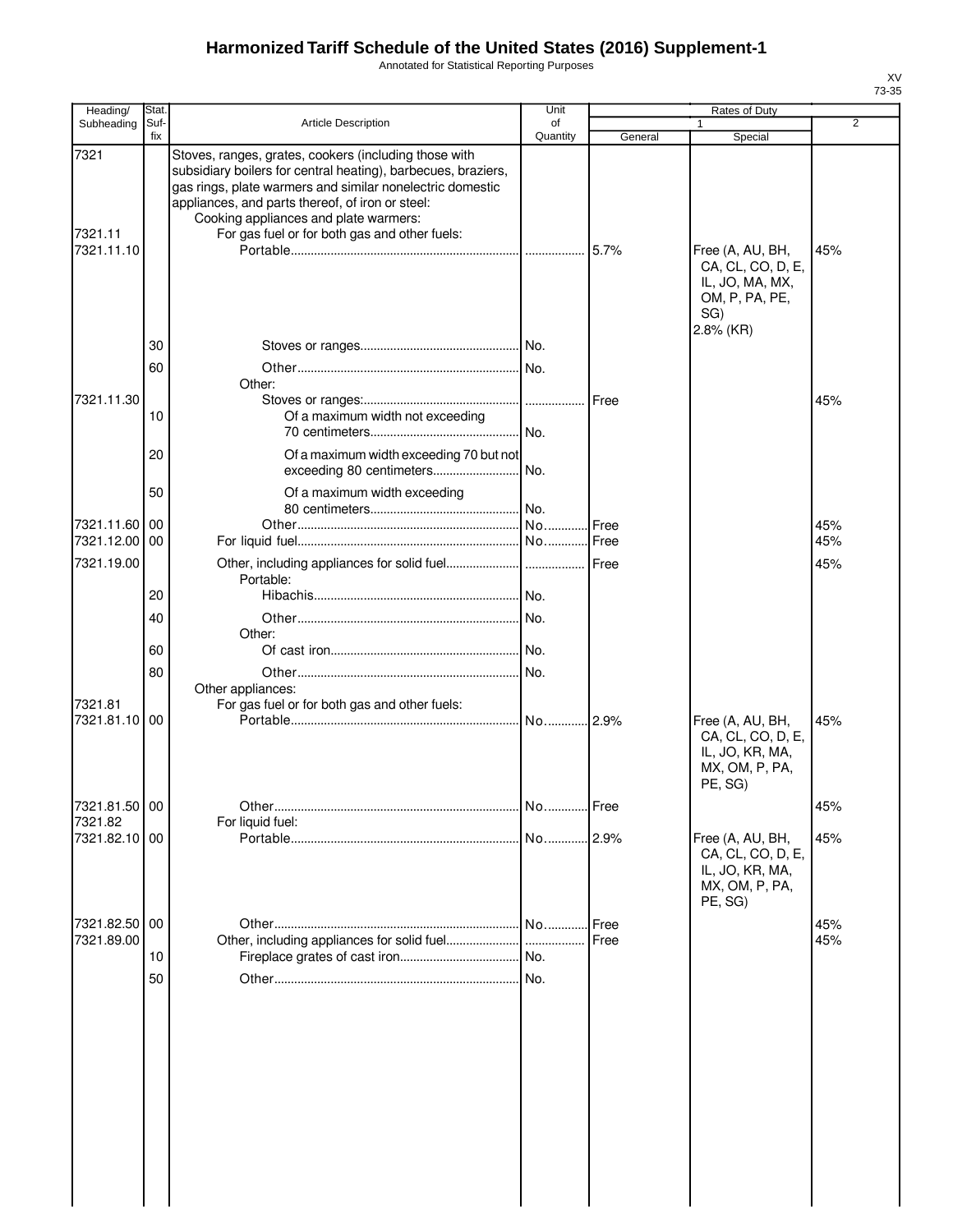Annotated for Statistical Reporting Purposes

| Heading/      | Stat. |                                                                                                                                                                                                                                                                                                                                                                      | Unit      |         | Rates of Duty |     |
|---------------|-------|----------------------------------------------------------------------------------------------------------------------------------------------------------------------------------------------------------------------------------------------------------------------------------------------------------------------------------------------------------------------|-----------|---------|---------------|-----|
| Subheading    | Suf-  | <b>Article Description</b>                                                                                                                                                                                                                                                                                                                                           | of        |         | 1             | 2   |
|               | fix   |                                                                                                                                                                                                                                                                                                                                                                      | Quantity  | General | Special       |     |
| 7321 (con.)   |       | Stoves, ranges, grates, cookers (including those with<br>subsidiary boilers for central heating), barbecues, braziers,<br>gas rings, plate warmers and similar nonelectric domestic<br>appliances, and parts thereof, of iron or steel: (con.)                                                                                                                       |           |         |               |     |
| 7321.90       |       | Parts:<br>Of articles in subheading 7321.11.30:                                                                                                                                                                                                                                                                                                                      |           |         |               |     |
| 7321.90.10 00 |       | Cooking chambers, whether or not assembled   X   Free                                                                                                                                                                                                                                                                                                                |           |         |               | 45% |
| 7321.90.20 00 |       | Top surface panels with or without burners or                                                                                                                                                                                                                                                                                                                        |           |         |               | 45% |
| 7321.90.40 00 |       | Door assemblies, incorporating more than one of<br>the following: inner panel, outer panel, window,                                                                                                                                                                                                                                                                  |           |         |               | 45% |
| 7321.90.50    | 00    |                                                                                                                                                                                                                                                                                                                                                                      |           |         |               | 45% |
| 7321.90.60    |       |                                                                                                                                                                                                                                                                                                                                                                      |           |         |               | 45% |
|               |       | Of cooking appliances and plate warmers:                                                                                                                                                                                                                                                                                                                             |           |         |               |     |
|               | 40    | Shelving and racks for cooking ovens X                                                                                                                                                                                                                                                                                                                               |           |         |               |     |
|               | 60    |                                                                                                                                                                                                                                                                                                                                                                      |           |         |               |     |
|               | 90    |                                                                                                                                                                                                                                                                                                                                                                      |           |         |               |     |
| 7322          |       | Radiators for central heating, not electrically heated, and parts<br>thereof, of iron or steel; air heaters and hot air distributors<br>(including distributors which can also distribute fresh or<br>conditioned air), not electrically heated, incorporating a<br>motor-driven fan or blower, and parts thereof, of iron or steel:<br>Radiators and parts thereof: |           |         |               |     |
| 7322.11.00    | 00    |                                                                                                                                                                                                                                                                                                                                                                      |           |         |               | 45% |
| 7322.19.00    | 00    |                                                                                                                                                                                                                                                                                                                                                                      |           |         |               | 45% |
| 7322.90.00    |       |                                                                                                                                                                                                                                                                                                                                                                      |           |         |               | 45% |
|               | 15    | Air heaters, not electrically heated, incorporating a                                                                                                                                                                                                                                                                                                                |           |         |               |     |
|               |       |                                                                                                                                                                                                                                                                                                                                                                      | No.<br>kg |         |               |     |
|               | 30    | Hot air distributors, not electrically heated,                                                                                                                                                                                                                                                                                                                       |           |         |               |     |
|               |       | incorporating a motor-driven fan or blower                                                                                                                                                                                                                                                                                                                           | .lNo.     |         |               |     |
|               |       |                                                                                                                                                                                                                                                                                                                                                                      | kg        |         |               |     |
|               | 45    |                                                                                                                                                                                                                                                                                                                                                                      |           |         |               |     |
|               |       |                                                                                                                                                                                                                                                                                                                                                                      |           |         |               |     |
|               |       |                                                                                                                                                                                                                                                                                                                                                                      |           |         |               |     |
|               |       |                                                                                                                                                                                                                                                                                                                                                                      |           |         |               |     |
|               |       |                                                                                                                                                                                                                                                                                                                                                                      |           |         |               |     |
|               |       |                                                                                                                                                                                                                                                                                                                                                                      |           |         |               |     |
|               |       |                                                                                                                                                                                                                                                                                                                                                                      |           |         |               |     |
|               |       |                                                                                                                                                                                                                                                                                                                                                                      |           |         |               |     |
|               |       |                                                                                                                                                                                                                                                                                                                                                                      |           |         |               |     |
|               |       |                                                                                                                                                                                                                                                                                                                                                                      |           |         |               |     |
|               |       |                                                                                                                                                                                                                                                                                                                                                                      |           |         |               |     |
|               |       |                                                                                                                                                                                                                                                                                                                                                                      |           |         |               |     |
|               |       |                                                                                                                                                                                                                                                                                                                                                                      |           |         |               |     |
|               |       |                                                                                                                                                                                                                                                                                                                                                                      |           |         |               |     |
|               |       |                                                                                                                                                                                                                                                                                                                                                                      |           |         |               |     |
|               |       |                                                                                                                                                                                                                                                                                                                                                                      |           |         |               |     |
|               |       |                                                                                                                                                                                                                                                                                                                                                                      |           |         |               |     |
|               |       |                                                                                                                                                                                                                                                                                                                                                                      |           |         |               |     |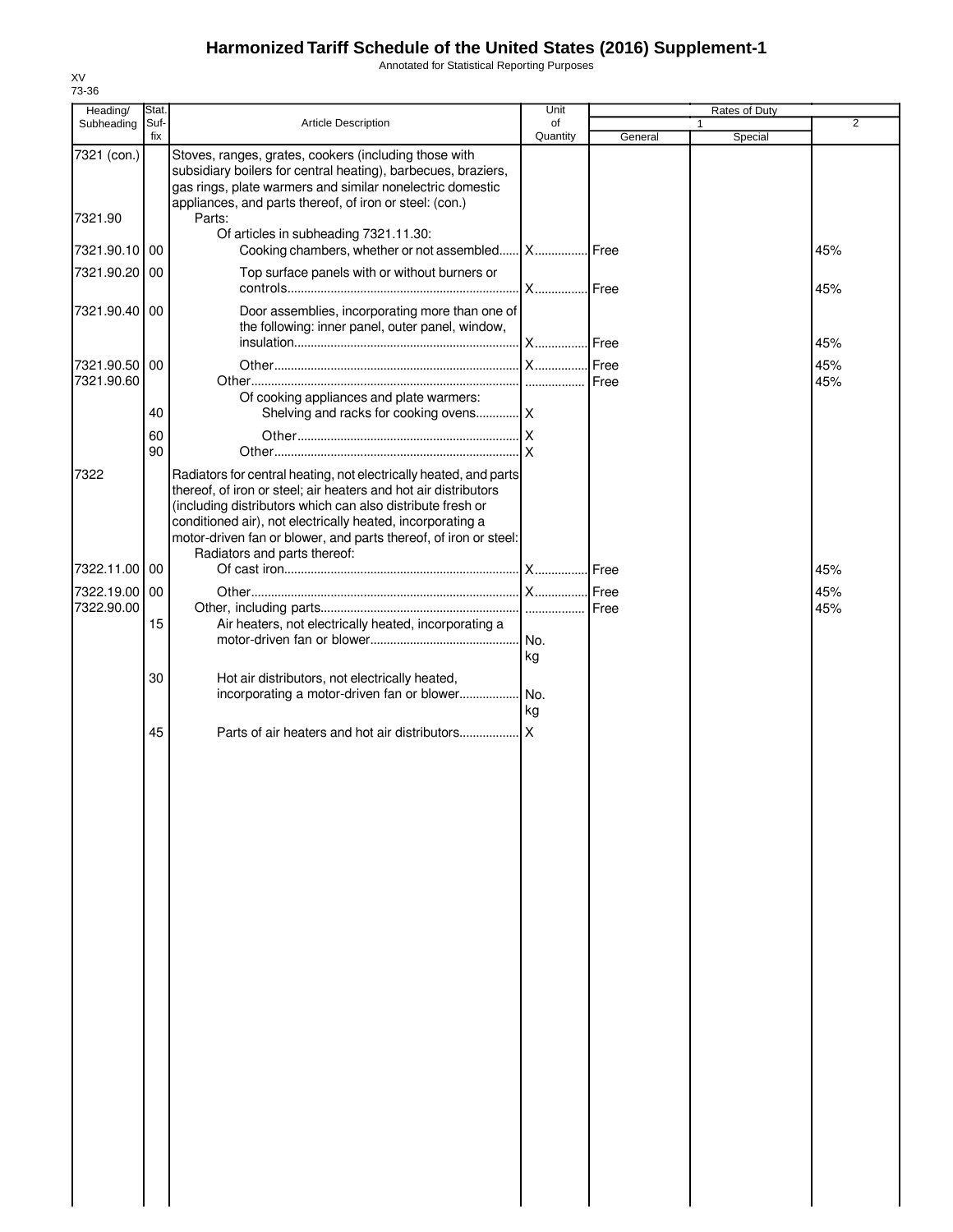Annotated for Statistical Reporting Purposes

| Heading/                 | Stat.       |                                                                                                                                                                                               | Unit           | Rates of Duty |                                                                   |                |
|--------------------------|-------------|-----------------------------------------------------------------------------------------------------------------------------------------------------------------------------------------------|----------------|---------------|-------------------------------------------------------------------|----------------|
| Subheading               | Suf-<br>fix | Article Description                                                                                                                                                                           | of<br>Quantity | General       | 1<br>Special                                                      | $\overline{2}$ |
| 7323                     |             | Table, kitchen or other household articles and parts thereof,<br>of iron or steel; iron or steel wool; pot scourers and scouring<br>or polishing pads, gloves and the like, of iron or steel: |                |               |                                                                   |                |
| 7323.10.00 00            |             | Iron or steel wool; pot scourers and scouring or polishing                                                                                                                                    |                |               |                                                                   | 22¢/kg + 30%   |
| 7323.91<br>7323.91.10 00 |             | Other:<br>Of cast iron, not enameled:                                                                                                                                                         |                |               |                                                                   | 20%            |
| 7323.91.50               |             |                                                                                                                                                                                               |                |               | Free (A, AU, BH,                                                  | 40%            |
|                          |             |                                                                                                                                                                                               |                |               | CA, CL, CO, D, E,<br>IL, JO, KR, MA,<br>MX, OM, P, PA,<br>PE, SG) |                |
|                          | 20          | Bakeware (cookware not suitable for stove top                                                                                                                                                 |                |               |                                                                   |                |
|                          | 40          |                                                                                                                                                                                               |                |               |                                                                   |                |
| 7323.92.00               |             |                                                                                                                                                                                               |                | Free          |                                                                   | 35.5%          |
|                          | 20          | Bakeware (cookware not suitable for stove top                                                                                                                                                 |                |               |                                                                   |                |
|                          | 40          |                                                                                                                                                                                               |                |               |                                                                   |                |
| 7323.93.00               |             |                                                                                                                                                                                               |                | 2%            | Free (A, AU, BH,                                                  | 40%            |
|                          |             |                                                                                                                                                                                               |                |               | CA, CL, CO, D, E,<br>IL, JO, KR, MA,<br>MX, OM, P, PA,<br>PE, SG) |                |
|                          | 15          | Cooking and kitchen ware:                                                                                                                                                                     |                |               |                                                                   |                |
|                          |             |                                                                                                                                                                                               | .l No.<br>kg   |               |                                                                   |                |
|                          |             | Other:                                                                                                                                                                                        |                |               |                                                                   |                |
|                          |             | Cooking ware:                                                                                                                                                                                 |                |               |                                                                   |                |
|                          | 35          | Bakeware (cookware not suitable for                                                                                                                                                           | No.            |               |                                                                   |                |
|                          |             |                                                                                                                                                                                               | kg             |               |                                                                   |                |
|                          | 45          |                                                                                                                                                                                               | No.            |               |                                                                   |                |
|                          |             |                                                                                                                                                                                               | kg             |               |                                                                   |                |
|                          | 60          |                                                                                                                                                                                               | No.<br>kg      |               |                                                                   |                |
|                          | 80          |                                                                                                                                                                                               | No.            |               |                                                                   |                |
|                          |             |                                                                                                                                                                                               | ĸg             |               |                                                                   |                |
|                          |             |                                                                                                                                                                                               |                |               |                                                                   |                |
|                          |             |                                                                                                                                                                                               |                |               |                                                                   |                |
|                          |             |                                                                                                                                                                                               |                |               |                                                                   |                |
|                          |             |                                                                                                                                                                                               |                |               |                                                                   |                |
|                          |             |                                                                                                                                                                                               |                |               |                                                                   |                |
|                          |             |                                                                                                                                                                                               |                |               |                                                                   |                |
|                          |             |                                                                                                                                                                                               |                |               |                                                                   |                |
|                          |             |                                                                                                                                                                                               |                |               |                                                                   |                |
|                          |             |                                                                                                                                                                                               |                |               |                                                                   |                |
|                          |             |                                                                                                                                                                                               |                |               |                                                                   |                |
|                          |             |                                                                                                                                                                                               |                |               |                                                                   |                |
|                          |             |                                                                                                                                                                                               |                |               |                                                                   |                |
|                          |             |                                                                                                                                                                                               |                |               |                                                                   |                |
|                          |             |                                                                                                                                                                                               |                |               |                                                                   |                |
|                          |             |                                                                                                                                                                                               |                |               |                                                                   |                |
|                          |             |                                                                                                                                                                                               |                |               |                                                                   |                |
|                          |             |                                                                                                                                                                                               |                |               |                                                                   |                |

 $\mathbf l$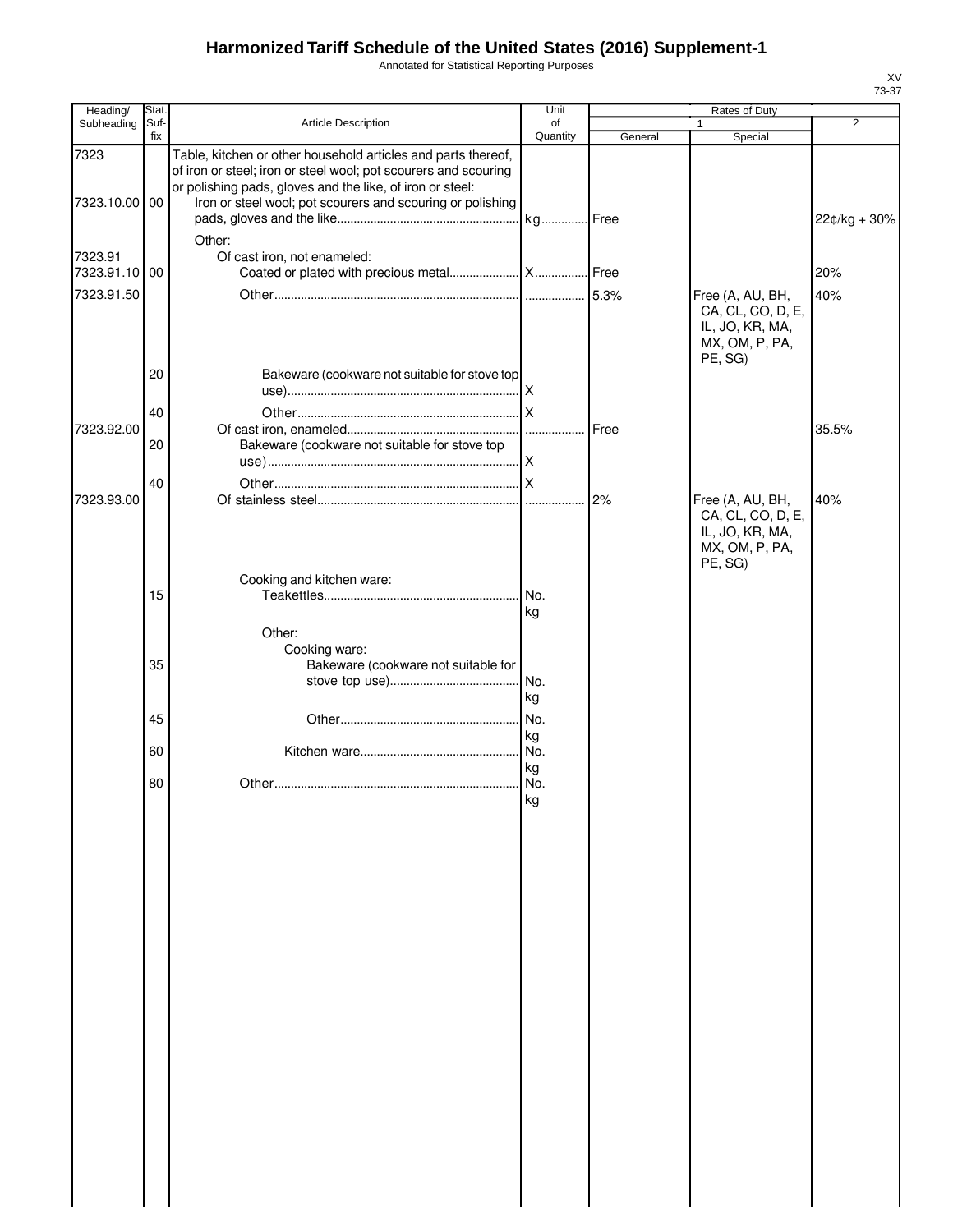Annotated for Statistical Reporting Purposes

| Heading/      | Stat. |                                                                                                                                                                                                                       | Unit        |         | Rates of Duty                                                                         |                |
|---------------|-------|-----------------------------------------------------------------------------------------------------------------------------------------------------------------------------------------------------------------------|-------------|---------|---------------------------------------------------------------------------------------|----------------|
| Subheading    | Suf-  | <b>Article Description</b>                                                                                                                                                                                            | of          |         |                                                                                       | $\overline{2}$ |
|               | fix   |                                                                                                                                                                                                                       | Quantity    | General | Special                                                                               |                |
| 7323 (con.)   |       | Table, kitchen or other household articles and parts thereof,<br>of iron or steel; iron or steel wool; pot scourers and scouring<br>or polishing pads, gloves and the like, of iron or steel: (con.)<br>Other: (con.) |             |         |                                                                                       |                |
| 7323.94.00    |       |                                                                                                                                                                                                                       |             |         | Free (A, AU, BH,<br>CA, CL, CO, D, E,<br>IL, JO, KR, MA,<br>MX, OM, P, PA,<br>PE, SG) | 35.5%          |
|               |       | Cooking and kitchen ware:                                                                                                                                                                                             |             |         |                                                                                       |                |
|               |       | Of steel:                                                                                                                                                                                                             |             |         |                                                                                       |                |
|               | 10    |                                                                                                                                                                                                                       | No.         |         |                                                                                       |                |
|               |       |                                                                                                                                                                                                                       | kg          |         |                                                                                       |                |
|               |       | Other:                                                                                                                                                                                                                |             |         |                                                                                       |                |
|               | 21    | Cooking ware:<br>Bakeware (cookware not suitable                                                                                                                                                                      |             |         |                                                                                       |                |
|               |       | for stove top use)                                                                                                                                                                                                    | No.         |         |                                                                                       |                |
|               |       |                                                                                                                                                                                                                       | kg          |         |                                                                                       |                |
|               | 26    |                                                                                                                                                                                                                       | No.         |         |                                                                                       |                |
|               |       |                                                                                                                                                                                                                       | kg          |         |                                                                                       |                |
|               | 30    |                                                                                                                                                                                                                       | No.         |         |                                                                                       |                |
|               |       |                                                                                                                                                                                                                       | kg          |         |                                                                                       |                |
|               | 40    |                                                                                                                                                                                                                       | No.         |         |                                                                                       |                |
|               | 80    |                                                                                                                                                                                                                       | kg          |         |                                                                                       |                |
|               |       |                                                                                                                                                                                                                       | I No.<br>kg |         |                                                                                       |                |
| 7323.99       |       | Other:                                                                                                                                                                                                                |             |         |                                                                                       |                |
|               |       | Coated or plated with precious metal:                                                                                                                                                                                 |             |         |                                                                                       |                |
| 7323.99.10 00 |       |                                                                                                                                                                                                                       |             |         |                                                                                       | 50%            |
| 7323.99.30 00 |       |                                                                                                                                                                                                                       |             |         | Free (A, AU, BH,                                                                      | 65%            |
|               |       |                                                                                                                                                                                                                       |             |         | CA, CL, CO, D, E,<br>IL, JO, KR, MA,<br>MX, OM, P, PA,<br>PE, SG)                     |                |
| 7323.99.50    |       | Not coated or plated with precious metal:                                                                                                                                                                             |             |         |                                                                                       | 40%            |
|               | 30    | Kitchen or tableware suitable for food or                                                                                                                                                                             |             |         |                                                                                       |                |
|               | 60    |                                                                                                                                                                                                                       |             |         |                                                                                       |                |
|               |       | Other:                                                                                                                                                                                                                |             |         |                                                                                       |                |
| 7323.99.70 00 |       |                                                                                                                                                                                                                       | No<br>kg    | 5.3%    | Free (A, AU, BH,<br>CA, CL, CO, D, E,<br>IL, JO, KR, MA,<br>MX, OM, P, PA,<br>PE, SG) | 40%            |
| 7323.99.90    |       |                                                                                                                                                                                                                       |             | 3.4%    | Free (A, AU, BH,                                                                      | 40%            |
|               |       |                                                                                                                                                                                                                       |             |         | CA, CL, CO, D, E,<br>IL, JO, KR, MA,<br>MX, OM, P, PA,<br>PE, SG)                     |                |
|               | 30    | Kitchen or tableware suitable for food                                                                                                                                                                                | X           |         |                                                                                       |                |
|               | 40    | Gates for confining children or pets No.                                                                                                                                                                              |             |         |                                                                                       |                |
|               |       |                                                                                                                                                                                                                       |             |         |                                                                                       |                |
|               | 80    |                                                                                                                                                                                                                       | .Ix         |         |                                                                                       |                |
|               |       |                                                                                                                                                                                                                       |             |         |                                                                                       |                |
|               |       |                                                                                                                                                                                                                       |             |         |                                                                                       |                |
|               |       |                                                                                                                                                                                                                       |             |         |                                                                                       |                |
|               |       |                                                                                                                                                                                                                       |             |         |                                                                                       |                |
|               |       |                                                                                                                                                                                                                       |             |         |                                                                                       |                |
|               |       |                                                                                                                                                                                                                       |             |         |                                                                                       |                |
|               |       |                                                                                                                                                                                                                       |             |         |                                                                                       |                |
|               |       |                                                                                                                                                                                                                       |             |         |                                                                                       |                |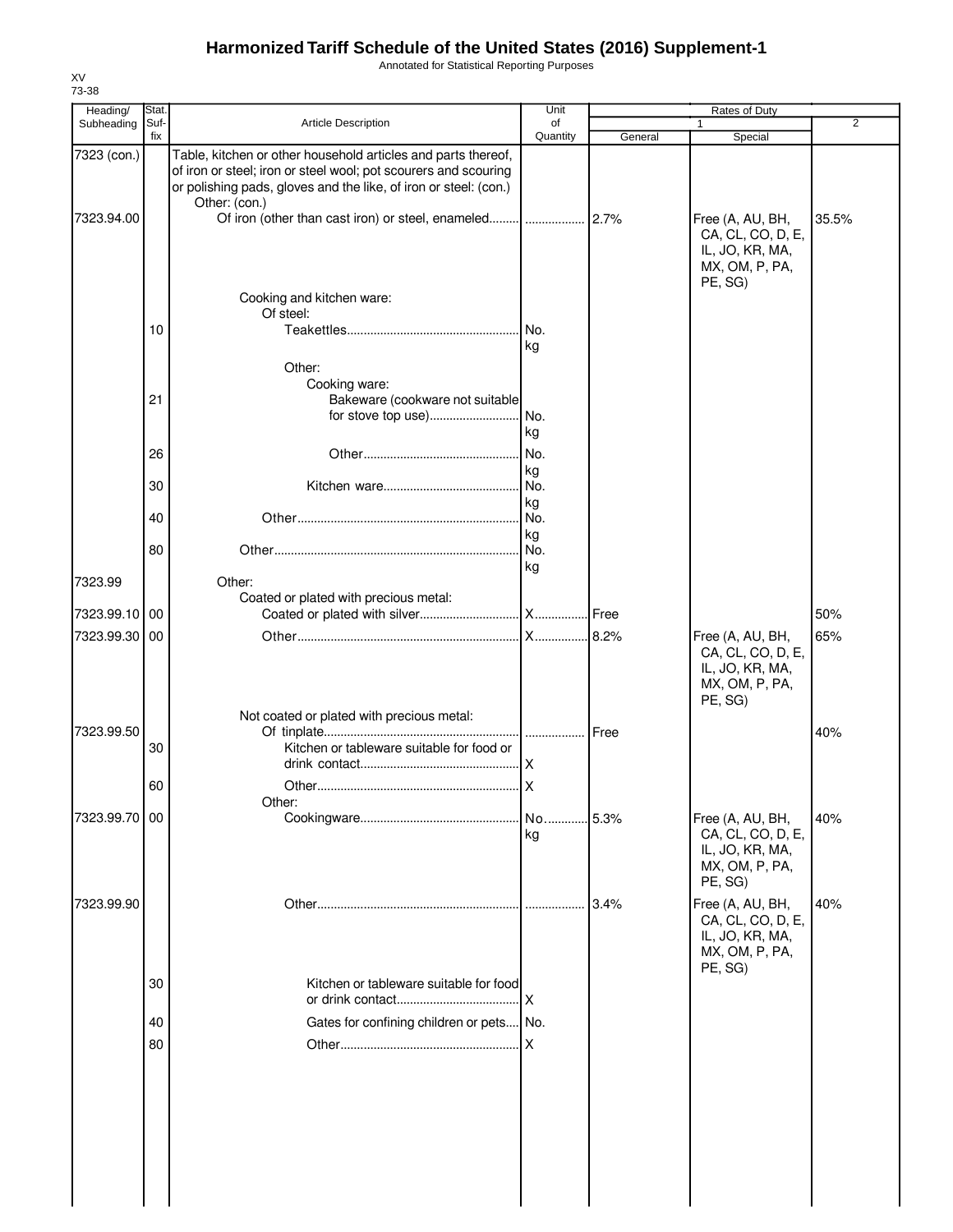Annotated for Statistical Reporting Purposes

| Heading/                 | Stat. |                                                    | Unit     |               |                                                                                              |                |
|--------------------------|-------|----------------------------------------------------|----------|---------------|----------------------------------------------------------------------------------------------|----------------|
| Subheading               | Suf-  | <b>Article Description</b>                         | of       |               | $\mathbf{1}$                                                                                 | $\overline{2}$ |
|                          | fix   |                                                    | Quantity | General       | Special                                                                                      |                |
| 7324<br>7324.10.00       |       | Sanitary ware and parts thereof, of iron or steel: |          | 3.4%          | Free (A, AU, BH, C, 40%<br>CA, CL, CO, D, E,<br>IL, JO, KR, MA,<br>MX, OM, P, PA,<br>PE, SG) |                |
|                          | 10    | Stainless steel sinks with one or more drawn bowls |          |               |                                                                                              |                |
|                          |       |                                                    |          |               |                                                                                              |                |
|                          | 50    |                                                    | No.      |               |                                                                                              |                |
| 7324.21<br>7324.21.10 00 |       | Baths:<br>Of cast iron, whether or not enamelled:  |          |               |                                                                                              | 20%            |
| 7324.21.50 00            |       |                                                    |          | Free          |                                                                                              | 40%            |
| 7324.29.00               | 00    |                                                    |          | Free          |                                                                                              | 40%            |
| 7324.90.00 00            |       |                                                    |          |               |                                                                                              | 40%            |
| 7325<br>7325.10.00       | 10    | Other cast articles of iron or steel:              |          | <b>I</b> Free |                                                                                              | 10%            |
|                          | 20    |                                                    |          |               |                                                                                              |                |
|                          |       |                                                    |          |               |                                                                                              |                |
|                          | 25    |                                                    |          |               |                                                                                              |                |
|                          | 30    |                                                    |          |               |                                                                                              |                |
|                          | 35    |                                                    |          |               |                                                                                              |                |
|                          | 80    |                                                    |          |               |                                                                                              |                |
|                          |       | Other:                                             |          |               |                                                                                              |                |
| 7325.91.00 00            |       |                                                    |          |               | Free (A*, AU, BH,<br>CA, CL, CO, D, E,<br>IL, JO, KR, MA,<br>MX, OM, P, PA,<br>PE, SG)       | 45%            |
| 7325.99                  |       | Other:                                             |          |               |                                                                                              |                |
| 7325.99.10 00            |       |                                                    |          |               |                                                                                              | 20%            |
| 7325.99.50 00            |       |                                                    |          |               | Free (A, AU, B, BH, 45%<br>CA, CL, CO, D, E,<br>IL, JO, KR, MA,<br>MX, OM, P, PA,<br>PE, SG) |                |
|                          |       |                                                    |          |               |                                                                                              |                |
|                          |       |                                                    |          |               |                                                                                              |                |
|                          |       |                                                    |          |               |                                                                                              |                |
|                          |       |                                                    |          |               |                                                                                              |                |
|                          |       |                                                    |          |               |                                                                                              |                |
|                          |       |                                                    |          |               |                                                                                              |                |
|                          |       |                                                    |          |               |                                                                                              |                |
|                          |       |                                                    |          |               |                                                                                              |                |
|                          |       |                                                    |          |               |                                                                                              |                |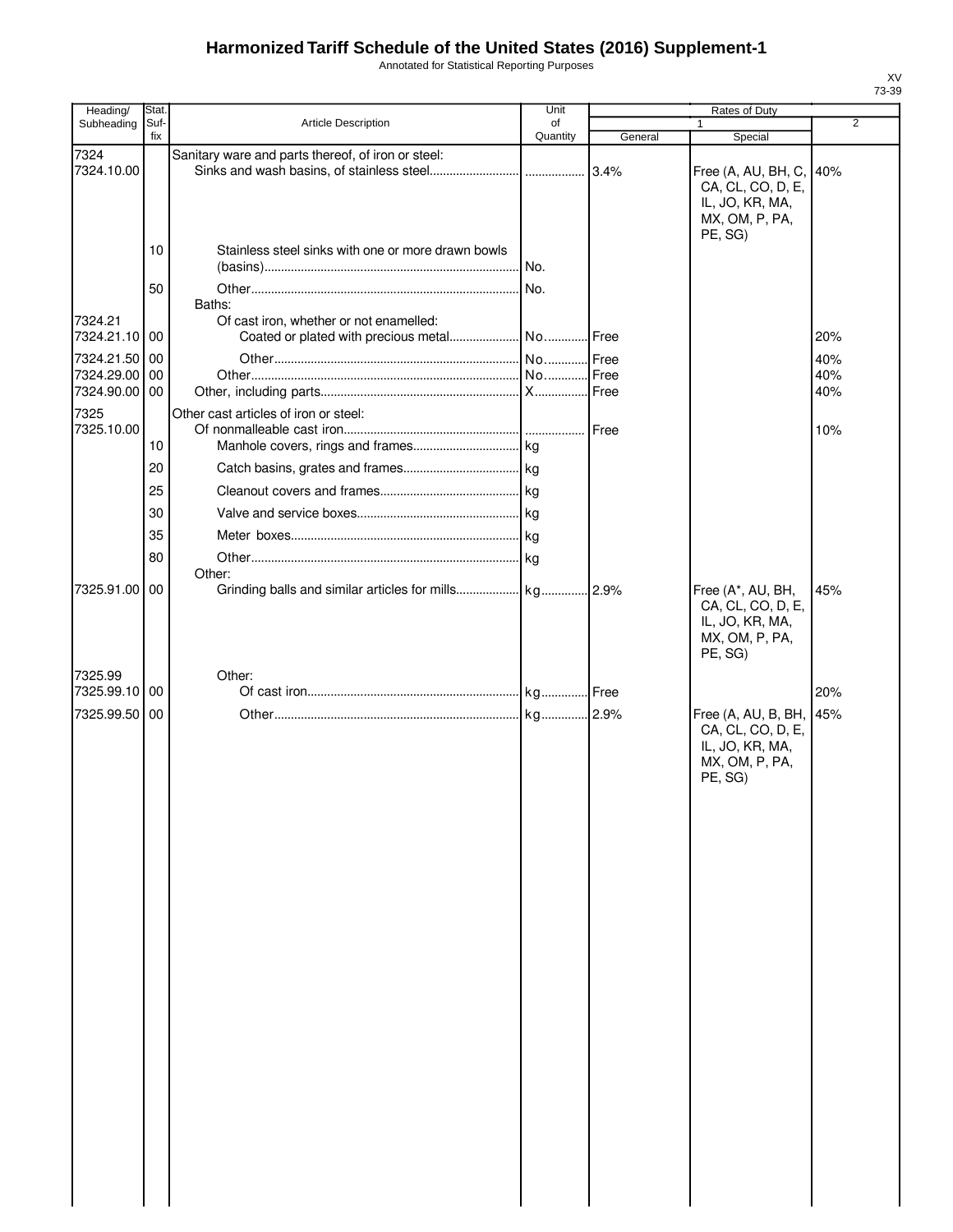Annotated for Statistical Reporting Purposes

| Heading/      | Stat. |                                                    | Unit     | Rates of Duty |                           |                |
|---------------|-------|----------------------------------------------------|----------|---------------|---------------------------|----------------|
| Subheading    | Suf-  | Article Description                                | of       |               | 1                         | $\overline{2}$ |
| 7326          | fix   | Other articles of iron or steel:                   | Quantity | General       | Special                   |                |
|               |       | Forged or stamped, but not further worked:         |          |               |                           |                |
| 7326.11.00 00 |       |                                                    |          |               |                           | 27.5%          |
| 7326.19.00    |       |                                                    |          |               | Free (A, AU, B, BH,       | 45%            |
|               |       |                                                    |          |               | CA, CL, CO, D, E,         |                |
|               |       |                                                    |          |               | IL, JO, KR, MA,           |                |
|               |       |                                                    |          |               | MX, OM, P, PA,<br>PE, SG) |                |
|               | 10    |                                                    |          |               |                           |                |
|               | 80    |                                                    |          |               |                           |                |
| 7326.20.00    |       |                                                    |          | 3.9%          | Free (A, AU, B, BH,       | 45%            |
|               |       |                                                    |          |               | C, CA, CL, CO, D,         |                |
|               |       |                                                    |          |               | E, IL, JO, KR, MA,        |                |
|               |       |                                                    |          |               | MX, OM, P, PA,<br>PE, SG) |                |
|               | 10    |                                                    |          |               |                           |                |
|               | 20    |                                                    |          |               |                           |                |
|               |       |                                                    |          |               |                           |                |
|               | 30    | Sod staples, U staples, irrigation staples, ground |          |               |                           |                |
|               | 40    |                                                    |          |               |                           |                |
|               |       |                                                    |          |               |                           |                |
|               | 71    |                                                    |          |               |                           |                |
|               |       |                                                    |          |               |                           |                |
|               |       |                                                    |          |               |                           |                |
|               |       |                                                    |          |               |                           |                |
|               |       |                                                    |          |               |                           |                |
|               |       |                                                    |          |               |                           |                |
|               |       |                                                    |          |               |                           |                |
|               |       |                                                    |          |               |                           |                |
|               |       |                                                    |          |               |                           |                |
|               |       |                                                    |          |               |                           |                |
|               |       |                                                    |          |               |                           |                |
|               |       |                                                    |          |               |                           |                |
|               |       |                                                    |          |               |                           |                |
|               |       |                                                    |          |               |                           |                |
|               |       |                                                    |          |               |                           |                |
|               |       |                                                    |          |               |                           |                |
|               |       |                                                    |          |               |                           |                |
|               |       |                                                    |          |               |                           |                |
|               |       |                                                    |          |               |                           |                |
|               |       |                                                    |          |               |                           |                |
|               |       |                                                    |          |               |                           |                |
|               |       |                                                    |          |               |                           |                |
|               |       |                                                    |          |               |                           |                |
|               |       |                                                    |          |               |                           |                |
|               |       |                                                    |          |               |                           |                |
|               |       |                                                    |          |               |                           |                |
|               |       |                                                    |          |               |                           |                |
|               |       |                                                    |          |               |                           |                |
|               |       |                                                    |          |               |                           |                |
|               |       |                                                    |          |               |                           |                |
|               |       |                                                    |          |               |                           |                |
|               |       |                                                    |          |               |                           |                |
|               |       |                                                    |          |               |                           |                |
|               |       |                                                    |          |               |                           |                |
|               |       |                                                    |          |               |                           |                |
|               |       |                                                    |          |               |                           |                |